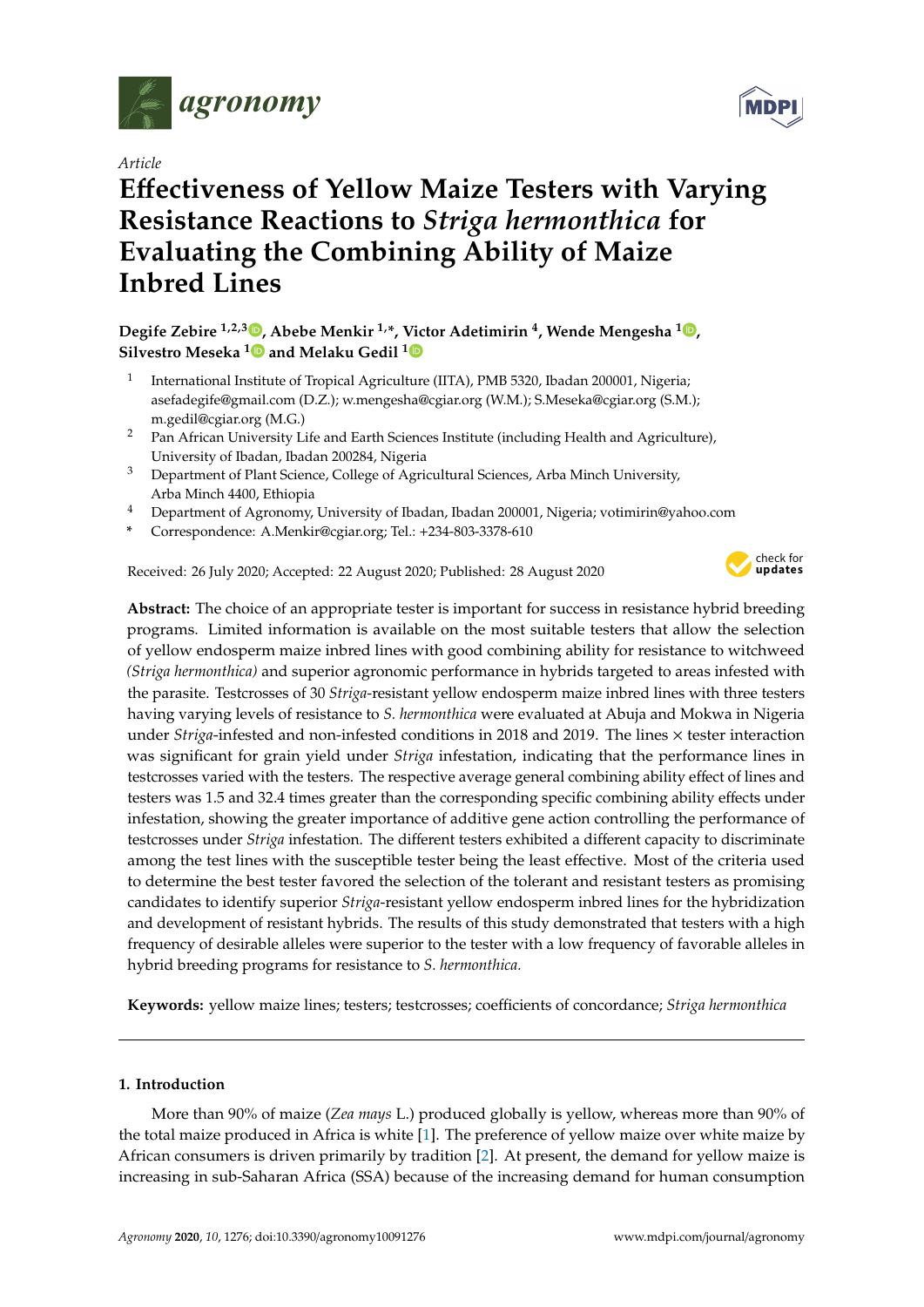to address vitamin A deficiency as well as for animal feed as it gives a deep yellow coloration to egg yolks, poultry skin and animal fat that consumers consider healthy and fresh [\[3\]](#page-24-2). Breeding for yellow hybrids can then be effective to increase maize yield in SSA [\[4\]](#page-24-3). The yield advantage of hybrid maize over open-pollinated varieties (OPVs) is often over 15–100% [\[5,](#page-24-4)[6\]](#page-24-5). However, considerable yield gaps in maize are still common in sub-Saharan Africa as compared to other parts of the world due to biotic and abiotic factors as well as limited use of inputs and improved crop management practices [\[7–](#page-24-6)[11\]](#page-24-7). Amongst the biotic factors, the parasitic weed *Striga hermonthica* (Del.) Benth inflicts severe damage to maize [\[12\]](#page-24-8) and other cereal crops as a result of the nutrients and water loss in the host plant through parasitism [\[13\]](#page-24-9). Grain yield losses of up to 100% have been recorded in susceptible maize varieties and hybrids [\[14](#page-24-10)[,15\]](#page-24-11). Considering the potential benefits of hybrids in increasing maize yields in *Striga*-infested areas, significant investments have been committed by the International Institute of Tropical Agriculture (IITA) towards the development and commercialization of high yielding and resistant hybrids [\[16,](#page-25-0)[17\]](#page-25-1). In our breeding program, tolerance to *Striga hermonthica* has been regarded as the capacity of maize plants expressing less parasite-induced leaf scorching, better plant growth and ear development and higher grain yield notwithstanding its support of a large number of emerged parasites, whereas resistance to *Striga* has been described as the capacity of maize plants to support significantly less emerged *Striga* plants and produce significantly more grain yield than susceptible plants under parasite pressure [\[17](#page-25-1)[–19\]](#page-25-2). The polygenic nature of the inheritance of traits associated with resistance to *S. hermontica* [\[20–](#page-25-3)[22\]](#page-25-4) prompted breeders at IITA to employ recurrent selection schemes to improve resistance source populations. *Striga*-resistant maize inbred lines with desirable agronomic attributes showing less parasite damage symptoms and supporting less emerged *Striga* plants have then been derived from these populations for developing resistant hybrids targeted to areas infested with the parasite [\[17](#page-25-1)[,18](#page-25-5)[,21](#page-25-6)[,23\]](#page-25-7).

The relative performance of inbred lines in testcrosses with appropriate testers has proven useful to select inbred lines with good combining abilities and superior performance in hybrids. Hybrid maize breeding for resistance to *S. hermonthica* in International Institute of Tropical Agriculture (IITA) has commonly employed *Striga*-resistant inbred testers to evaluate the performance of new inbred lines in hybrid combinations under parasite pressure. However, a single type of tester may not completely fulfil the requirement of being the best in determining the breeding value of lines to express high levels of resistance across hybrid combinations. Given the ambiguity and inconsistency associated with the choice of the most appropriate tester [\[24\]](#page-25-8), evaluating the relative importance of several types of testers will be important in resistance hybrid breeding programs [\[25](#page-25-9)[–27\]](#page-25-10).

Many studies have been conducted to identify and use the most appropriate tester in hybrid breeding [\[24,](#page-25-8)[28](#page-25-11)[–31\]](#page-25-12). Matzinger [\[28\]](#page-25-11) and Russell [\[32\]](#page-25-13) considered a desirable tester as one that is simple to use and maximizes genetic difference expressed among testcrosses of new inbred lines under evaluation. Several possibilities exist in choosing testers, including those with (i) a broad versus narrow genetic base, (ii) high versus low favorable allele frequency, (iii) high versus low yielding and (iv) use of many testers versus a single tester [\[24,](#page-25-8)[33\]](#page-25-14). Consequently, identification of desirable testers and their discriminative ability remains an unresolved problem in crop breeding. Rawlings and Thompson [\[29\]](#page-25-15) defined a good tester as one that differentiates efficiently among lines under test and classifies them correctly based on their relative performance in hybrid combinations. Matzinger [\[28\]](#page-25-11) and Guimarães et al. [\[34\]](#page-25-16) considered testers that elicit the greatest genetic variances among testcrosses as suitable for evaluating a set of inbred lines.

The line  $\times$  tester mating scheme has been extensively used to determine the general combining ability (GCA) of maize inbred lines and their specific combining ability (SCA) effects [\[24](#page-25-8)[,35\]](#page-25-17). This method has proven useful to identify superior parents of hybrids, classify inbred lines into heterotic groups and identify appropriate testers for use in a breeding program [\[36–](#page-25-18)[38\]](#page-25-19). Rawlings and Thompson [\[29\]](#page-25-15) suggested that a low-yielding tester possessing a low frequency of dominant alleles could provide a better discriminating capacity of the combining ability among maize inbred lines. Hallauer and Carena [\[39\]](#page-25-20) recommended the use of testers with a high frequency of favorable alleles to identify the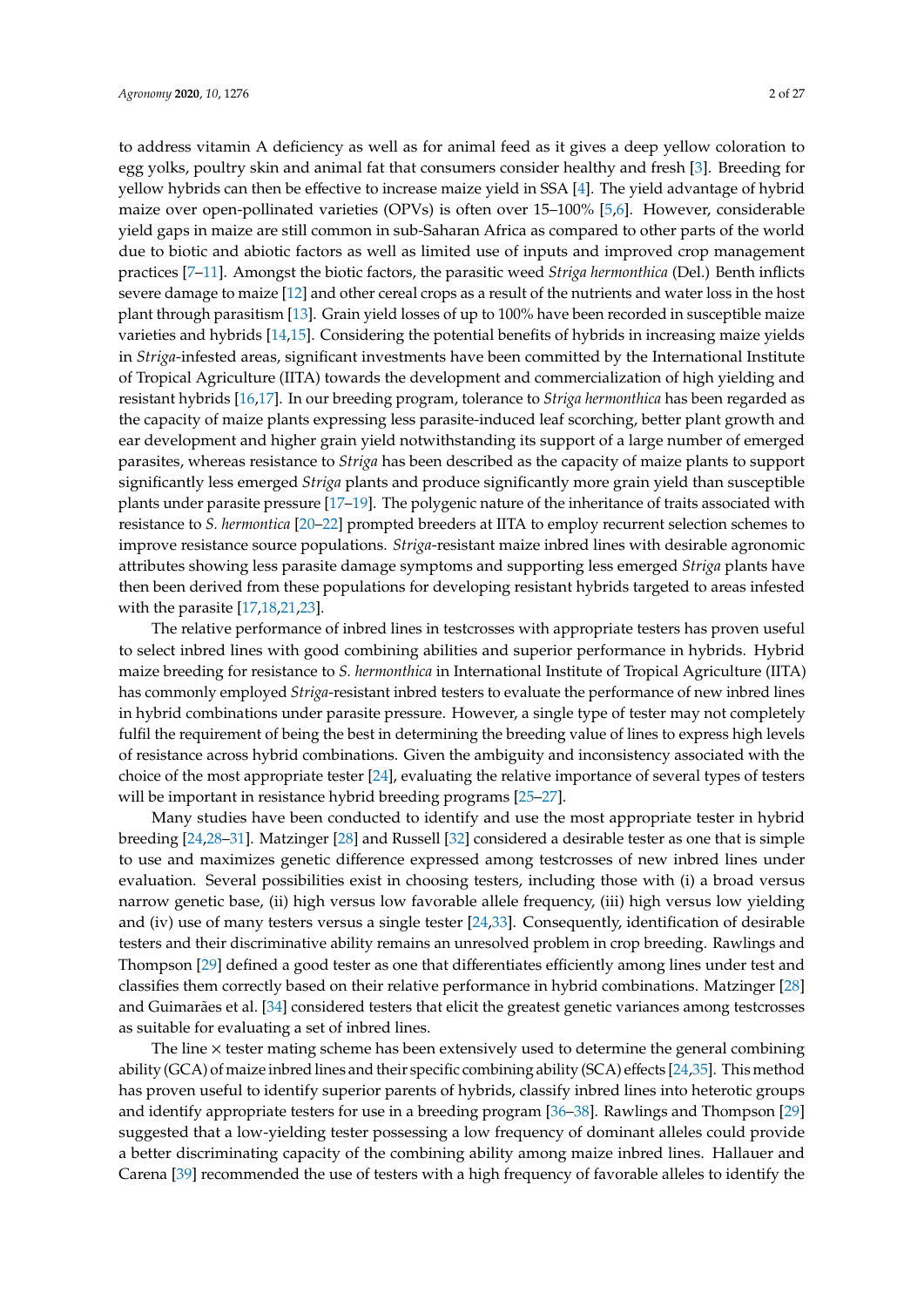best lines with the highest specific combining ability. In sharp contrast, Fato et al. [\[40\]](#page-25-21) found that a tester with a high frequency of favorable alleles for resistance to downy mildew (DM) disease in maize was better than a susceptible tester in discriminating inbred lines in terms of resistance to the disease under infection, days to anthesis and silking and grain yield. These authors, however, recommended the need for further studies to include more potential testers to improve breeding efficiency in resistance hybrid maize breeding program in Mozambique.

Identification of better testers has the potential for increasing the rate of genetic gain in resistance hybrid maize breeding programs [\[34\]](#page-25-16). It is not known if the most appropriate type of tester is dependent on the objectives of a breeding program. Limited information is available regarding the most suitable testers that permit selection of yellow endosperm maize inbred lines with good combining abilities and superior agronomic performance in hybrids for *Striga*-infested areas. The present study was, therefore, conducted to determine the effectiveness of yellow endosperm maize inbred line testers with diverse reactions to *S. hermonthica* for identifying lines with a high expression of resistance to the parasite in hybrid combinations.

#### **2. Materials and Methods**

## *2.1. Genetic Materials*

Thirty yellow endosperm *Striga*-resistant maize inbred lines and three testers with varying levels of resistance to *Striga* developed at the International Institute of Tropical Agriculture (IITA) were used in this study (Table [A1\)](#page-16-0). Amongst the 30 lines, 22 were derived from two biparental crosses of elite *Striga*-resistant yellow maize inbred lines, while the remaining eight *Striga*-resistant lines were derived from a synthetic (ACR97SYN-Y), an early composite (TZE COMP5) and a late-maturing experimental variety (ACR97TZL-COMP1). The three testers were a *Striga*-tolerant line (TZISTR1207) derived from a backcross containing a temperate inbred line (B73) (T1), a *Striga*-resistant line (TZSTRI106) derived from a backcross containing perennial teosinte (*Zea diploperennis)* in its genome (T2), and a *Striga*-susceptible line (TZISTR1033) derived from a biparental cross between a temperate line (9450) and a line from Thailand (KI21) (T3). The 30 inbred lines were each crossed to the three testers to generate 90 testcrosses, which were evaluated along with two checks, one tolerant (8425-8) and one susceptible (8338-1) to the parasite.

# *2.2. Experimental Sites and Striga Infestation Treatments*

The study was conducted under *Striga*-infested and non-infested conditions during the 2018 and 2019 cropping seasons at Abuja ( $9°15'$  N and  $7°20'$  E, with an altitude of 431 m.a.s.l.) and Mokwa (9°21' N and 5°1' E, with an altitude of 188 m.a.s.l.), Nigeria is where *Striga* is endemic. Annual rainfall in Abuja was 1739 in 2018 and 2031 mm in 2019; respective values in Mokwa were 1152 and 993 mm. The soil at Abuja was sandy and had 0.5 g kg<sup>-1</sup> N, 68.99 mg kg<sup>-1</sup> P and 0.25 cmol kg<sup>-1</sup> k total nitrogen, phosphorus and potassium content, respectively, while the soil at Mokwa was sandy loam with 0.4 g kg<sup>-1</sup> nitrogen, 31.5 mg kg<sup>-1</sup> P and 0.10 cmol kg<sup>-1</sup> K.

# *2.3. Trial Design and Field Management Practices*

The 92 testcrosses were planted in a  $23 \times 4$  alpha lattice design with two replications in a criss-cross arrangement [\[41\]](#page-25-22). Each hybrid was planted in adjacent infested and non-infested strips, which were located opposite to each other and separated by a 1.5 m alley. Within each strip, a hybrid was planted in a 4 m-long row with an inter-row spacing of 0.75 m and an intra-row spacing of 0.25 m. The infested row of a hybrid was planted directly opposite to the non-infested row to obtain precise estimates of yield loss attributable to *S. hermonthica* damage [\[22\]](#page-25-4). Plots consisted of single rows, each 4 m long with 0.75 m between rows. The non-infested rows were treated with ethylene two weeks before planting to eliminate any potential *S. hermonthica* seeds present in the soil. The *S. hermonthica* seeds used for infested plots in each year were collected in the previous year from farmers' sorghum fields from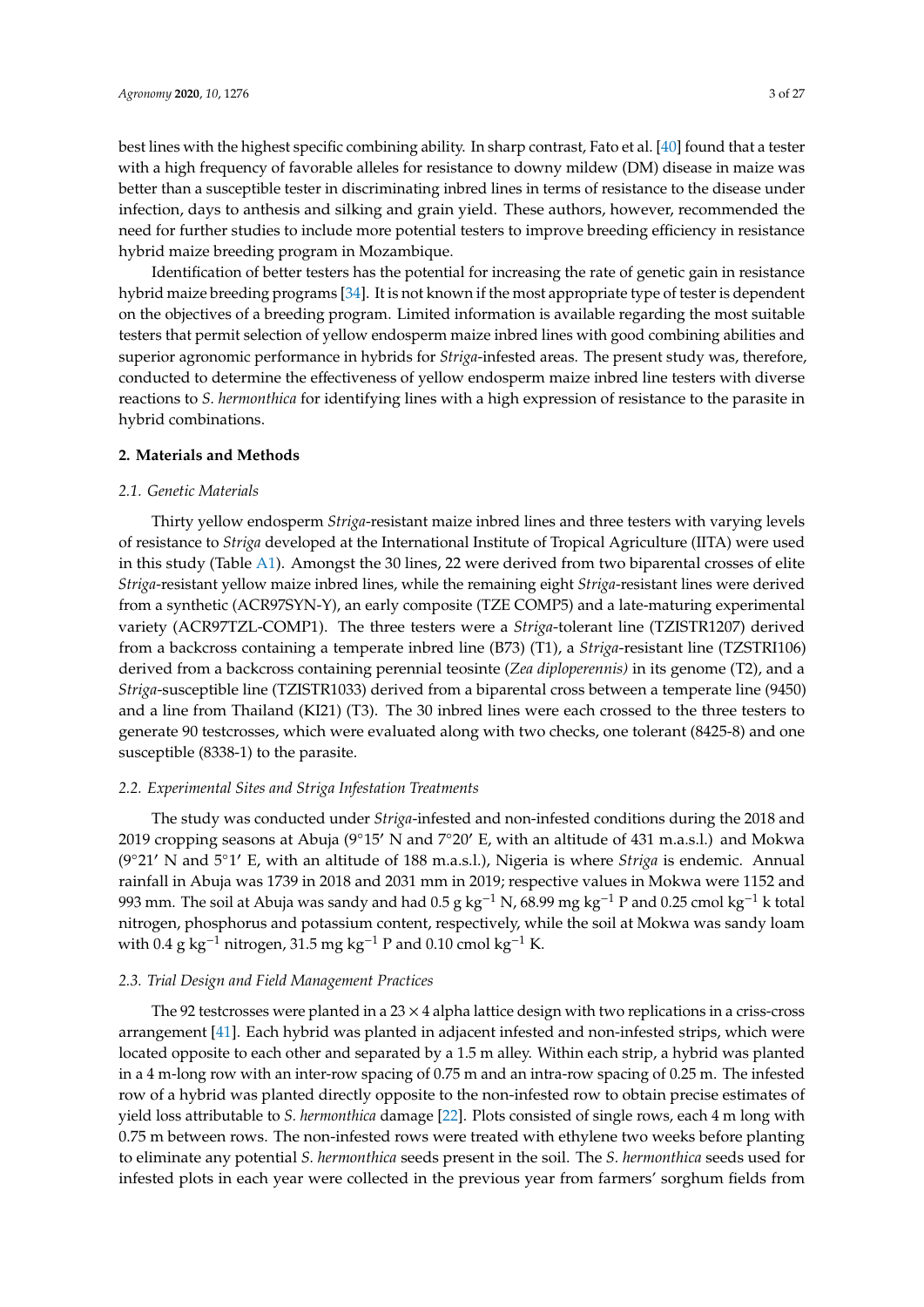each of the locations. *S. hermonthica* infestation was carried out by applying 8.5 g of sand-mixed *S. hermonthica* seed inoculum into holes of about 6 cm depth and 10 cm width spaced 0.25 m apart. The estimated number of germinable *Striga* seeds per hill was 3000. Two maize seeds of each genotype were placed into the holes infested with the sand mixed with *S. hermonthica* seeds and covered with soil. Plots were thinned to one plant per hill two weeks after emergence to attain a population density of 53,333 plants per ha. Fertilizer was applied as NPK (15-15-15) at the rate of 30 kg per ha N, 60 kg per ha P and 60 kg per ha K at planting and additional 30 kg N per ha was applied as urea four weeks later. Weeds other than *S. hermonthica* were manually removed throughout the cropping season.

# *2.4. Maize Traits Measured*

Data collected in both *Striga*-infested and non-infested conditions included plant stand, days to 50% anthesis, days to 50% silking, plant height, ear aspect and grain yield. Days to 50% anthesis and 50% silking were recorded as the number of days from planting to when 50% of the plants in a plot shed pollen and showed silk extrusion, respectively. Anthesis–silking interval was calculated as the difference between days to 50% silking and days to 50% anthesis. Plant height was measured in cm as the distance from the base of the plant to the height of the first tassel branch. Ear aspect was scored on a 1 to 5 scale, where  $1 =$  clean, uniform and large ears, and  $5 =$  rotten, variable and small ears. All ears harvested from each plot were shelled to determine per cent moisture, which was used to adjust grain yield adjusted to 15% moisture. Host plant damage symptoms were visually rated in each infested row at 8 and 10 weeks after planting (WAP) using a scale of 1 to 9, where 1 = no visible host plant damage symptom, and  $9 =$  all leaves completely scorched, resulting in premature death [\[20\]](#page-25-3). The number of emerged *S. hermonthica* plants in each infested row was counted at 8 and 10 WAP and divided by the number of plants to obtain the average number of emerged *Striga* plants per maize plant. At harvest, the total number of plants and ears was counted in each *Striga*-infested and non-infested plot and these were used to calculate the number of ears per plant.

Other data collected in only non-infested plots include ear height, which was measured in cm as the distance from the base of the plant to the height of the node bearing the upper ear, and husk cover, rated on a 1 to 5 scale, where 1 = husks tightly arranged and extended beyond the ear tip, and 5 = loose husks with ear tips exposed. Plant aspect was rated on a scale of 1 to 5, where 1 = excellent plant type with large and uniform ears, low ear placement, shorter plants, resistance to foliar diseases and little or no stalk and root lodging, and 5 = plants with small and variable ears, high ear placement, tall plants, susceptible to foliar diseases, with severe stalk and root lodging. Ear rot was rated on a scale of 1 to 5, where  $1 =$  little or no visible rotting of the ears, and  $5 =$  extensive rotting of the ears.

#### *2.5. Data Analysis*

Each location–year combination was considered a test environment. Analysis of variance was carried out following the procedure for line  $\times$  tester as described by Singh and Chaudhary [\[42\]](#page-26-0) using the PROC MIXED procedure in SAS version 9.4 [\[43\]](#page-26-1) by excluding checks. In the general analysis, the GLM procedure was used across environments for each of the *Striga*-infested and non-infested conditions. Environment, replication (environment) and block (replication  $\times$  environments) were considered random effects while genotypes were regarded as fixed effects. Testcross mean square was partitioned into lines, testers and line  $\times$  tester mean squares, while testcross  $\times$  environment means the square was also partitioned into line  $\times$  environment, tester  $\times$  environment and line  $\times$  tester  $\times$ environment. Two orthogonal contrasts, corresponding to the two degrees of freedom for the testers, were conducted as  $1/2(T1 + T2)$  vs. T3 and T1 vs. T2.

The mixed model used for the analysis was:

$$
Y_{ijk} = \mu + Rep_k + Blk(Rep_k) + l_i + t_j + l_i \times t_j + l_i \times e_k + t_j \times e_k + l_i + t_j \times e_k + eijk,
$$
 (1)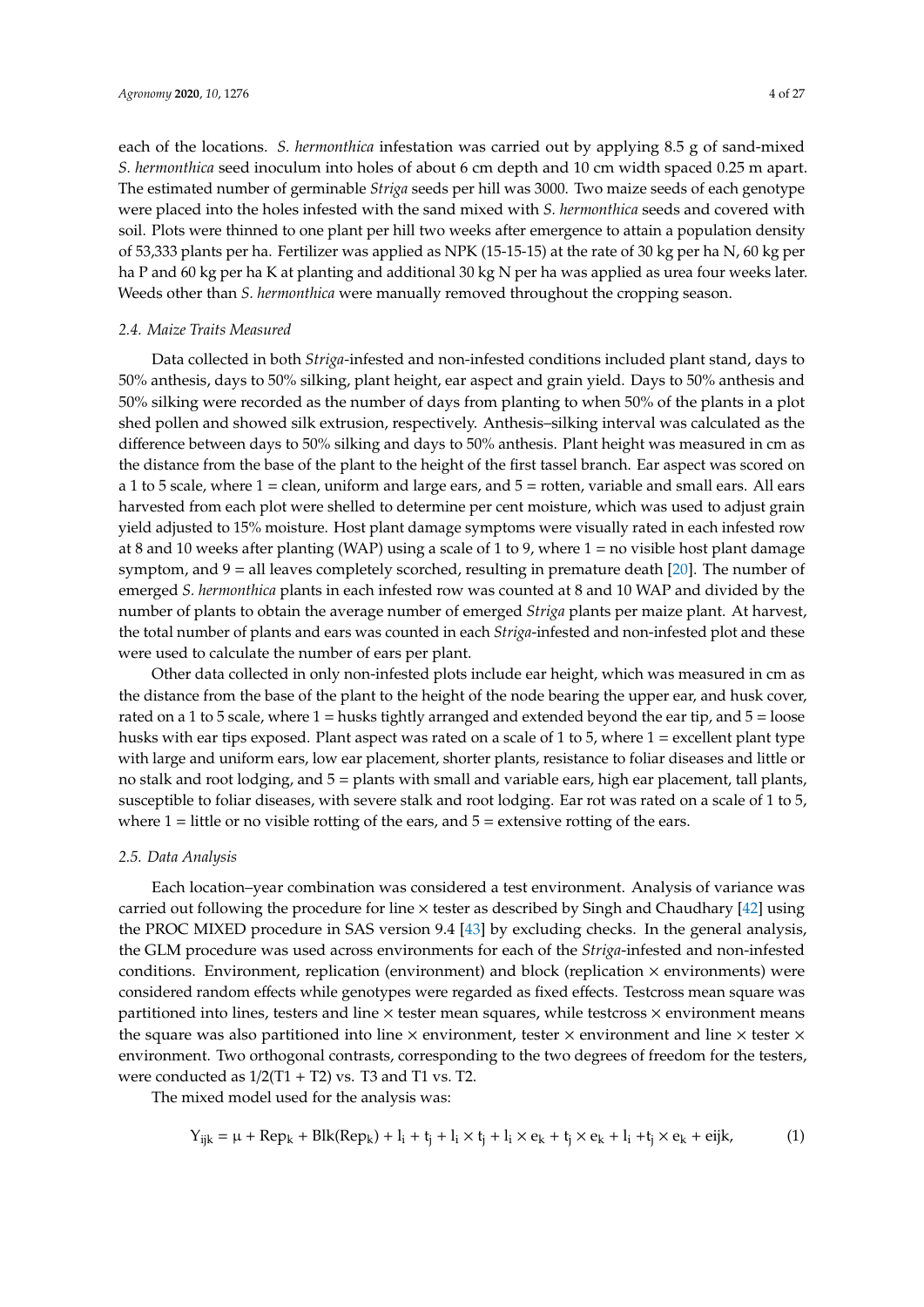where  $Y_{ijk}$  = observed value of a trait;  $\mu$  = overall mean; Repk = replication (k = 1,2); Blk(Rep<sub>k</sub>) = random effect of block nested in replication k;  $l_i$  = line effect (I = 1,2, ... 30);  $t_i$  = tester effect (j = 1,2,3);  $l_i \times t_j$  = interaction effect of the i<sup>th</sup> line and the j<sup>th</sup> tester;  $l_i \times e_k$  = interaction effect of the i<sup>th</sup> line and the k<sup>th</sup> environment;  $t_i \times e_k$  = interaction effect of the j<sup>th</sup> tester and the k<sup>th</sup> environment; l<sub>i</sub> +t<sub>j</sub> ×  $e_k$  = interaction effect of the i<sup>th</sup> line, the j<sup>th</sup> tester and the k<sup>th</sup> environment; = random experimental error.

The average relative yield loss due to *Striga* infection for each tester was computed based on the differences in performance between *Striga*-infested and non-infested conditions and then the differences were divided by the performance under the non-infested condition and expressed in percentage. The efficiency of testers was first determined based on the genetic variance estimates obtained from the analysis of variance of testcross LSMEANS across the four environments for the testers [\[44\]](#page-26-2). Second, the testcrosses and inbred lines LSMEANS and best linear unbiased prediction (BLUPs) across environments were ranked using PROC RANK in SAS 9.4 [\[43\]](#page-26-1). The resulting ranks were then used to calculate Kendall's coefficient of concordance (W) [\[45\]](#page-26-3) to assess the similarity of the rank order of the 30 inbred lines and their testcrosses for infested and non-infested conditions. The ranking was presented in descending order were the best performing combinations came first and vice versa, but for *Striga* damage rating, the ranking was in ascending order, i.e., inbred lines with low score value ranked first and vice versa. The principal component analysis was computed in SAS using the correlation matrix of trait means-centered averaged over environments to determine the significant combination of traits to the performance of testcrosses of the three testers under both infested and non-infested conditions. Correlation analyses were conducted between each of the first two principal component axes (PC1 and PC2) scores for the 90 testcrosses to identify a combination of traits that significantly contributed to each component axis. Further, the PC1 and PC2 axes scores were plotted to assess the relative grouping of the testcrosses involving the three testers. General combining ability (GCA) and specific combining ability (SCA) effects were tested for significance by dividing the GCA and SCA values by their respective standard error, and comparing the result on *t*-value with tabular t-value at  $p \leq 0.05$  was used to determine the level of significance. The ratio of GCA to SCA was used to determine the relative importance of additive to non-additive gene effects using the formula of Baker [\[46\]](#page-26-4) described as:

Relative contribution 
$$
=
$$
  $\frac{2\sigma 2gca}{2\sigma 2gca + \sigma 2sca}$  (2)

# **3. Results**

# *3.1. Variation among Testcrosses*

Under *Striga* infestation, environment and testcrosses effects were significant (*p* < 0.05) for all the traits, except anthesis–silking interval for testcrosses (Table [1\)](#page-6-0). The GCA effects due to lines and testers were significant (*p* < 0.01) for all traits except anthesis–silking interval and ears per plant for lines, indicating that the additive genetic effects were important in controlling most of the traits. Line × tester interactions were significant (*p* < 0.05) for only grain yield and *Striga* damage rating at 10 WAP, indicating that the non-additive genetic effects were less important in controlling most traits measured in this trial. Testcross  $\times$  environment interaction was significant ( $p < 0.01$ ) for all traits except for grain yield, *Striga* emergence count at 8 WAP and ear aspect. Line × environment interactions were significant (*p* < 0.05) for all traits except for grain yield, plant height, *Striga* count at 10 WAP, ears per plant and ear aspect. Tester  $\times$  environment interaction was, however, significant ( $p < 0.05$ ) for all traits measured. Line × tester × environment interaction was significant (*p* < 0.05) for only *Striga* damage rating at 10 WAP (Table [1\)](#page-6-0). Orthogonal contrasts between 1/2(T1 + T2) vs. T3 and T1 vs. T2 were significant (*p* < 0.01) for most or all of the traits recorded under the *Striga*-infested condition. It is interesting to note that the differences between T1 and T2 were not significant for grain yield and *Striga* count.

Under the *Striga*-non-infested condition, environment and testcross mean squares were significant  $(p \le 0.01)$  for all the traits except anthesis–silking interval for testcross (Table [2\)](#page-7-0). Line and tester GCA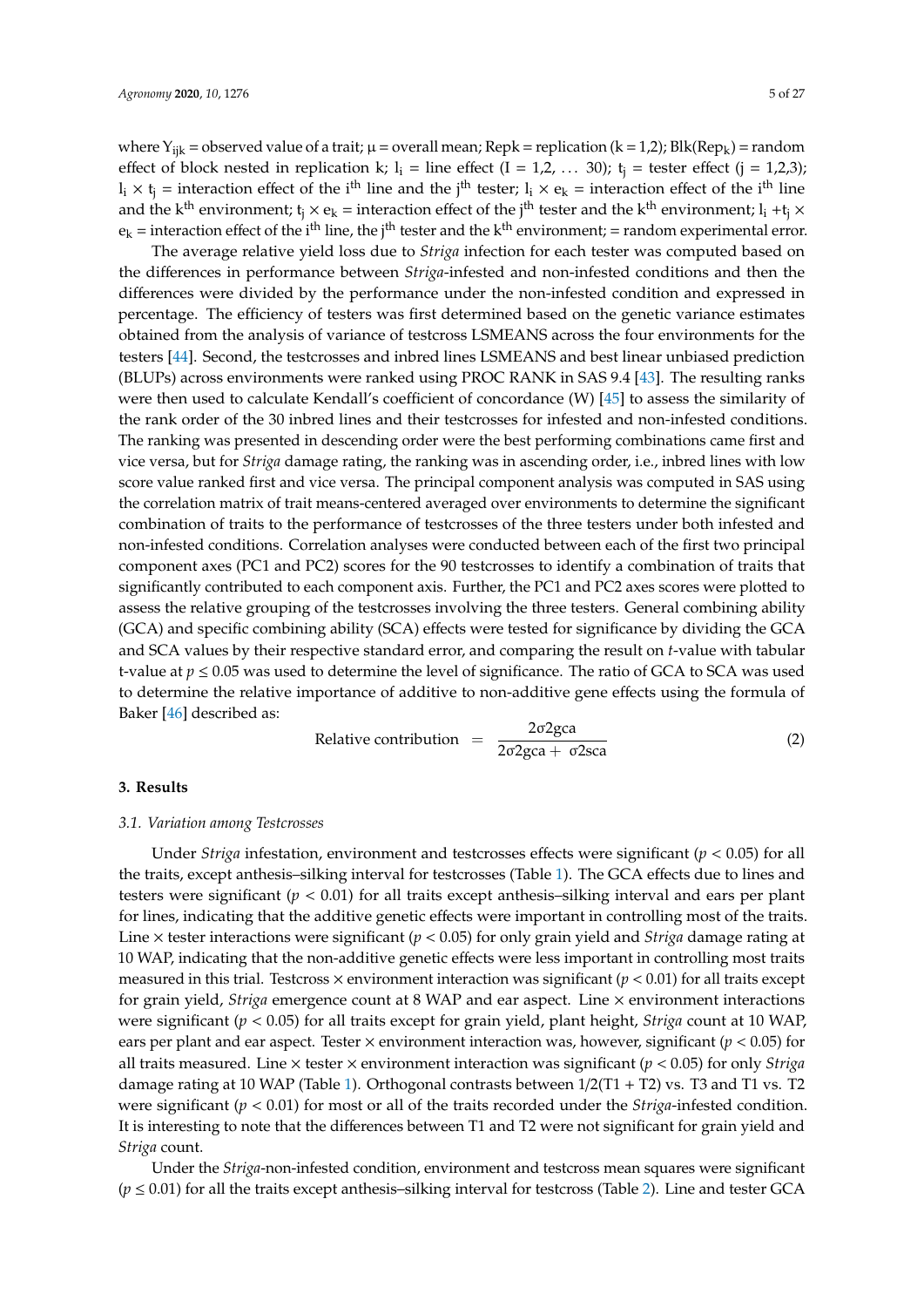effects were significant for all traits except for anthesis–silking interval of both lines and testers, and plant aspect and ears per plant for the testers. Line  $\times$  tester interaction was not significant for grain yield and five other traits under the non-infested condition, but significant for ear height, husk cover, ear aspect score and ears per plant, and testcross  $\times$  environment interaction was significant for all traits ( $p \le 0.05$ ) except for grain yield, anthesis–silking interval, plant height, ear height and plant aspect score. Line  $\times$ environment interaction was significant (*p* < 0.001) for all traits except grain yield, ears per plant, plant aspect and ear height. For tester  $\times$  environment interaction, eight of the traits were significant; only days to 50% silking and anthesis–silking interval were not significant. Only ears per plant was significant for line  $\times$  tester  $\times$  environment interaction (Table [2\)](#page-7-0). The contrasts between 1/2(T1 + T2) vs. T3 and T1 vs.

Under *Striga* infestation, genetic variances for the tolerant tester (T1) were highest for three of the 11 traits and these include two of the most important traits under *Striga* viz. grain yield and *Striga* count at 10 WAP. Genetic variances of the resistant tester (T2) were highest and significant for six traits, one of which (*Striga* rating at 8 WAP) was similar in value to the genetic variance obtained for the susceptible tester (Tables [3](#page-8-0) and [A2\)](#page-17-0). The susceptible tester (T3) had the highest genetic variance in two other traits viz. *Striga* count at 8 WAP and ears per plant.

T2 were significant  $(p < 0.01)$  for most traits measured under the non-infested condition (Table [2\)](#page-7-0).

Under the *Striga*-non-infested condition, the resistant tester had the highest and significant genetic variances in 6 of the 10 traits studied, while the tolerant tester had the highest values in four traits. The susceptible tester did not have the highest value in any traits. As under the *Striga*-infested condition, the highest genetic variance for grain yield was obtained with the tolerant tester. Overall, the tolerant and resistant testers had the highest genetic variances for many traits than the susceptible tester under *Striga*-infested and non-infested conditions.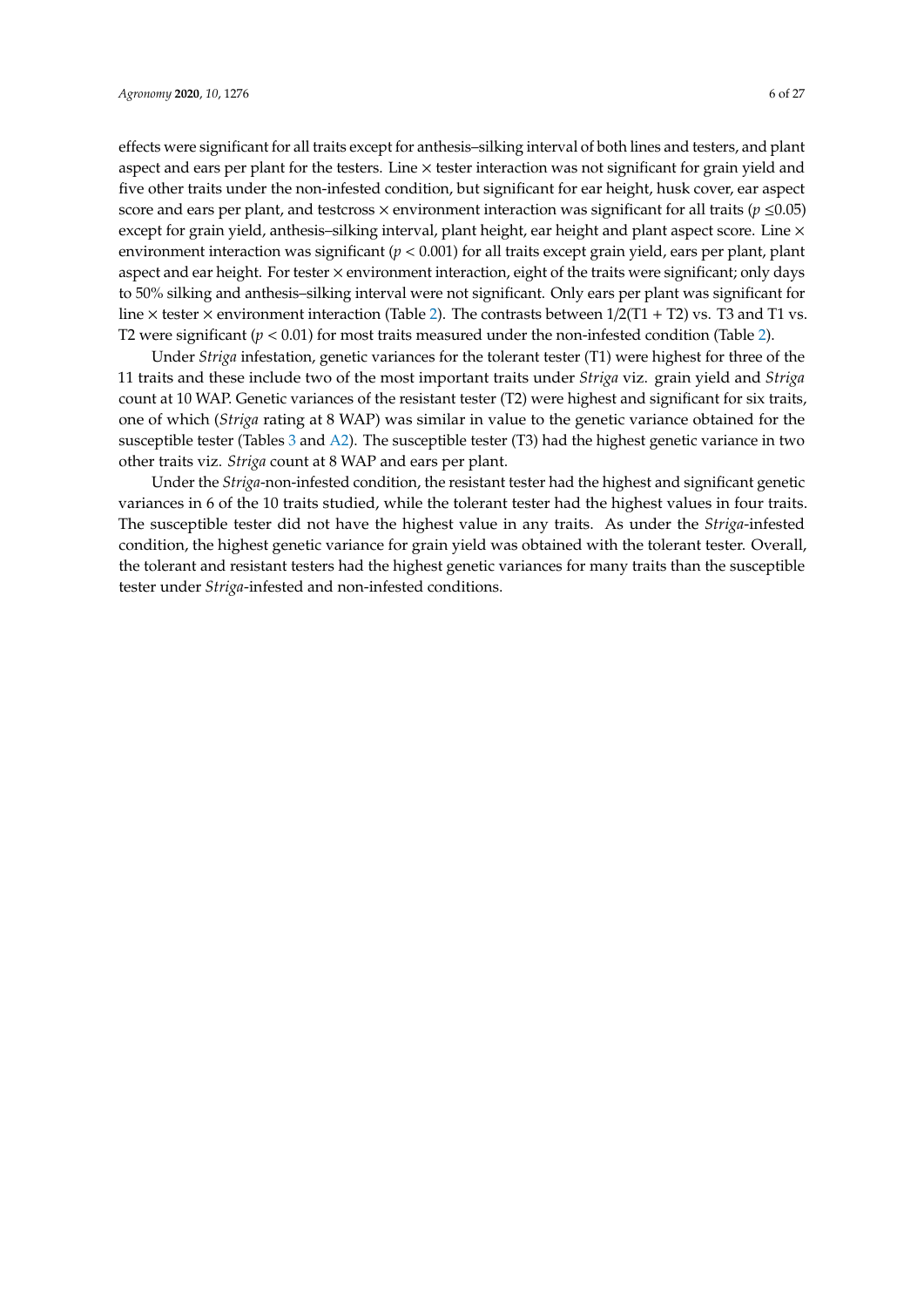| <b>Source of Variation</b>        | DF  | <b>Grain Yield</b> | Silking    | Anthesis   | Anthesis-Silking<br>Interval | Plant<br>Height     | <b>Striga Damage Rating</b><br>$(1-9)$ |               |             | <b>Emerged Striga Count</b><br>(N <sub>0</sub> ) | Ear<br>Aspect | Ear Per<br>Plant |
|-----------------------------------|-----|--------------------|------------|------------|------------------------------|---------------------|----------------------------------------|---------------|-------------|--------------------------------------------------|---------------|------------------|
|                                   |     | (Kg/ha)            |            |            | days                         | (cm)                | <b>8 WAP</b>                           | <b>10 WAP</b> | 8 WAP       | <b>10 WAP</b>                                    | $(1-5)$       | No.              |
| Env                               | 3   | 468,026,713 +      | $5509.5 +$ | $5663.3 +$ | $5.4 +$                      | $96,047.1 \text{ }$ | 76.8 +                                 | $208.0 +$     | 133,089.7 + | $486,970.1 \text{ +}$                            | $29.6 +$      | $1.70 +$         |
| Rep                               |     | 9,969,947***       | 1.0        | 0.2        | 0.39                         | 81.6                | 1.2                                    | 0.1           | $4005.6**$  | $25,521.1$ +                                     | $0.6*$        | 0.01             |
| REP (Env)                         | 3   | 955,1116 +         | $17.4 +$   | $9.2***$   | $1.5**$                      | $1056.9 +$          | $2.2*$                                 | 2.7           | $3122.3 +$  | $22,756.8 +$                                     | $0.7**$       | $0.07**$         |
| Block (Env $\times$ Rep)          | 176 | $1,506,294$ +      | $4.7 +$    | $3.9 +$    | $0.5**$                      | 348.0 +             | 0.9                                    | 1.2           | 797.9 +     | $1960.4 +$                                       | $0.3 +$       | 0.02             |
| Genotype                          | 91  | $2,375,057$ +      | $17.3 +$   | $15.4 +$   | 0.37                         | $441.3 +$           | $2.4 +$                                | $3.9 +$       | $940.1 +$   | $1427.0 +$                                       | $0.5 +$       | $0.06 +$         |
| Testcross                         | 89  | $3,214,385 \pm$    | $25.41 +$  | $22.31 +$  | 0.46                         | $623.05 +$          | $2.92 +$                               | $4.86 +$      | 1249.47 +   | 1933.8 ***                                       | $0.53 +$      | $0.05 +$         |
| Line (GCA)                        | 29  | 2,583,503***       | $39.9 +$   | $34.7 +$   | 0.57                         | $1070.6 +$          | $2.97 +$                               | $4.49 +$      | $2152.19 +$ | 2770.88 ***                                      | $0.64 +$      | 0.08             |
| Tester (GCA)                      | 2   | 55,710,267 +       | $426.0 +$  | $389.1 +$  | $1.48 +$                     | $6429.2 +$          | $57.4 +$                               | $95.4 +$      | $5957.6 +$  | 4949.4*                                          | $6.4+$        | $0.7**$          |
| $1/2(T1 + T2)$ vs. T3             |     | 109,971,212.4 +    | $695.8 +$  | $648.0 +$  | 0.9                          | 7200.3 +            | $107.8 +$                              | $158.7 +$     | $9713.6 +$  | $9005.0**$                                       | $7.1 +$       | $1.07 +$         |
| T1 vs. T2                         |     | 1,449,321.6        | $169.2 +$  | $130.2 +$  | $2.6*$                       | $5658.1 +$          | $7.0**$                                | $32.0 +$      | 2201.6      | 893.8                                            | $5.6 +$       | $0.18**$         |
| Line $\times$ Tester (SCA)        | 58  | 1,719,623**        | 4.1        | 3.5        | 0.38                         | 199.1               | 1.02                                   | $1.93**$      | 635.76      | 1411.21                                          | 0.28          | 0.07             |
| Genotype $\times$ Env             | 273 | 793,185 *          | $2.9***$   | $2.7 +$    | $0.42*$                      | 127.4               | 0.8                                    | $1.7**$       | 350.3       | 848.2                                            | 0.2           | 0.02             |
| Testcross $\times$ Env            | 267 | 1,131,521          | $4.18**$   | $3.87***$  | $0.47*$                      | 244.9               | $1.2***$                               | $2.2 +$       | 609.1       | 1420.2**                                         | 0.23          | $0.02**$         |
| Line $\times$ Env                 | 87  | 1,181,929          | $5.7***$   | $5.4 +$    | $0.64***$                    | 272.9               | $1.53 +$                               | $2.40 +$      | $716.15*$   | 1298.8                                           | 0.3           | 0.11             |
| Tester $\times$ Env               | 6   | 3,695,027**        | $11.94**$  | $15.7 +$   | $1.01*$                      | 682.8 **            | $8.2 +$                                | $14.0 +$      | $1304.0*$   | 2683.1 *                                         | $1.5 +$       | $0.32**$         |
| Line $\times$ Tester $\times$ Env | 174 | 1,017,921          | 3.2        | 2.7        | 0.37                         | 215.7               | 0.7                                    | $1.7**$       | 531.7       | 1437.3                                           | 0.2           | 0.1              |
| Error                             | 359 | 1,108,721          | 3.4        | 2.8        | 0.39                         | 219.8               | 0.8                                    | 1.2           | 535         | 1240.5                                           | 0.2           | 0.1              |
| Repeatability                     |     | 0.74               | 0.87       | 0.86       | 0.0                          | 0.77                | 0.73                                   | 0.65          | 0.68        | 0.49                                             | 0.69          | 0.76             |
| <b>CV</b>                         |     | 23.2               | 2.4        | 2.3        | 29.6                         | 6.7                 | 24.3                                   | 20.8          | 60          | 52.1                                             | 13.1          | 14.6             |

**Table 1.** Mean squares for grain yield and other traits of testcrosses of yellow maize inbred lines under the *Striga*-infested condition in four environments.

<span id="page-6-0"></span>\*, \*\*, \*\*\*, † significant at probability < 0.05, 0.01, 0.001 and 0.0001 levels, respectively. WAP = weeks after planting.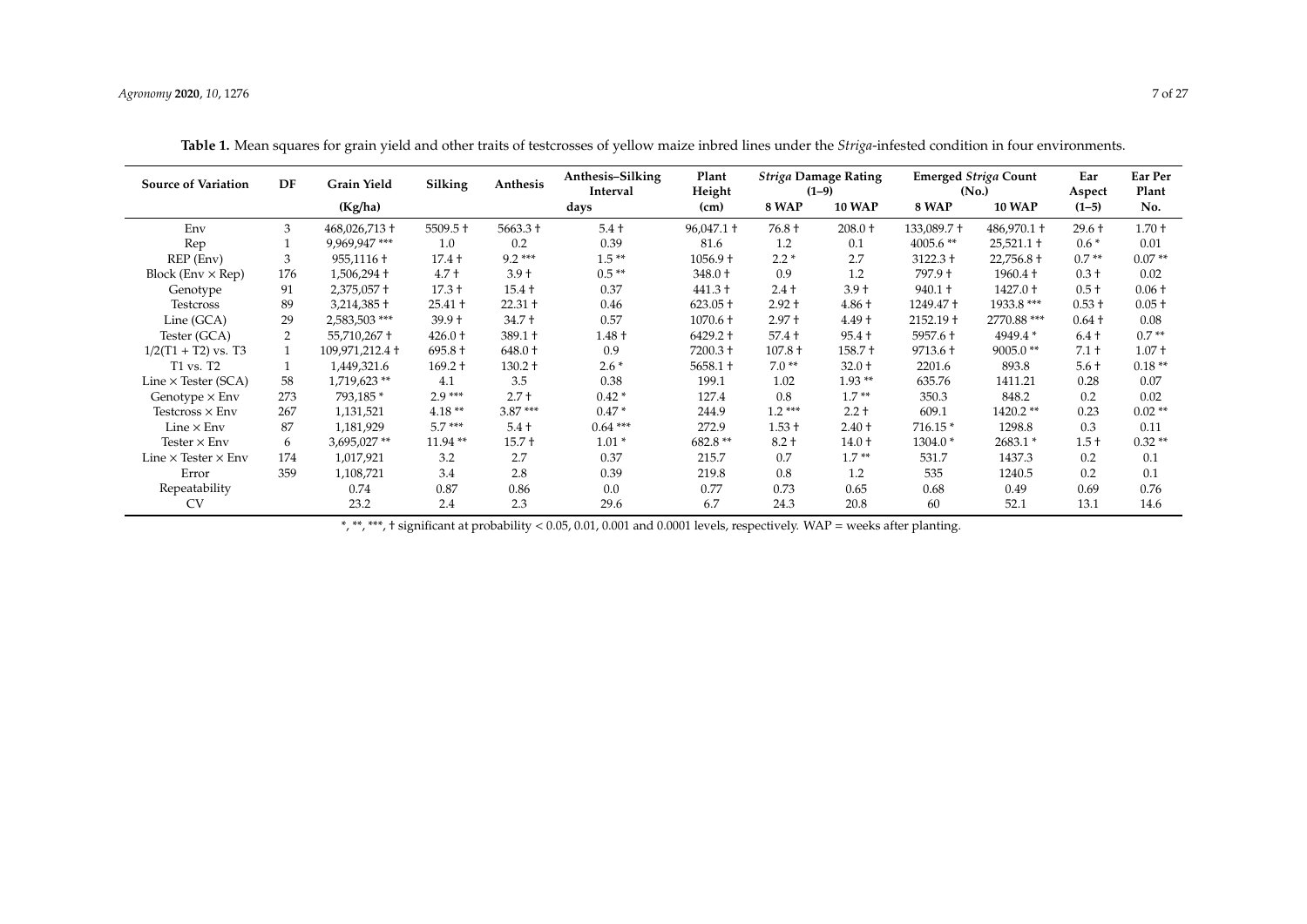| <b>Source of Variation</b>        | DF             | <b>Grain Yield</b> | Silking    | Anthesis   | Anthesis–Silking<br>Interval | Plant<br>Height | Ear Height                     | Husk<br>Cover | Pant<br>Aspect | Ear Aspect    | Ear per<br>Plant |
|-----------------------------------|----------------|--------------------|------------|------------|------------------------------|-----------------|--------------------------------|---------------|----------------|---------------|------------------|
|                                   |                | (Kg/ha)            |            |            | days                         | (cm)            | (cm)                           | Score $(1-5)$ | Score $(1-5)$  | Score $(1-5)$ | No.              |
| Env                               | 3              | 323,822,482.5 +    | $5968.5 +$ | $6276.0 +$ | $15.12 +$                    | $81,170.4$ +    | $80,201.7 \text{ }^{\text{+}}$ | $13.5 +$      | $45.3 +$       | $28.6 +$      | $0.31 +$         |
| Rep                               |                | 163,309.4          | 0.1        | 0.2        | 0.01                         | $1347.4 +$      | 478.6 **                       | 0.2           | $2.6 +$        | 0.002         | 0.024            |
| REP (Env)                         | 3              | 1,678,492 *        | $18.4 +$   | $7.2***$   | $2.6***$                     | 566.9***        | $417.3 +$                      | $1.4***$      | 0.25           | 0.12          | 0.02             |
| Block (Env $\times$ Rep)          | 176            | $2,620,737.7$ +    | $5.3 +$    | $4.1 +$    | $0.6***$                     | $393.1 +$       | 247.0 +                        | $0.3*$        | $0.24$ ***     | $0.29 +$      | 0.016            |
| Genotype                          | 91             | $2,033,955.6 \pm$  | $16.1 +$   | $14.5 +$   | 0.45                         | $439.1 +$       | $214.5 +$                      | $0.3**$       | $0.2*$         | $0.3 +$       | $0.02*$          |
| <b>Testcross</b>                  | 89             | $2,865,918.4 \pm$  | $23.10 +$  | $20.90 +$  | 0.57                         | 727.25 +        | 385.28 +                       | $0.44***$     | $0.26*$        | $0.51 +$      | $0.021**$        |
| Line (GCA)                        | 29             | 2,641,094.2 *      | $36.2 +$   | $31.2 +$   | 0.68                         | $1296.3 +$      | $719.2 +$                      | $0.9 +$       | $0.4**$        | $0.4***$      | $0.024*$         |
| Tester (GCA)                      | $\overline{2}$ | 39,634,973.7 +     | 391.0 +    | 377.9 +    | 0.28                         | $4107.4 +$      | 579.8 *                        | $3.5 +$       | 0.1            | $7.8 +$       | 0.018            |
| $1/2(T1 + T2)$ vs. T3             |                | 49,033,386.9 +     | $429.5 +$  | 433.6 +    | 0.01                         | $2849.9 +$      | 147.1                          | 0.002         | 0.04           | $2.0***$      | 0.01             |
| T1 vs. T2                         |                | 3,852,188.78 *     | $118.3 +$  | $94.9 +$   | 1.28                         | 1917.4 ***      | 254.5                          | $8.26 +$      | $3.9***$       | $5.2 +$       | 0.04             |
| Line $\times$ Tester (SCA)        | 58             | 1,710,433          | 4.1        | 3.6        | 0.52                         | 318.1           | $208.6*$                       | $0.3**$       | 0.2            | $0.29*$       | $0.02*$          |
| Genotype $\times$ Env             | 273            | 880,288.8 ***      | $2.8***$   | $2.5***$   | 0.46                         | $105.3*$        | $70.0**$                       | $0.4 +$       | 0.2            | $0.2**$       | 0.019            |
| Testcross $\times$ Env            | 267            | 1,510,982.2        | $4.42*$    | $3.75**$   | 0.51                         | 236.62          | 152.32                         | $0.46 +$      | 0.20           | $0.26*$       | $0.019*$         |
| Line $\times$ Env                 | 87             | 1,142,066          | $6.6***$   | $5.5 +$    | $0.75 +$                     | 203.4           | 134.7                          | $0.3***$      | 0.2            | $0.4***$      | 0.01             |
| Tester $\times$ Env               | 6              | 7,541,546.2 +      | 14.8       | $16.5 +$   | 0.73                         | 721.4**         | 542.7**                        | $0.8***$      | $0.81***$      | $1.6+$        | $0.10 +$         |
| Line $\times$ Tester $\times$ Env | 174            | 1,487,490          | 3          | 2.4        | 0.38                         | 238             | 147.7                          | 0.2           | 0.17           | 0.17          | $0.02*$          |
| Error                             | 359            | 1,565,284          | 3.7        | 2.9        | 0.53                         | 235.8           | 149.3                          | 0.2           | 0.2            | 0.2           | 0.01             |
| Repeatability                     |                | 0.64               | 0.86       | 0.87       | 0.10                         | 0.81            | 0.75                           | 0.00          | 0.26           | 0.56          | 0.12             |
| <b>CV</b>                         |                | 27.8               | 3.4        | 3.1        | 37.99                        | 8.9             | 13.9                           | 15.9          | 15.6           | 16.2          | 12.22            |

**Table 2.** Mean squares for grain yield and other traits of testcrosses of yellow maize inbred lines under the *Striga*-non-infested condition in four environments.

<span id="page-7-0"></span>\*, \*\*, \*\*\*, † significant at probability < 0.05, 0.01, 0.001 and 0.0001 levels, respectively.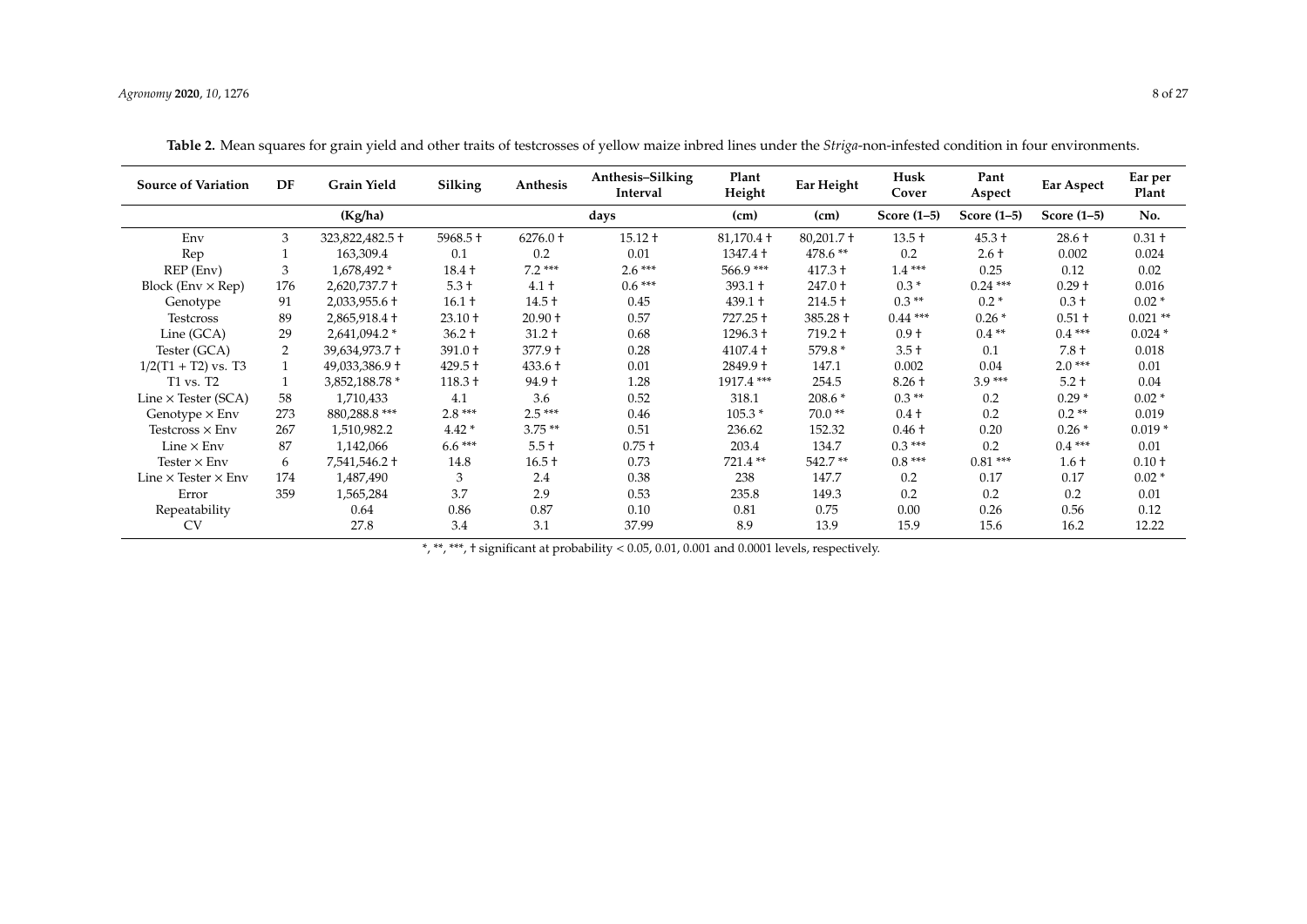|                                    | Striga-Infested Condition |                  |                    | Striga-non-Infested Condition    |                  |                      |                 |  |  |  |  |
|------------------------------------|---------------------------|------------------|--------------------|----------------------------------|------------------|----------------------|-----------------|--|--|--|--|
| <b>Traits</b>                      | <b>T1</b>                 | T2               | T3                 | <b>Traits</b>                    | <b>T1</b>        | T <sub>2</sub>       | T <sub>3</sub>  |  |  |  |  |
| Grain yield (kg/ha)                | $2.13** \pm 0.12$         | $1.68 * ± 0.2$   | $1.97** \pm 0.1$   | Grain yield (kg/ha)              | $1.77 * \pm 0.1$ | $1.67 * \pm 0.2$     | $0.89 \pm 0.1$  |  |  |  |  |
| Silking (days)                     | $3.62 \pm 0.4$            | $5.16 \pm 0.2$   | $3.42 \pm 0.3$     | Silking (days)                   | $3.15 \pm 0.3$   | $4.53 + \pm 0.2$     | $3.08 \pm 0.2$  |  |  |  |  |
| Anthesis (days)                    | $3.15 \pm 0.3$            | $5.77 \pm 0.2$   | $3.07 \pm 0.3$     | Anthesis (days)                  | $3.22 + \pm 0.2$ | $5.06 \pm 0.2$       | $3.13 \pm 0.2$  |  |  |  |  |
| Anthesis-silking interval (days)   | $1.05 \pm 0.1$            | $0.91 \pm 0.1$   | $0.94 \pm 0.1$     | Anthesis-silking interval (days) | $1.33 \pm 0.1$   | $1.23 \pm 0.1$       | $0.85 \pm 0.1$  |  |  |  |  |
| Striga rating at 8 WAP (1-9)       | $1.46 \pm 0.1$            | $1.77 * \pm 0.1$ | $1.77 * \pm 0.1$   | Husk cover $(1-5)$               | $1.84 * \pm 0.1$ | $2.76$ *** $\pm$ 0.1 | $1.43 \pm 0.1$  |  |  |  |  |
| Striga rating at 10 WAP (1-9)      | $1.46 \pm 0.2$            | $1.67 * \pm 0.2$ | $1.23 \pm 0.2$     | Plant aspect $(1-5)$             | $0.58 \pm 0.1$   | $2.08** \pm 0.1$     | $1.33 \pm 0.1$  |  |  |  |  |
| <i>Striga</i> count at 8 WAP (no.) | $2.01** \pm 3.1$          | $1.54 \pm 2.8$   | $2.11** \pm 3.5$   | Ear height (cm)                  | $4.13 + \pm 1.4$ | $2.42** \pm 1.7$     | $1.76 * ± 1.7$  |  |  |  |  |
| Striga count at 10 WAP (no.)       | $1.56 \pm 4.5$            | $1.17 \pm 4.8$   | $1.32 \pm 5.2$     | Plant height (cm)                | $3.94 \pm 1.8$   | $2.94 + \pm 2.1$     | $1.82 * ± 2.1$  |  |  |  |  |
| Plant height (cm)                  | $1.97**$ ± 2.3            | $2.57***$ ± 1.9  | $1.75 * ± 1.8$     | Ear aspect $(1-5)$               | $1.34 \pm 0.1$   | $1.65 * ± 0.1$       | $1.39 \pm 0.1$  |  |  |  |  |
| Ear aspect $(1-5)$                 | $1.66 * ± 0.1$            | $2.57***$ ± 0.1  | $1.62 * \pm 0.06$  | Ear per plant (no.)              | $0.40 \pm 0.01$  | $2.0** \pm 0.02$     | $0.82 \pm 0.02$ |  |  |  |  |
| Ear per plant (no.)                | $1.28 \pm 0.01$           | $0.56 \pm 0.1$   | $2.50*** \pm 0.02$ |                                  |                  |                      |                 |  |  |  |  |

**Table 3.** Estimates of genetic variance and standard error for each tester across four environments under *Striga*-infested and non-infested conditions.

<span id="page-8-0"></span>\*, \*\*, \*\*\*, † significant at probability < 0.05, 0.01, 0.001 and 0.0001 levels, respectively. WAP = weeks after planting. T1 = Tolerant tester, T2 = Resistant tester and T3 = Susceptible tester.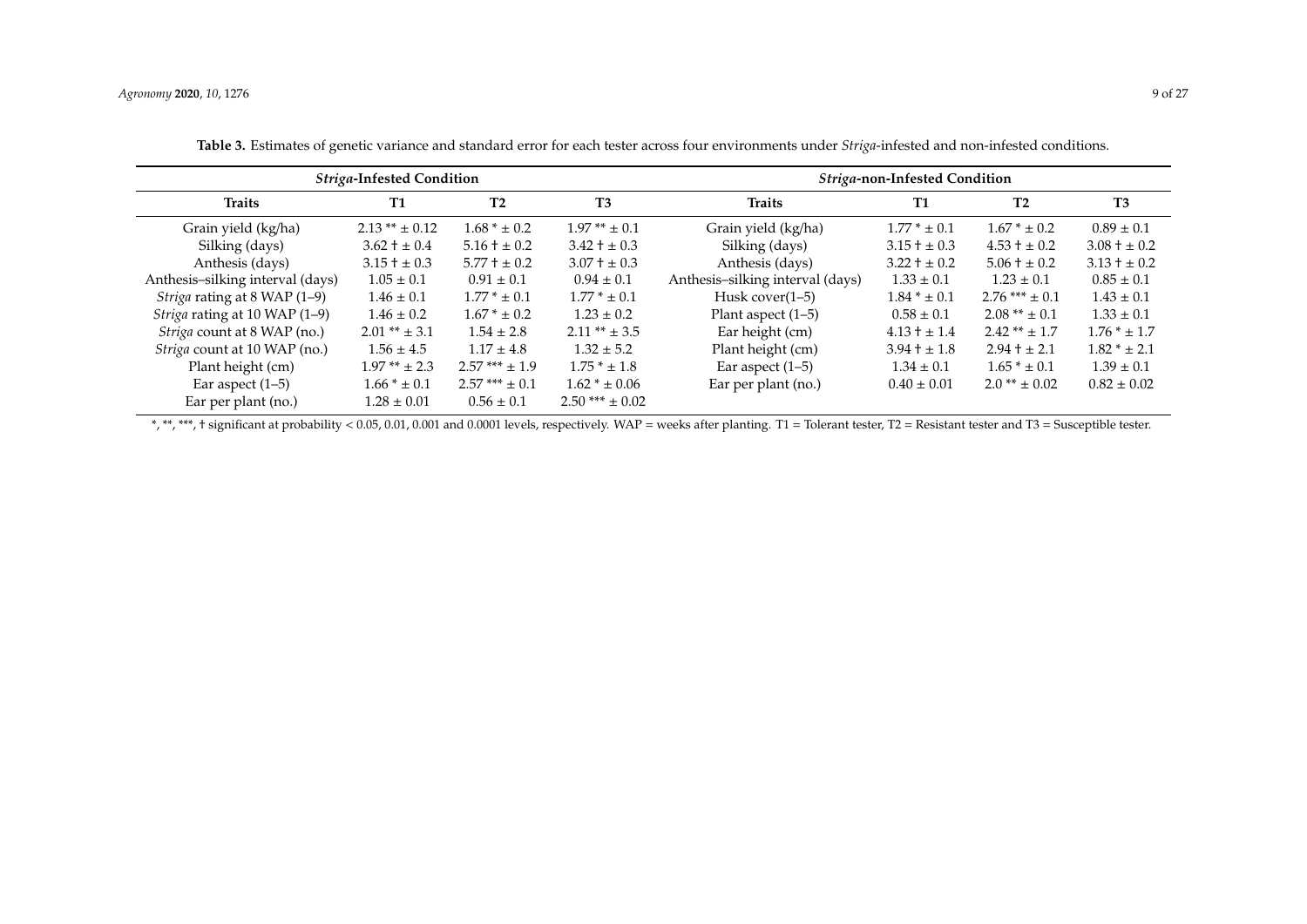Relative to the average grain yield under the non-infested condition, yield reduction under *Striga* infestation was 68% for the susceptible check (8338-1) and 45% for the tolerant check (8425-8) (Table [A3\)](#page-19-0). Further, average testcross grain yield loss due to *Striga* damage was 20, 21 and 27% for T1, T2 and T3, respectively. Under the *Striga*-infested condition, the number of testcrosses with 20% higher grain yields than the tolerant check was 29 for the tolerant tester, 27 for the resistant tester and 14 for the susceptible tester. The increase in testcross grain yield over the tolerant check ranged from 19 to 51% for the tolerant tester, 17 to 54% for the resistant tester and 0 to 44% for the susceptible tester. The resistant and tolerant testers had higher minimum, maximum and mean grain yields compared to the susceptible tester (Table [4\)](#page-10-0). The resistant tester had the highest average testcross grain yield in testcrosses evaluated across environments. Of the top-ranking 15 testcrosses under *Striga* infestation, 8 to 10 were formed with the resistant tester (Table [A3\)](#page-19-0). Moreover, most hybrids formed from crosses of the resistant inbred lines with resistant and tolerant testers showed less *Striga* damage symptoms and supported fewer emerged parasites, while those formed from crosses of resistant inbred lines with the susceptible tester showed more *Striga* damage symptoms and supported many emerged *Striga* plants (Table [4\)](#page-10-0).

Similarly, the highest mean grain yield under the *Striga*-non-infested condition was observed in crosses between resistant inbred lines and the resistant tester followed by testcrosses of the tolerant tester (Table [5\)](#page-10-1). Mean grain yield of some testcrosses was significantly greater than that of the standard tolerant check hybrid across environments (Table [A3\)](#page-19-0). Three testcrosses involving the tolerant tester and nine testcrosses formed with the resistant tester had 20% higher grain yields than the standard tolerant check under the *Striga*-non-infested condition. Testcrosses from the resistant and tolerant tester had the highest minimum, maximum and mean grain yields (Table [5\)](#page-10-1). Amongst the 15 top-performing testcrosses, 11 involved the resistant tester. The average performance of testcrosses involving the three testers was similar for other traits. Lines L12, L3, L14, L1, L23, L25, L18, L6, L19, L17, L10, L28, L21, L16 and L29 showed better performance in crosses with the three testers across environments and can then be considered as good candidates to form single cross hybrids with high grain yields.

# *3.3. Relative Ranking of Inbred Lines across Testers and Testers across Lines*

Significant coefficients of concordance were obtained for grain yield ranks of the lines ( $W=0.57$ ) and testers (W =0.44) under *Striga*-infested and for lines (W = 0. 45) and testers (W = 0.50) under non-infested conditions. Significant coefficients of concordance of ranks of lines and testers were also obtained for most other agronomic traits under both infested and non-infested conditions (Table [A4\)](#page-19-1). The ranking based on BLUP values also showed similar coefficient of concordance with some discrepancies under infested and non-infested conditions (Table  $A5$ ). Testcrosses involving the three testers showed significant concordance in ranks for grain yield and most other traits across environments under *Striga* infestation (Table [6\)](#page-11-0). Amongst the testers, the tolerant and susceptible testers showed better rankings of the lines across environments under infestation. However, testcrosses of the susceptible tester showed below-average mean grain yields under *Striga* infestation resulting in discarding most resistant lines as undesirable parents (Tables [A6](#page-20-1)[–A8\)](#page-22-0). On the other hand, testcrosses involving the three testers exhibited significant concordance in ranks for anthesis and silking days, plant height and ear height across environments under the *Striga*-non-infested condition. Only testcrosses of the tolerant tester had significant rank concordance for grain yield across environments, while those of the resistant tester had significant rank concordance for plant and ear aspect scores, husk cover and ears per plant under the non-infested condition (Table [6\)](#page-11-0).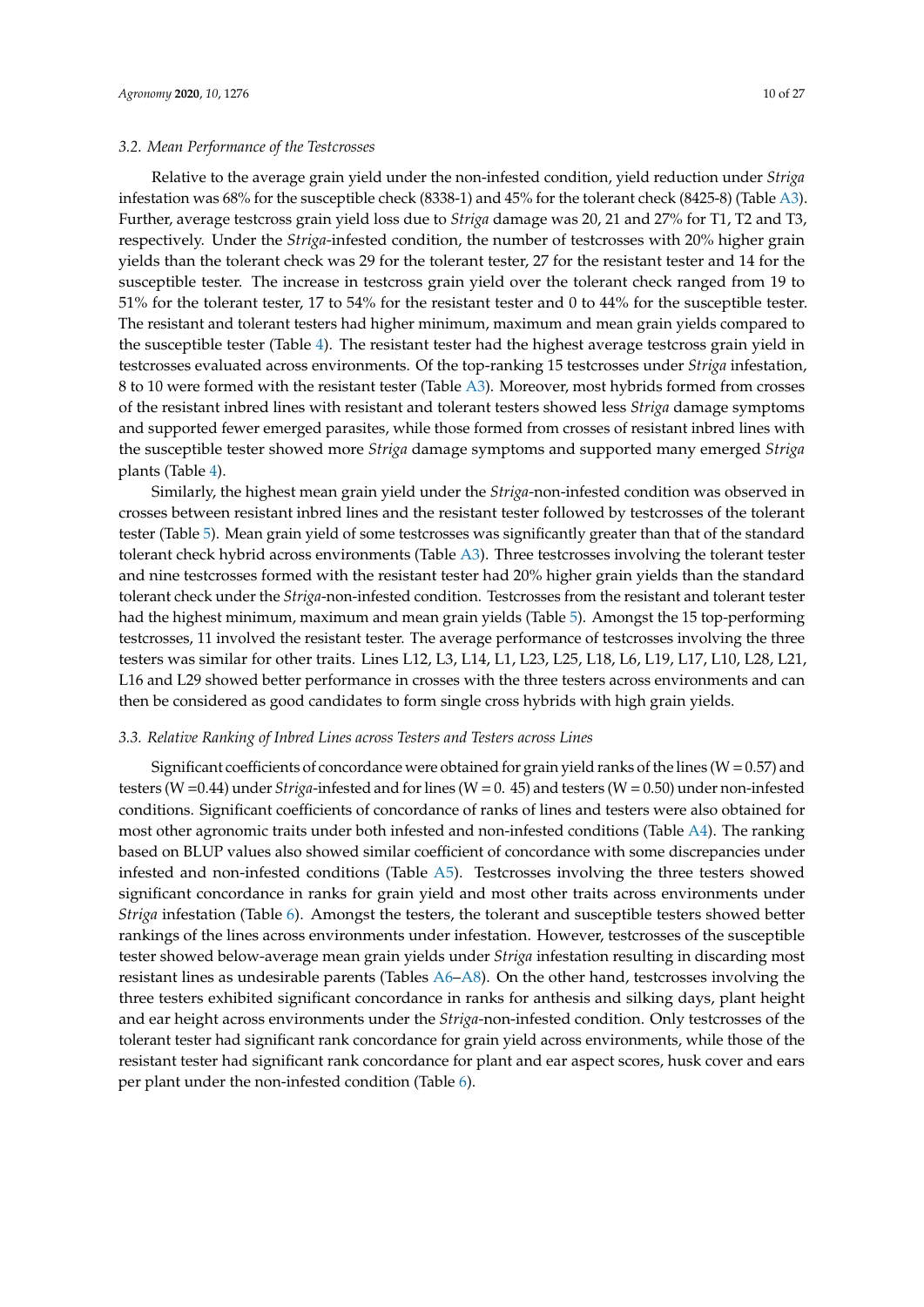|                                     |       |      | <b>Tolerant Tester (T1)</b> |               |       |       | <b>Resistant Tester (T2)</b> |        | Susceptible Tester (T3) |       |       |               |
|-------------------------------------|-------|------|-----------------------------|---------------|-------|-------|------------------------------|--------|-------------------------|-------|-------|---------------|
| Variable                            | Min   | Max  | Mean                        | <b>Stderr</b> | Min   | Max   | Mean                         | Stderr | Min                     | Max   | Mean  | <b>Stderr</b> |
| Grain yield (kg/ha)                 | 2823  | 4685 | 3705                        | 89            | 2734  | 4960  | 3815                         | 105    | 2032                    | 4074  | 2931  | 79            |
| Silking (days)                      | 56.1  | 61.1 | 58.5                        | 0.2           | 56.4  | 62.6  | 59.7                         | 0.3    | 54.1                    | 59.8  | 57    | 0.3           |
| Anthesis (days)                     | 54.3  | 58.8 | 56.5                        | 0.2           | 54.8  | 60.8  | 57.6                         | 0.3    | 52.8                    | 57.8  | 55    | 0.2           |
| Anthesis-silking interval (days)    | 1.4   | 2.4  | 2                           | 0.04          | 1.5   | 2.5   | 2.1                          | 0.04   | 1.4                     | 2.5   | C     | 0.04          |
| Striga rating at 8 WAP (1-9)        | 2.5   | 4.3  | 3.1                         | 0.1           | 2.4   | 4.6   | 3.3                          | 0.1    | 3.1                     | 4.9   | 4     | 0.1           |
| Striga rating at 10 WAP (1-9)       | 3.3   | 5.8  | 4.6                         | 0.1           | 3.9   | 6.6   | 5.1                          | 0.1    | 4.9                     | 6.8   | 5.8   | 0.1           |
| Striga count at 8 WAP (no.)         | 11.3  | 56.1 | 31.9                        | 2.2           | 11.4  | 44.4  | 27.6                         | 1.8    | 17.5                    | 79.1  | 37.5  | 2.5           |
| <i>Striga</i> count at 10 WAP (no.) | 24.1  | 75.6 | 49.3                        | 2.8           | 23.3  | 76.8  | 46.6                         | 2.6    | 29                      | 88.4  | 55.4  | 3             |
| Ear aspect $(1-5)$                  | 2.5   | 3.3  | 2.8                         | 0.04          | 2.6   | 3.7   | 3                            | 0.1    | 2.8                     | 3.6   | 3.1   | 0.04          |
| Plant height (cm)                   | 138.6 | 176  | 158.9                       | 1.6           | 153.3 | 183.1 | 165.8                        | 1.5    | 143                     | 166.4 | 155.7 | 1.2           |
| Ear per plant (no.)                 | 0.8   |      | 0.9                         | 0.01          | 0.7   |       | 0.9                          | 0.01   | 0.6                     |       | 0.8   | 0.02          |

**Table 4.** Means, maximum, minimum and standard error (Stderr) of agronomic traits for the testcrosses of yellow maize from three testers under the *Striga*-infested condition across four environments.

WAP = weeks after planting.

<span id="page-10-0"></span>**Table 5.** Means, maximum, minimum and standard error (Stderr) of agronomic traits for the testcrosses of yellow maize from three testers under the *Striga*-non-infested condition across four environments.

<span id="page-10-1"></span>

|                                  |        | <b>Tolerant Tester (T1)</b> |        |        |       | <b>Resistant Tester (T2)</b> |        |        |      | Susceptible Tester (T3) |        |          |  |
|----------------------------------|--------|-----------------------------|--------|--------|-------|------------------------------|--------|--------|------|-------------------------|--------|----------|--|
| <b>Traits</b>                    | Min    | Max                         | Mean   | Stderr | Min   | Max                          | Mean   | Stderr | Min  | Max                     | Mean   | Stderr   |  |
| Grain yield (kg/ha)              | 3744.6 | 5514                        | 4641.9 | 86.5   | 2926  | 5786                         | 4803.4 | 115.8  | 3029 | 4738.4                  | 4032.8 | 66.1     |  |
| Silking (days)                   | 55.4   | 59.9                        | 57.8   | 0.2    | 56    | 62.2                         | 59     | 0.3    | 53.5 | 59.1                    | 56.4   | 0.3      |  |
| Anthesis (days)                  | 53.8   | 57.9                        | 56     | 0.2    | 54.1  | 60.4                         | 57.1   | 0.3    | 52.1 | 57.1                    | 54.6   | 0.2      |  |
| Anthesis-silking interval (days) | 1.0    | 2.38                        | 1.87   | 0.05   | 1.13  | 2.88                         | 1.94   | 0.05   | 1.38 | 2.38                    | 1.89   | 0.04     |  |
| Husk cover $(1-5)$               | 2.38   | 3.06                        | 2.73   | 0.04   | 2.13  | 3.31                         | 2.68   | 0.05   | 2.38 | 3.25                    | 2.79   | 0.04     |  |
| Plant aspect $(1-5)$             | 2.6    | 3.1                         | 2.8    | 0.0    | 2.4   | 3.5                          | 2.9    | 0.0    | 2.6  | 3.2                     | 2.8    | $\Omega$ |  |
| Ear height (cm)                  | 71.9   | 102                         | 87.2   | 1.4    | 77.6  | 103.8                        | 89.1   | 1.3    | 77.5 | 100                     | 86     |          |  |
| Plant height (cm)                | 156.4  | 185                         | 170.6  | 1.8    | 158.8 | 195                          | 175.5  | 1.8    | 152  | 182.5                   | 167.2  | 1.3      |  |
| Ear aspect $(1-5)$               | 2.25   | 3.06                        | 2.59   | 0.04   | 2.5   | 3.31                         | 2.89   | 0.04   | 2.56 | 3.31                    | 2.91   | 0.04     |  |
| Ear per plant (no.)              | 0.95   | 1.04                        | 1.0    | 0.0    | 0.72  | 1.08                         | 0.98   | 0.01   | 0.93 | 1.1                     | 0.99   | 0.01     |  |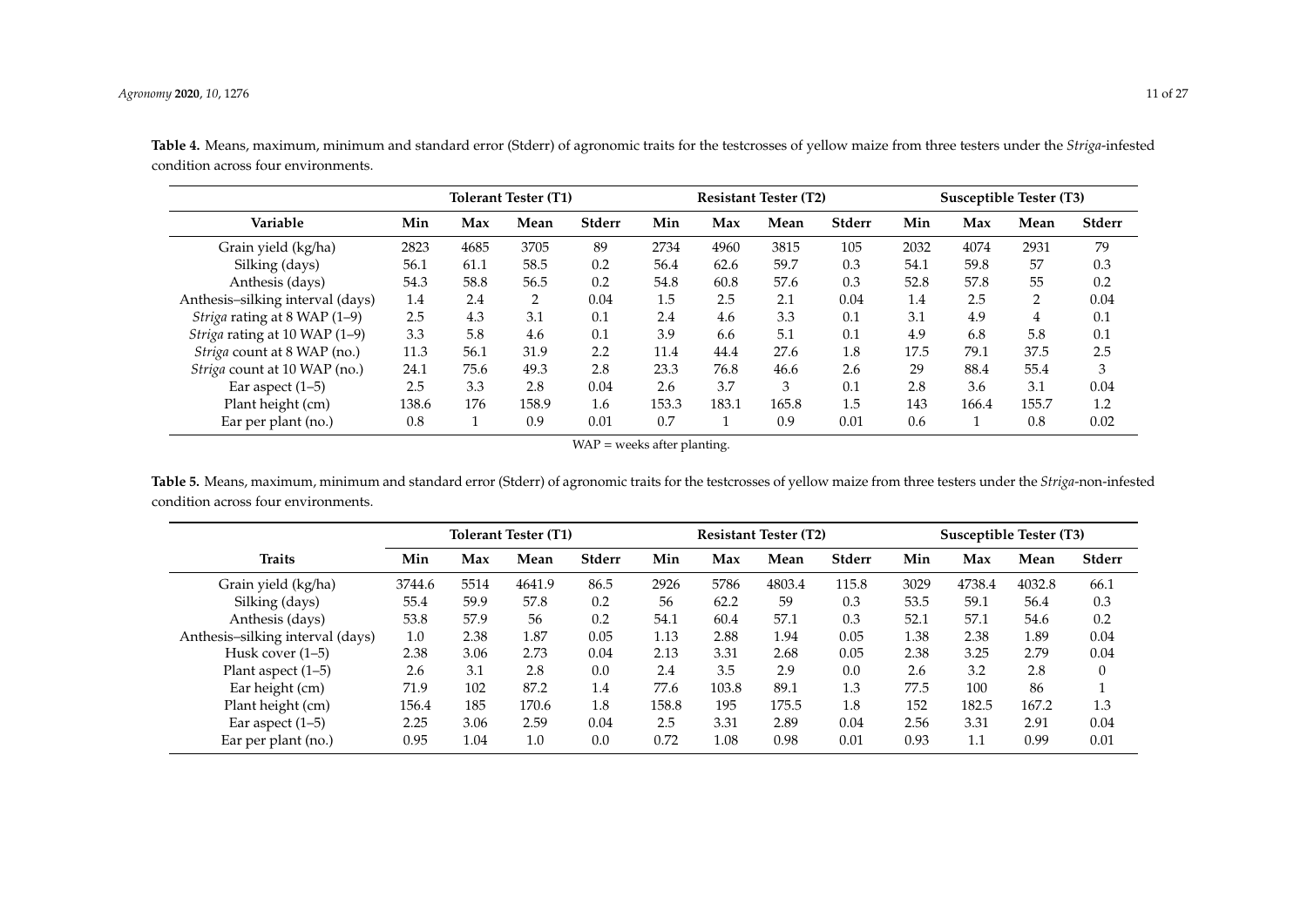| across environments under <i>Striga</i> -infested and non-infested conditions. |          |                |           |                                  |          |           |          |  |  |  |  |
|--------------------------------------------------------------------------------|----------|----------------|-----------|----------------------------------|----------|-----------|----------|--|--|--|--|
| Striga-Infested Condition                                                      |          |                |           | Striga-non-Infested Condition    |          |           |          |  |  |  |  |
| <b>Traits</b>                                                                  | Т1       | T <sub>2</sub> | T3        | <b>Traits</b>                    | Т1       | <b>T2</b> | T3       |  |  |  |  |
| Grain yield (kg/ha)                                                            | $0.44**$ | $0.35*$        | $0.40**$  | Grain yield (kg/ha)              | $0.39**$ | 0.33      | 0.25     |  |  |  |  |
| Silking (days)                                                                 | $0.56 +$ | $0.63 +$       | $0.50***$ | Silking (days)                   | $0.49 +$ | $0.59 +$  | $0.50 +$ |  |  |  |  |
| Anthesis (days)                                                                | $0.54 +$ | $0.66 +$       | $0.49***$ | Anthesis (days)                  | $0.54 +$ | $0.62 +$  | $0.50 +$ |  |  |  |  |
| Anthesis-silking interval (days)                                               | 0.23     | 0.24           | 0.24      | Anthesis-silking interval (days) | 0.30     | 0.26      | 0.24     |  |  |  |  |
| <i>Striga</i> rating at 8 WAP (1–9)                                            | 0.30     | $0.35*$        | $0.35*$   | Husk cover (1–5)                 | $0.38*$  | $0.51 +$  | 0.34     |  |  |  |  |
| Striga rating at 10 WAP (1–9)                                                  | $0.38*$  | $0.35*$        | 0.32      | Plant aspect $(1-5)$             | 0.18     | $0.39**$  | 0.3      |  |  |  |  |

<span id="page-11-0"></span>**Table 6.** Kendall's coefficient of concordance (W) for ranks of yellow maize inbred lines by each tester<br>carees arrives mater under fixing infected and non-infected sonditions. across environments under *Striga*-infested and no

\*, \*\*, \*\*\*, † significant at *p* < 0.05, 0.01, 0.001 and 0.0001 levels, respectively. WAP = weeks after planting. T1 =Tolerant tester, T2 = Resistant tester and T3 = Susceptible tester.

*Striga* rating at 10 WAP (1–9)  $0.38^*$   $0.35^*$   $0.32$  Plant aspect (1–5)  $0.18$   $0.39^{**}$   $0.3$ <br>*Striga* count at 8 WAP (no.)  $0.42^{**}$   $0.40^{**}$   $0.38^*$  Ear height (cm)  $0.60^+$   $0.44^{***}$   $0.41^{**}$ *Striga* count at 8 WAP (no.)  $0.42^{**}$  0.40<sup>\*\*</sup> 0.28<sup>\*</sup> Ear height (cm)  $0.60 \t{+}$  0.41<sup>\*\*</sup> 0.41<sup>\*</sup><br>*Striga* count at 10 WAP (no.) 0.39<sup>\*\*</sup> 0.32 0.29 Ear aspect (1–5) 0.30 0.37<sup>\*</sup> 0.34 *Striga* count at 10 WAP (no.)  $0.39^{**}$  0.32 0.29 Ear aspect (1–5) 0.30 0.37 \*<br>
Ear aspect (1–5) 0.33 0.46 \*\*\* 0.36 \* Plant height (cm) 0.58 + 0.50 +

Ear aspect (1–5) 0.33 0.46 \*\*\* 0.36 \* Plant height (cm) 0.58 + 0.50 + 0.36 \* Plant height (cm) 0.46 \*\*\* 0.46 \*\*\* 0.37 \* Ear per plant (no.) 0.16 0.42 \*\* 0.18 9.46 \*\*\* 0.46 \*\*\* 0.37 \* Ear per plant (no.) 0.26 0.16 0.39 \*\*

### *3.4. Combining Ability Estimates for Testers*

Ear per plant (no.)

Under *Striga* infestation, the tolerant and resistant testers had significant and positive GCA effects for grain yield and negative GCA effects for *Striga* damage rating and *Striga* emergence count. In contrast, the susceptible tester had a significant and negative GCA effect for grain yield and positive GCA effect for *Striga* damage rating and *Striga* emergence count. The resistant tester had significant and positive GCA effects for anthesis and silking days as well as plant height under *Striga* infestation, while the susceptible tester had negative and significant GCA effects for these traits. The tolerant tester had a significant and desirable negative GCA effect for ear aspect, while the susceptible tester had a significant and undesirable GCA effect for this trait under *Striga* infestation. The resistant tester had significant and positive GCA effects for grain yield, anthesis and silking days, as well as plant height, while the susceptible tester had significant and negative GCA effects for these traits under the *Striga*-non-infested condition (Table [7\)](#page-11-1). The GCA effect of the tolerant tester for grain yield under the non-infested condition, though positive, was not significant.

<span id="page-11-1"></span>**Table 7.** Estimates of general combining ability (GCA) effects for three testers under *Striga*-infested and non-infested conditions.

| Striga-Infested Condition          |           |                |              | Striga-non-Infested Condition    |           |                |                |  |  |  |  |
|------------------------------------|-----------|----------------|--------------|----------------------------------|-----------|----------------|----------------|--|--|--|--|
| <b>Traits</b>                      | T1        | T <sub>2</sub> | T3           | <b>Traits</b>                    | T1        | T <sub>2</sub> | T <sub>3</sub> |  |  |  |  |
| Grain yield (kg/ha)                | $221.4*$  | $331.3**$      | $-552.7$ *** | Grain yield (kg/ha)              | 149.2     | $310.7*$       | $-459.8$ **    |  |  |  |  |
| Silking (days)                     | 0.11      | $1.3***$       | $-1.42 +$    | Silking (days)                   | 0.07      | $1.24***$      | $-1.31$ ***    |  |  |  |  |
| Anthesis (days)                    | 0.15      | $1.19***$      | $-1.34$ ***  | Anthesis (days)                  | 0.1       | $1.20***$      | $-1.3***$      |  |  |  |  |
| Anthesis-silking interval (days)   | $-0.05$   | 0.09           | $-0.04$      | Anthesis-silking interval (days) | $-0.03$   | 0.04           | $-0.01$        |  |  |  |  |
| Striga rating at 8 WAP (1–9)       | $-0.39*$  | $-0.15$        | $0.55**$     | Husk cover $(1-5)$               | $-0.13*$  | $0.11*$        | 0.02           |  |  |  |  |
| Striga rating at 10 WAP (1-9)      | $-0.6$ ** | $-0.07$        | $0.66**$     | Plant aspect $(1-5)$             | $-0.01$   | 0.02           | $-0.01$        |  |  |  |  |
| <i>Striga</i> count at 8 WAP (no.) | $-0.46$   | $-4.74*$       | $5.19*$      | Ear height (cm)                  | $-0.3$    | 1.79           | $-1.46$        |  |  |  |  |
| Striga count at 10 WAP (no.)       | $-1.14$   | $-3.87$        | 5            | Ear aspect $(1-5)$               | $-0.2$ ** | 0.1            | 0.11           |  |  |  |  |
| Ear aspect $(1-5)$                 | $-0.18*$  | 0.03           | $0.14*$      | Plant height (cm)                | $-0.56$   | $4.56**$       | $-3.98*$       |  |  |  |  |
| Plant height (cm)                  | $-1.20$   | $5.67***$      | $-4.47**$    | Ear per plant (no.)              | 0.007     | $-0.01$        | 0.002          |  |  |  |  |
| Ear per plant (no.)                | 0.026     | 0.034          | $-0.061$     |                                  |           |                |                |  |  |  |  |
|                                    |           |                |              |                                  |           |                |                |  |  |  |  |

\*, \*\*, \*\*\*, † significant at *p* < 0.05, 0.01, 0.001 and 0.0001 levels, respectively. WAP = weeks after planting. T1 =Tolerant tester,  $T2 = Resistant$  tester and  $T3 = Susceptible$  tester.

#### *3.5. Principal Components (PC) for Agronomic Traits for Each Tester*

The principal component analysis was computed to determine the combination of traits that significantly contributed to the performance of testcrosses of the three testers. The first two principal component axes (PC1 and PC2) together accounted for 64% of the total variation among testcrosses under *Striga* infestation (Table [8\)](#page-13-0). The PC1 axis scores of the 90 testcrosses were significantly associated with earlier anthesis and silking, shorter anthesis and silking interval, increases in *Striga* damage symptoms and *Striga* count, less number of ears per plant and grain yield. Further, all traits, except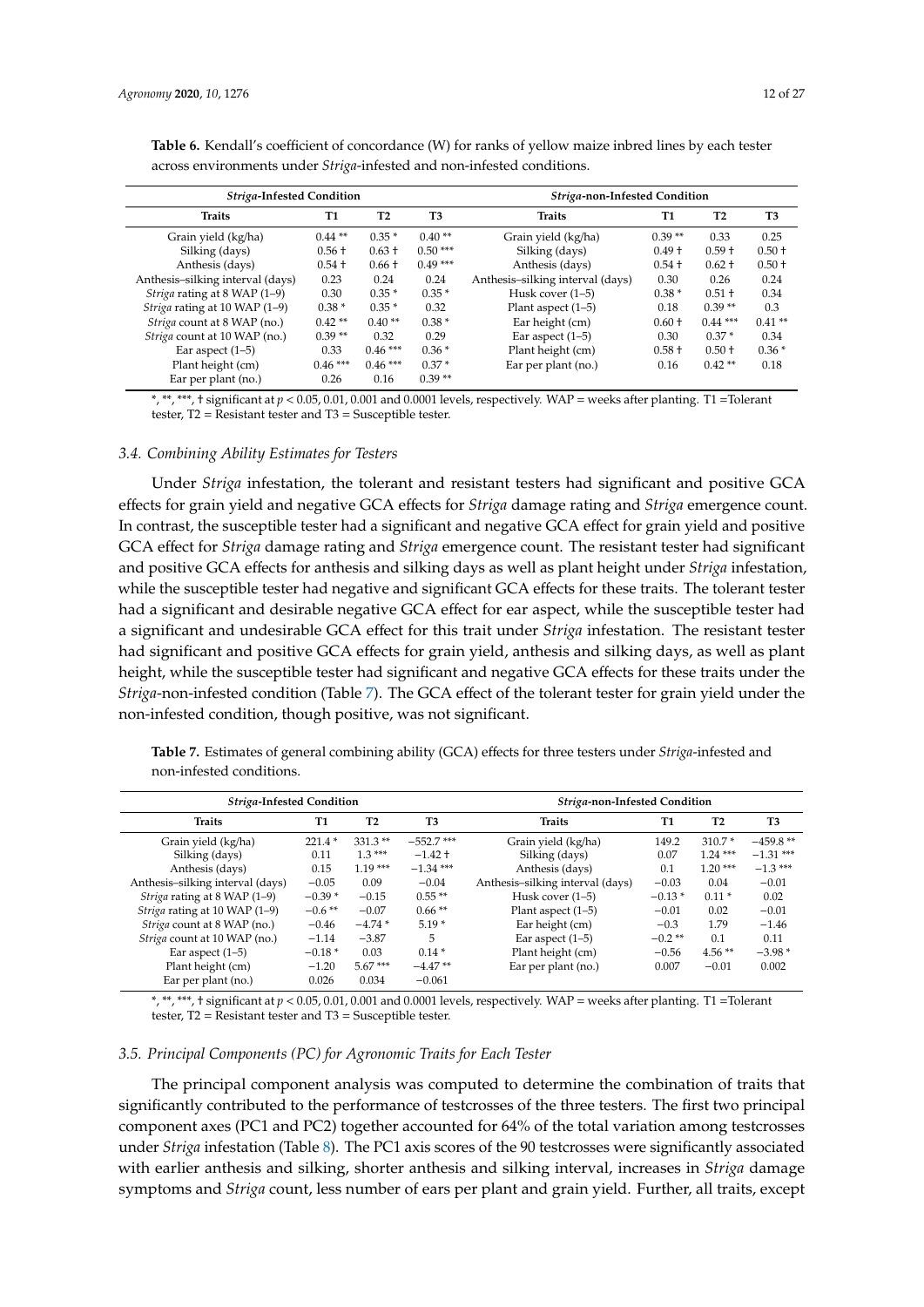*Striga* damage rating at 10 WAP, significantly contributed to the PC2 axis score of testcrosses under *Striga* infestations. Under the *Striga*-non-infested condition, PC1 and PC2 jointly explained 53% of the total variation among 90 testcrosses (Table 8). The PC1 axis scores of the 90 testcrosses were associated  **Infest[ed](#page-13-0) Non-Infested**  with significant increases in all traits except for husk cover, plant aspect and ears per plant. Testcrosses **Traits PC1 PC2 Traits PC1 PC2**  had PC2 axis scores that were significantly correlated with delays in anthesis and silking, undesirable husk cover, plant aspect and ear aspect scores, lower ear placement, shorter plants, reduced number of ears per plant and grain yield (Table 8). It is interesting to note that grain yield showed significant negative associations with PC1 and PC2 axes scores of testcrosses under *Striga* infestation but had a significant positive correlation with PC1 axis scores and negative correlation with PC2 axis scores of testcrosses under the non-infested condition (Table 8). As shown in Figure 1, most of the testcrosses involving the tolerant (T1) and resistant (T2) testers had negative PC1 axis scores, whereas most testcrosses of the susceptible (T3) tester had positive PC1 axis scores. These results indicated that the testcrosses involving T1 and T2 combined high grain yields with other desirable traits recorded under infestation. Further, many testcrosses of T1 and T2 had positive PC1 axis scores under the non-infested condition, while many of the T3 testcrosses had negative PC1 axis scores (Figure 1). Once again, these results indicated that testcrosses of both T1 and T2 combined high grain yields with other desirable agronomic properties, whereas those of T3 showed low grain yields with undesirable agronomic traits even under the non-infested condition. **Table 8.** Eigenvectors of the first two principal component axes (PC1 and PC2) for yellow maize testcrosses involving the testers evaluated under *Striga-*infested and non-infested conditions.

<span id="page-12-0"></span>

Figure 1. Scatter plot of testcrosses involving three testers evaluated under Striga-infested and infested conditions at four test environments in Nigeria. Where T1 = Tolerant tester, T2 = Resistant non-infested conditions at four test environments in Nigeria. Where T1 = Tolerant tester, T2 = Resistant  $\text{tester}$  and  $\text{T3} = \text{Susceptible}$  tester.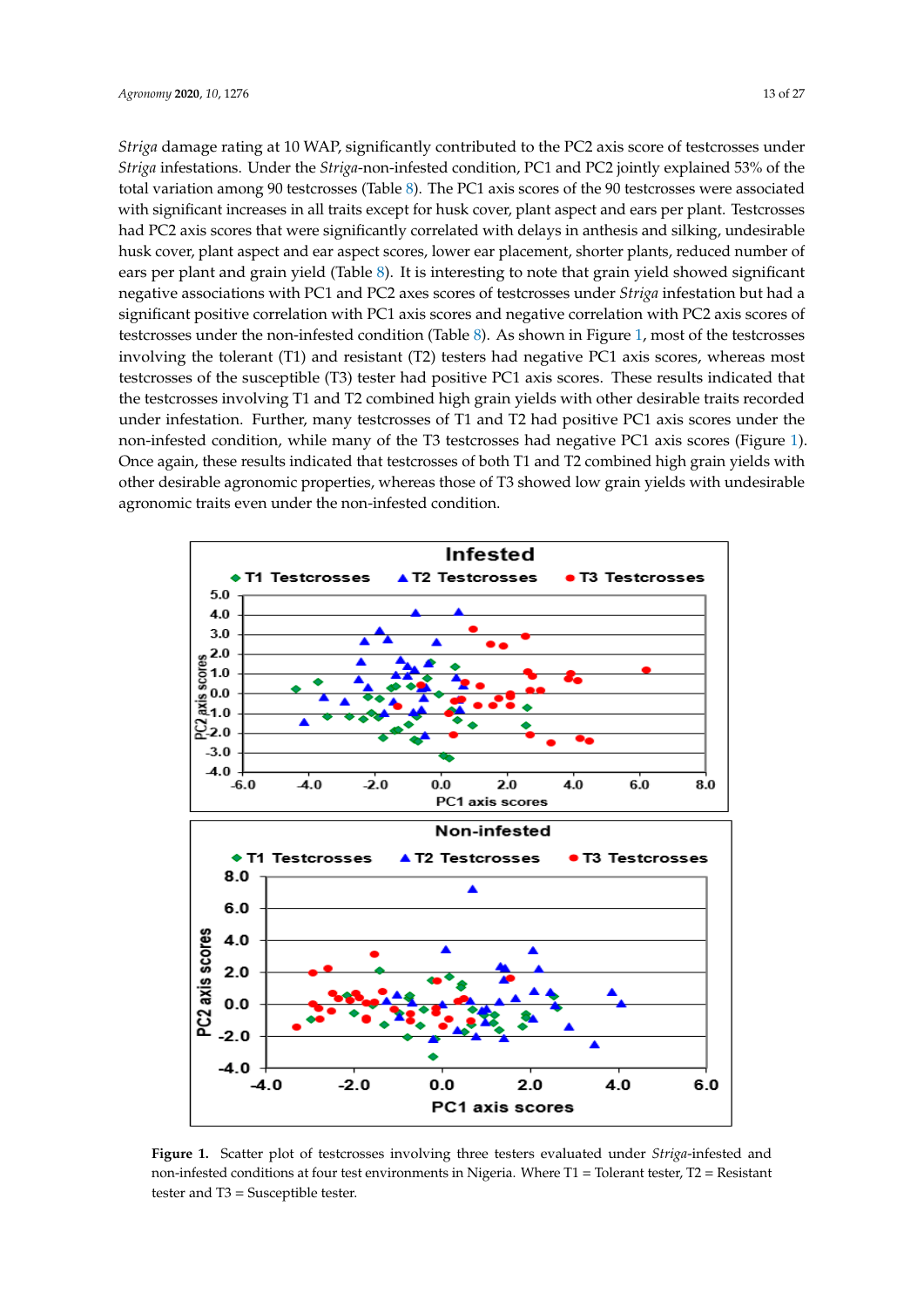<span id="page-13-0"></span>

| <b>Table 8.</b> Eigenvectors of the first two principal component axes (PC1 and PC2) for yellow maize |  |  |  |  |  |
|-------------------------------------------------------------------------------------------------------|--|--|--|--|--|

|                                  |                 | Infested    |                                  | Non-Infested    |           |  |
|----------------------------------|-----------------|-------------|----------------------------------|-----------------|-----------|--|
| <b>Traits</b>                    | PC <sub>1</sub> | PC2         | <b>Traits</b>                    | PC <sub>1</sub> | PC2       |  |
| Grain yield (kg/ha)              | $-0.37 +$       | $-0.23$ *** | Grain yield (kg/ha)              | $0.32 +$        | $-0.36 +$ |  |
| Silking (days)                   | $-0.30 +$       | $0.43 +$    | Silking (days)                   | $0.46 +$        | $0.33 +$  |  |
| Anthesis (days)                  | $-0.29 +$       | $0.41 +$    | Anthesis (days)                  | $0.46 +$        | $0.30 +$  |  |
| Anthesis-silking interval (days) | $-0.11*$        | $0.33 +$    | Anthesis-silking interval (days) | $0.15*$         | $0.26 +$  |  |
| Striga rating at 8 WAP (1–9)     | $0.35 +$        | $-0.16*$    | Husk cover $(1-5)$               | $-0.20**$       | $0.31 +$  |  |
| Striga rating at 10 WAP (1-9)    | $0.31 +$        | $-0.12$     | Plant height (cm)                | $0.46 +$        | $-0.23 +$ |  |
| Striga count at 8 WAP (no.)      | $0.38 +$        | $0.16*$     | Ear height (cm)                  | $0.44 +$        | $-0.19**$ |  |
| Striga count at 10 WAP (no.)     | $0.38 +$        | $0.21**$    | Plant aspect $(1-5)$             | 0.02            | $0.36 +$  |  |
| Plant height (cm)                | $-0.25 +$       | $0.18**$    | Ear aspect $(1-5)$               | $-0.02$         | $0.38 +$  |  |
| Ear aspect $(1-5)$               | $0.21 +$        | $0.45 +$    | Ear per plant (no.)              | $-0.10$         | $-0.38 +$ |  |
| Ear per plant (no.)              | $-0.27 +$       | $-0.37 +$   | Variance                         | 0.29            | 0.24      |  |
| Variance                         | 0.41            | 0.23        |                                  |                 |           |  |

testcrosses involving the testers evaluated under *Striga*-infested and non-infested conditions.

\*, \*\*, \*\*\*, † significant correlation with axis scores at *p* < 0.05, 0.01, 0.001 and 0.0001 levels, respectively. WAP = weeks after planting.

# **4. Discussion**

Considerable progress has been made in breeding maize hybrids that are resistant and tolerant to *Striga hermonthica* in West and Central Africa (WCA) [\[17](#page-25-1)[,18,](#page-25-5)[47,](#page-26-5)[48\]](#page-26-6). An understanding of the relative value of different types of testers in eliciting genetic differences among new lines is important in resistance hybrid breeding programs [\[25](#page-25-9)[–27\]](#page-25-10). In the present study, the significant GCA effects of both lines and testers for most traits as well as the significant SCA effects for many traits under *Striga*-infested and non-infested conditions imply that both additive and non-additive gene effects were important in controlling the measured traits. The fact that the average GCA effect of the lines was 1.5 times greater than their SCA effect and that of the testers was 32.4 times greater than the SCA effects, the additive gene action of the testers was more important in controlling the overall performance of testcrosses. Studies have shown that genetic gain from selection with inbred testers is mainly associated with an additive gene effect rather than non-additive effects [\[49](#page-26-7)[,50\]](#page-26-8). Karaya et al. [\[51\]](#page-26-9) reported significant GCA effects of *Striga* rating and *Striga* count at 8, 10 and 12 WAP. Our study showed that the genetic variation for resistance to *S. hermontica* among lines was mostly controlled by the additive type of gene action. In line with this result, additive genetic effects were more important in controlling host plant damage syndrome rating and grain yield, while a non-additive gene action was involved in controlling the number of emerged *Striga* plants under *Striga* infestation [\[18](#page-25-5)[,52](#page-26-10)[,53\]](#page-26-11). As the relative value of the yellow testers differed markedly with their resistance reactions to *Striga hermonthica* in our study, the deployment of appropriate testers has a good prospect to further increase genetic gains in resistance hybrid development programs targeting at increasing maize yield in *Striga*-endemic areas of WCA.

Several factors including gene frequency of favorable alleles, average testcrosses performance, the magnitude of variance estimates and GCA effects have been considered useful to choose appropriate testers in hybrid breeding [\[33](#page-25-14)[,34](#page-25-16)[,54\]](#page-26-12). In our study, testcrosses of the tolerant tester had the largest genetic variance for grain yield under *Striga*-infested and non-infested conditions, possibly because the tester carried favorable alleles at an intermediate to a higher frequency for resistance to the parasite that induced the largest genetic differences among testcrosses for grain yield and most other traits under the *Striga*-infested condition. In contrast, the susceptible tester had a moderate variance estimate for grain yield, and many of its testcrosses performed poorly across environments. These results contradict the idea of Rawlings and Thompson [\[29\]](#page-25-15) and Hallauer and Lopez-Perez [\[55\]](#page-26-13), who reported that a low-performing tester with a low frequency of favorable alleles at important loci would be more effective in differentiating the potential value of inbred lines. A tester with the greatest testcross genetic variance could discriminate groups of inbred lines and identify the best lines among testcrosses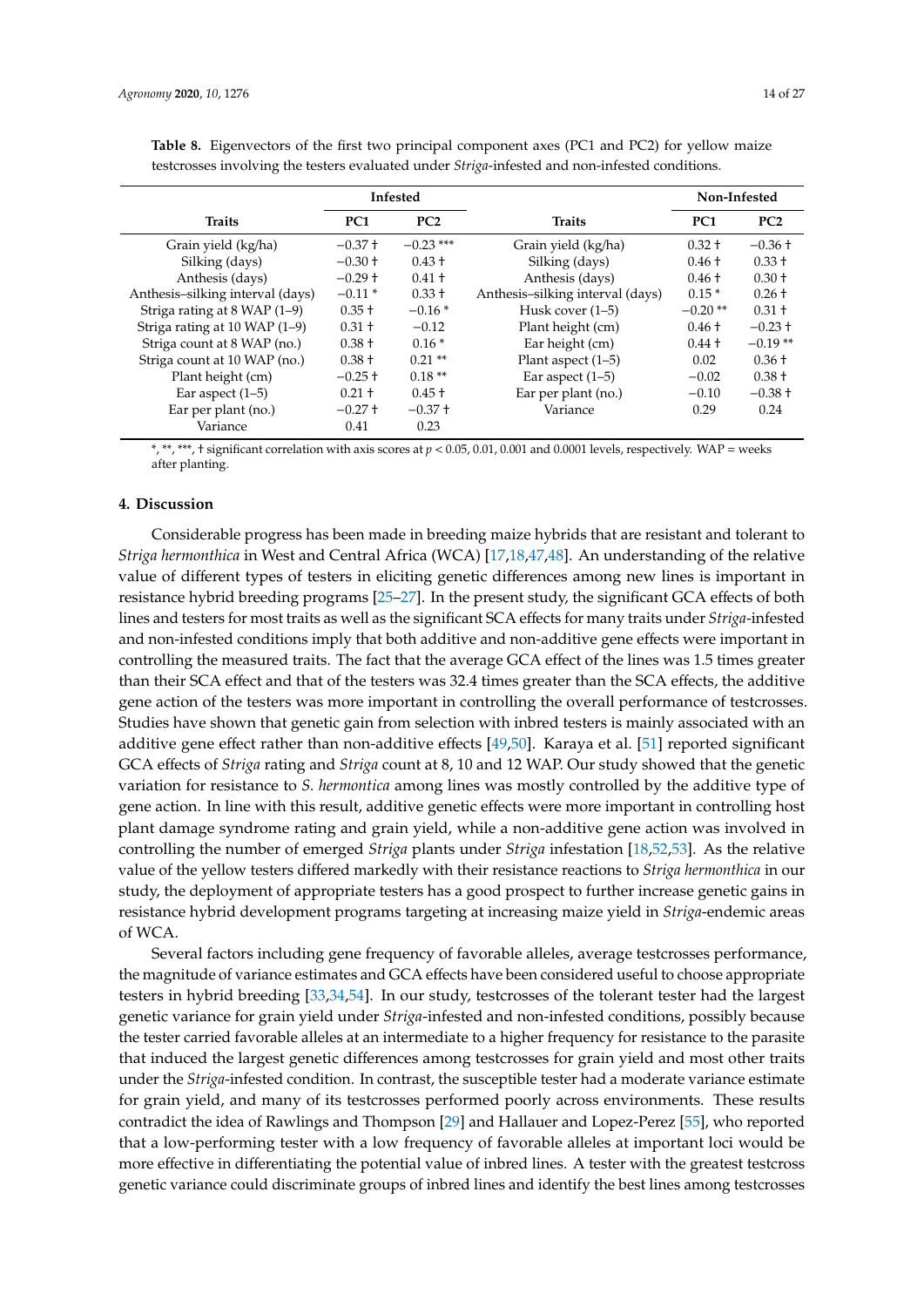in trials [\[34\]](#page-25-16). The tolerant tester could thus be regarded as a suitable tester for use in breeding for *Striga*-resistant hybrids. However, Keller [\[56\]](#page-26-14) suggested the use of more than one tester for an accurate assessment of the ranking of lines in crosses with testers and to obtain better variance estimates among testcrosses involving each tester. Consequently, the resistant tester may also be used as an alternative tester to evaluate the inbred lines for *Striga* resistance breeding.

The selection of an appropriate tester should not rely solely on the magnitude of the genetic variance but also ranges and mean values of traits under study. Lopez-Perez [\[54\]](#page-26-12) found that larger genetic variance estimates of testcrosses were associated with a broader range in mean values for all the measured traits. In our study, testcrosses of the tolerant tester had the largest genetic variance for grain yield but showed the lowest range for testcross mean grain yields. In contrast, testcrosses of the resistant tester exhibited the greatest range for mean grain yields but had the lowest genetic variance, indicating that this tester also provided greater opportunity to discriminate among the *Striga*-resistant lines. Furthermore, most hybrids formed from crosses of resistant inbred lines with the resistant and tolerant testers showed less *Striga* damage symptoms and supported fewer emerged parasites than the susceptible tester. These results coupled with the results from orthogonal contrasts clearly showed that the tolerant and resistant testers had a higher frequency of favorable alleles for resistance to *S. hermonthica* in comparison to the susceptible tester that allowed them to form high-yielding testcrosses with other desirable agronomic features under both infested and non-infested conditions. It appears that the susceptible tester had dominant unfavorable alleles for resistance to *S. hermonthica* at many loci that adversely affected the performance of hybrids, particularly under the infested condition. According to Tandon and Batra [\[57\]](#page-26-15), most productive lines tend to make high-yielding crosses, whereas poor inbred lines formed crosses with poor yield performance. In a breeding program focusing on developing viable hybrids for commercialization, the best tester is the one that is high yielding, has good discriminating ability among lines and forms productive hybrid combinations. Therefore, the tolerant and resistant testers can be considered suitable for evaluating and effectively selecting promising parental lines in resistance hybrid breeding programs.

Breeders are mainly interested in selecting inbred lines that are high yielding as lines and in testcrosses with other lines. The tolerant and resistant testers with positive GCA effects for grain yield under *Striga*-infested and non-infested conditions can then be regarded as suitable testers. The tolerant and resistant testers with large GCA effects for grain yield seem to have the highest frequency of favorable alleles for use as a good tester to characterize the yield potential and *Striga* resistance-related traits of new yellow maize inbred lines under *Striga* infestation. This is consistent with studies of Fato et al. [\[40\]](#page-25-21), who found that the resistant tester was superior to the susceptible tester in identifying maize inbred lines with high levels of resistance to downy mildew and high yield potential in hybrids.

Testers with a high frequency of favorable alleles can also be used to identify the best lines with the highest specific combining ability [\[39\]](#page-25-20). The tolerant tester identified two lines forming testcrosses and the resistant tester identified four lines forming testcrosses showing significant and positive SCA effects for grain yield in the present study, whereas the susceptible tester did not identify any line in testcrosses having a significant and positive SCA effect under the two growing conditions (Table [A9a](#page-24-12),b). Therefore, the tolerant and resistant testers that identified lines with desirable SCA effects can serve as suitable testers to evaluate inbred lines in *Striga* resistance breeding programs.

A suitable tester should provide a correct ranking of the relative merit of lines under test [\[50\]](#page-26-8). The tolerant and resistant testers ranked the yellow endosperm maize inbred lines better for *Striga* damage rating and *Striga* count in the present study. These testers ranked the performance of inbred lines better across environments, which is important in identifying good testcrosses for further testing and direct use or as potential female parents to develop three-way cross hybrids. Further, the tolerant and resistant testers consistently identified most of the inbred lines that formed the top 15 testcrosses identified under the two growing conditions in the present study, although the relative ranks were not identical. In contrast, only one testcross of the susceptible tester was found among the top 15 testcrosses identified under infestation and no testcross of this tester ranked in the top 15 testcrosses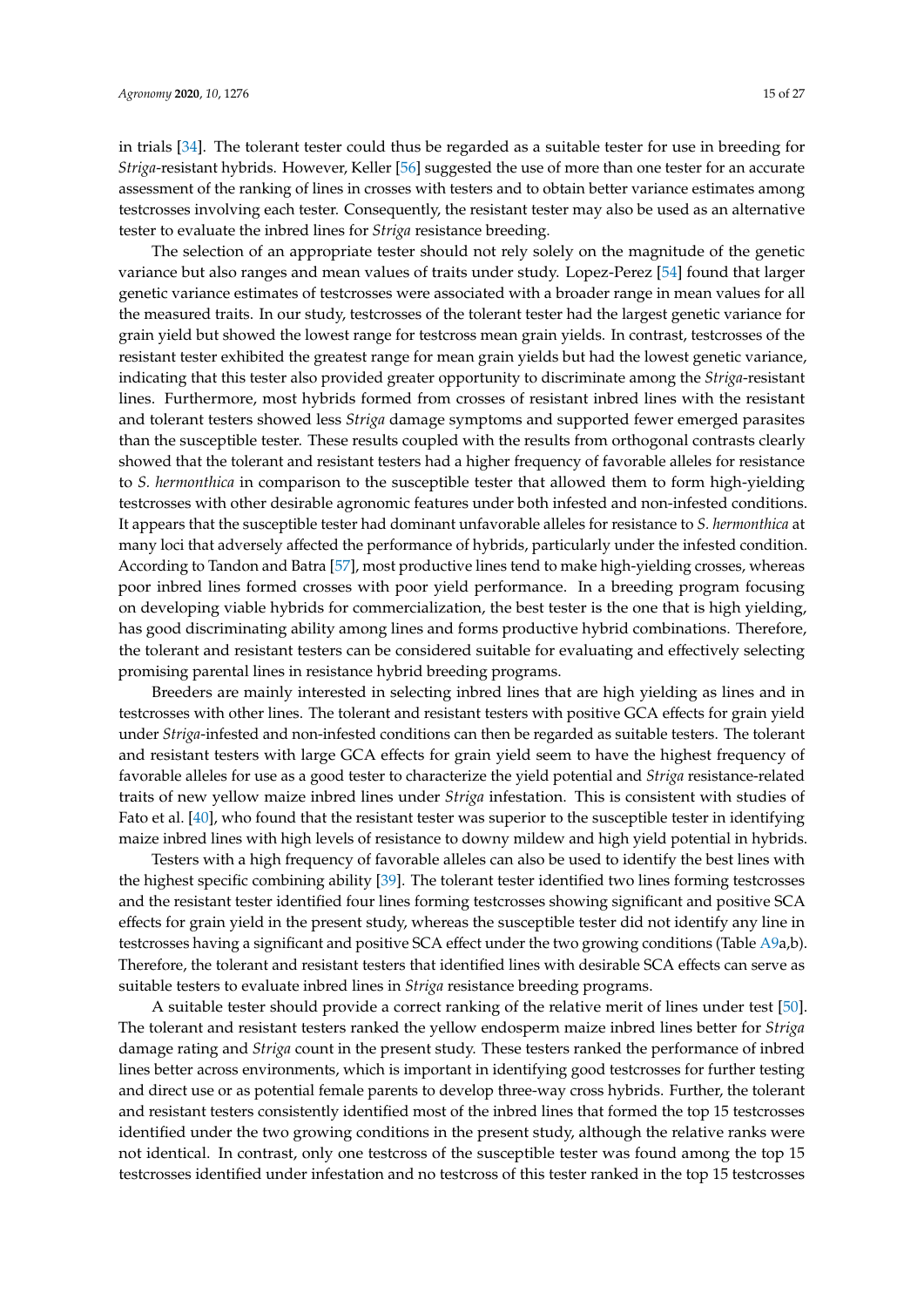under the non-infested condition. As testcrosses of the susceptible tester that produced low grain yields showed severe *Striga* damage symptoms and supported more emerged *Striga* plants, many useful inbred lines with high yield potential under infestation could be discarded. Genter [\[58\]](#page-26-16) concluded that during a testcross evaluation, a gene from a tester parent might mask and interact with the inbred line under test that may affect the accuracy of determining the genotype of the line under study. These results confirmed the effectiveness of the tolerant and resistant testers for evaluating the yellow endosperm-resistant maize inbred lines, consistent with the conclusions of Rawlings and Thompson [\[29\]](#page-25-15).

Lopez-Perez [\[54\]](#page-26-12) indicated that testers should not be selected based on their yielding ability alone but also based on other important agronomic traits. In our study, the results of principal component analyses showed that testcrosses involving all three testers combined high grain yields with favorable performance in other traits notwithstanding the observed difference of the three testers having different sets of traits that contributed significantly to PC1 and PC2 axes scores. Genter [\[58\]](#page-26-16) recommended that a hybrid breeding program must focus on the development of inbred lines with simultaneous selection for many traits which determine the net worth of the lines. Further, Hallauer [\[50\]](#page-26-8) suggested that effective selection for desirable agronomic traits and resistance to diseases and insects in crosses with an inbred tester can enhance the development of new superior lines that are useful in combination with other elite lines. Both the tolerant and resistant testers showing sets of key traits contributing significantly to desirable performance in testcrosses are thus suitable for screening *Striga*-resistant yellow endosperm maize inbred lines in resistance hybrid breeding programs.

In conclusion, this study was conducted to determine the effectiveness of three yellow endosperm maize inbred testers with diverse resistance reactions to *S. hermonthica* for selecting lines with a high expression of resistance to the parasite in hybrid combinations. Our study clearly demonstrated that the tolerant and resistant testers that combined positive GCA effects with greater genetic variances, broader range in mean grain yields among testcrosses and consistent ranking of testcross grain yields across environments under both infested and non-infested conditions can be considered as suitable testers for resistance hybrid breeding targeting *Striga*-affected areas. In maize breeding programs that do not have established testers, the tolerant and resistant lines may serve as suitable testers to separate yellow endosperm maize inbred lines into heterotic groups to optimize heterosis in hybrids. The two testers can also be used as sources of favorable alleles to create new allelic combinations with elite lines belonging to established heterotic groups to generate diverse parental lines that can be used as parents to develop new superior resistant hybrids.

**Author Contributions:** Conceptualization, A.M.; data collection and experimentation D.Z. and A.M.; formal analysis, D.Z. and A.M.; writing—original draft preparation, D.Z.; writing—review and editing, A.M., V.A., W.M., S.M., M.G. All authors have read and agreed to the published version of the manuscript.

**Funding:** This study was part of PhD research of the first author, funded by African Union and the Bill and Malinda Gates Foundation, through the framework of Pan African University and the Stress Tolerant Maize for Africa (STMA), respectively.

**Acknowledgments:** We gratefully acknowledge the support of the technical staff of the Maize Improvement Programme of IITA in field operations.

**Conflicts of Interest:** The authors declare that we have no conflict of interest.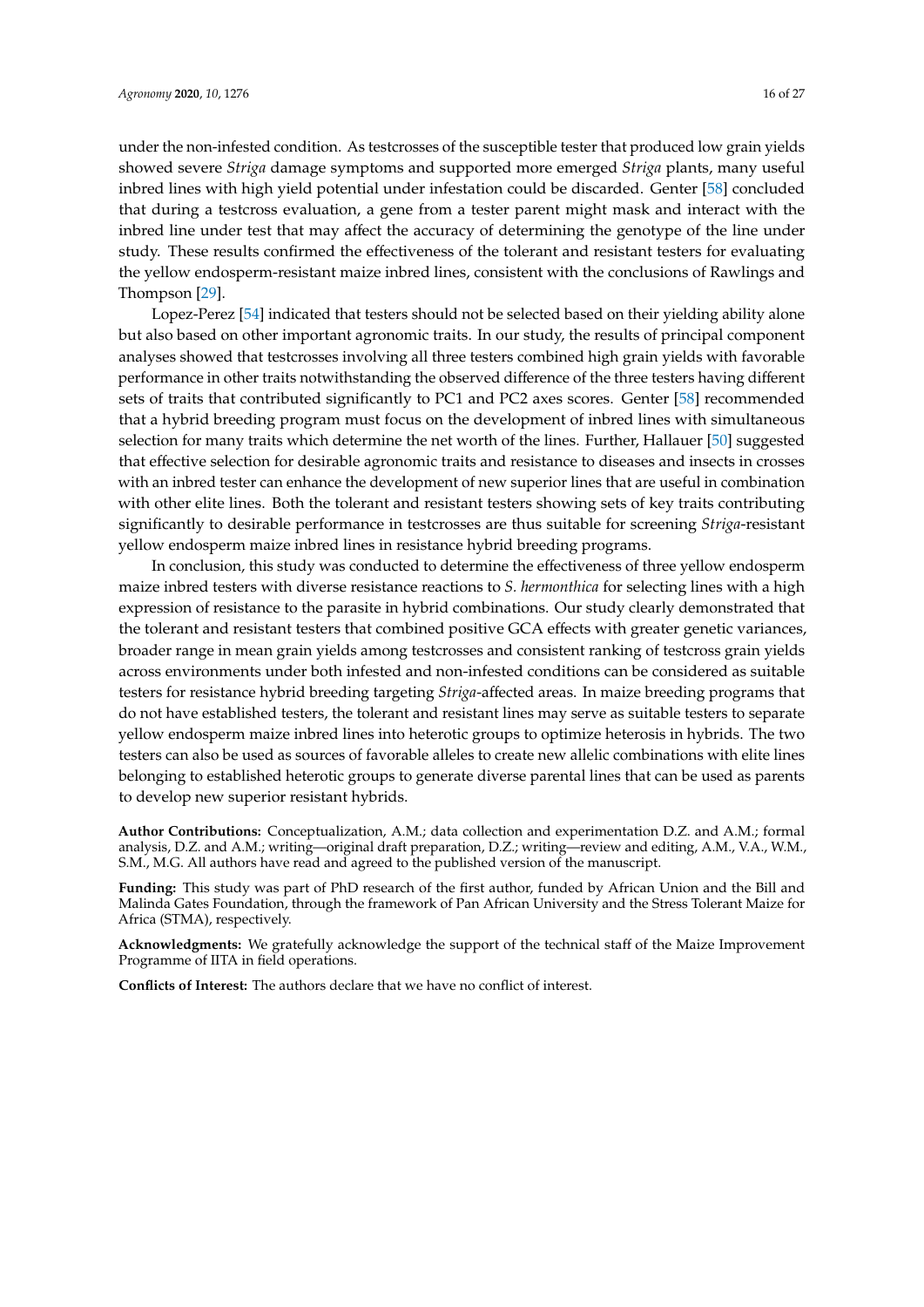# **Appendix A**

**Table A1.** Description of *Striga*-resistant inbred lines and the three testers used in the experiment.

<span id="page-16-0"></span>

| Lines           | Name                  | Pedigree                                                       |
|-----------------|-----------------------|----------------------------------------------------------------|
| L1              | TZISTR1224            | (ACR97SYN-Y-S1-79-B×4/ACR97TZLComp1-YS155-4-1-3-B×4)-9-1-BB-B  |
| L <sub>2</sub>  | TZISTR1215            | (ACR97SYN-Y-S1-79-B×4/ACR97TZLComp1-YS155-4-1-3-B×4)-62-1-B-B  |
| L <sub>3</sub>  | TZISTR1220            | (ACR97SYN-Y-S1-24-B×4/ACR97TZLComp1-YS155-4-1-3-B×4)-13-1-BB-B |
| IA              | TZISTR1222            | (ACR97SYN-Y-S1-24-B×4/ACR97TZLComp1-YS155-4-1-3-B×4)-42-1-BB-B |
| L5              | TZISTR1223            | (ACR97SYN-Y-S1-24-B×4/ACR97TZLComp1-YS155-4-1-3-B×4)-44-1-BB-B |
| L6              | TZISTR1225            | (ACR97SYN-Y-S1-79-B×4/ACR97TZLComp1-YS155-4-1-3-B×4)-14-1-BB-B |
| L7              | TZISTR1226            | (ACR97SYN-Y-S1-79-B×4/ACR97TZLComp1-YS155-4-1-3-B×4)-19-1-BB-B |
| L <sub>8</sub>  | TZISTR1227            | (ACR97SYN-Y-S1-79-B×4/ACR97TZLComp1-YS155-4-1-3-B×4)-24-1-BB-B |
| L <sub>9</sub>  | TZISTR1228            | (ACR97SYN-Y-S1-79-B×4/ACR97TZLComp1-YS155-4-1-3-B×4)-26-1-BB-B |
| L10             | TZISTR1230            | (ACR97SYN-Y-S1-79-B×4/ACR97TZLComp1-YS155-4-1-3-B×4)-31-1-BB-B |
| L11             | TZISTR1231            | (ACR97SYN-Y-S1-79-B×4/ACR97TZLComp1-YS155-4-1-3-B×4)-46-1-BB-B |
| L12             | TZISTR1232            | (ACR97SYN-Y-S1-79-B×4/ACR97TZLComp1-YS155-4-1-3-B×4)-50-1-BB-B |
| L <sub>13</sub> | TZISTR1235            | (ACR97SYN-Y-S1-79-B×4/ACR97TZLComp1-YS155-4-1-3-B×4)-66-1-BB-B |
| L18             | TZISTR1214            | (ACR97SYN-Y-S1-79-B×4/ACR97TZLComp1-YS155-4-1-3-B×4)-61-1-B-B  |
| L22             | TZISTR1233            | (ACR97SYN-Y-S1-79-B×4/ACR97TZLComp1-YS155-4-1-3-B×4)-55-1-BB-B |
| L14             | TZISTR1236            | (ACR97TZLComp1-YS155-4-1-3-B×4/ACR97SYN-Y-S1-76-B×4)-1-1-BB-B  |
| L <sub>15</sub> | TZISTR1237            | (ACR97TZLComp1-YS155-4-1-3-B×4/ACR97SYN-Y-S1-76-B×4)-9-1-BB-B  |
| L16             | TZISTR1238            | (ACR97TZLComp1-YS155-4-1-3-B×4/ACR97SYN-Y-S1-76-B×4)-10-1-BB-B |
| L17             | TZISTR1211            | (ACR97TZLComp1-YS155-4-1-3-B×4/ACR97SYN-Y-S1-76-B×4)-20-1-B-B  |
| L <sub>19</sub> | TZISTR1216            | (ACR97TZLComp1-YS155-4-1-3-B×4/ACR97SYN-Y-S1-76-B×4)-21-1-BB-B |
| L20             | TZISTR1217            | (ACR97TZLComp1-YS155-4-1-3-B×4/ACR97SYN-Y-S1-76-B×4)-32-1-BB-B |
| L21             | TZISTR1218            | (ACR97TZLComp1-YS155-4-1-3-B×4/ACR97SYN-Y-S1-76-B×4)-44-1-BB-B |
| L23             | TZSTRI109             | ACR97SYN-Y-S1-79-B-B-B                                         |
| <b>L24</b>      | TZSTRI110             | ACR97SYN-Y-S1-24-B-B-B                                         |
| L <sub>25</sub> | TZSTRI112             | TZE COMP5-25-1-1-3-#-2-B-B-B                                   |
| L26             | TZSTRI113             | TZEComp.5-Y-20-1-1-3-#-2-B-B-B-B                               |
| L <sub>27</sub> | TZSTRI114             | TZECOMP5-Y-C7-S3-55-B-B-B                                      |
| L <sub>28</sub> | TZISTR1028            | ACR97TZL-CCOMP1-Y-S3-33-6-B×8                                  |
| L29             | TZISTR1029            | ACR97TZL-CCOMP1-Y-S3-12-2-B×8                                  |
| L30             | TZISTR1030            | ACR97TZL-CCOMP1-Y-S3-6-1-B×9                                   |
| <b>Testers</b>  |                       |                                                                |
| T1              | <b>TZISTR1207 (T)</b> | 9450×CM 116×9450)-3-3-1-2-1-B×8                                |
| T <sub>2</sub>  | TZSTRI106 (R)         | Z.diplo.BC4-376-1-1-#-3-1-B-2-B×8                              |
| T <sub>3</sub>  | <b>TZISTR1033 (S)</b> | 9450×KI21-3-2-2-2-1-B×8                                        |
|                 |                       | Standard hybrid checks                                         |
| 1               | 8425-8                | Tolerant                                                       |
| $\overline{2}$  | 8338-1                | Susceptible                                                    |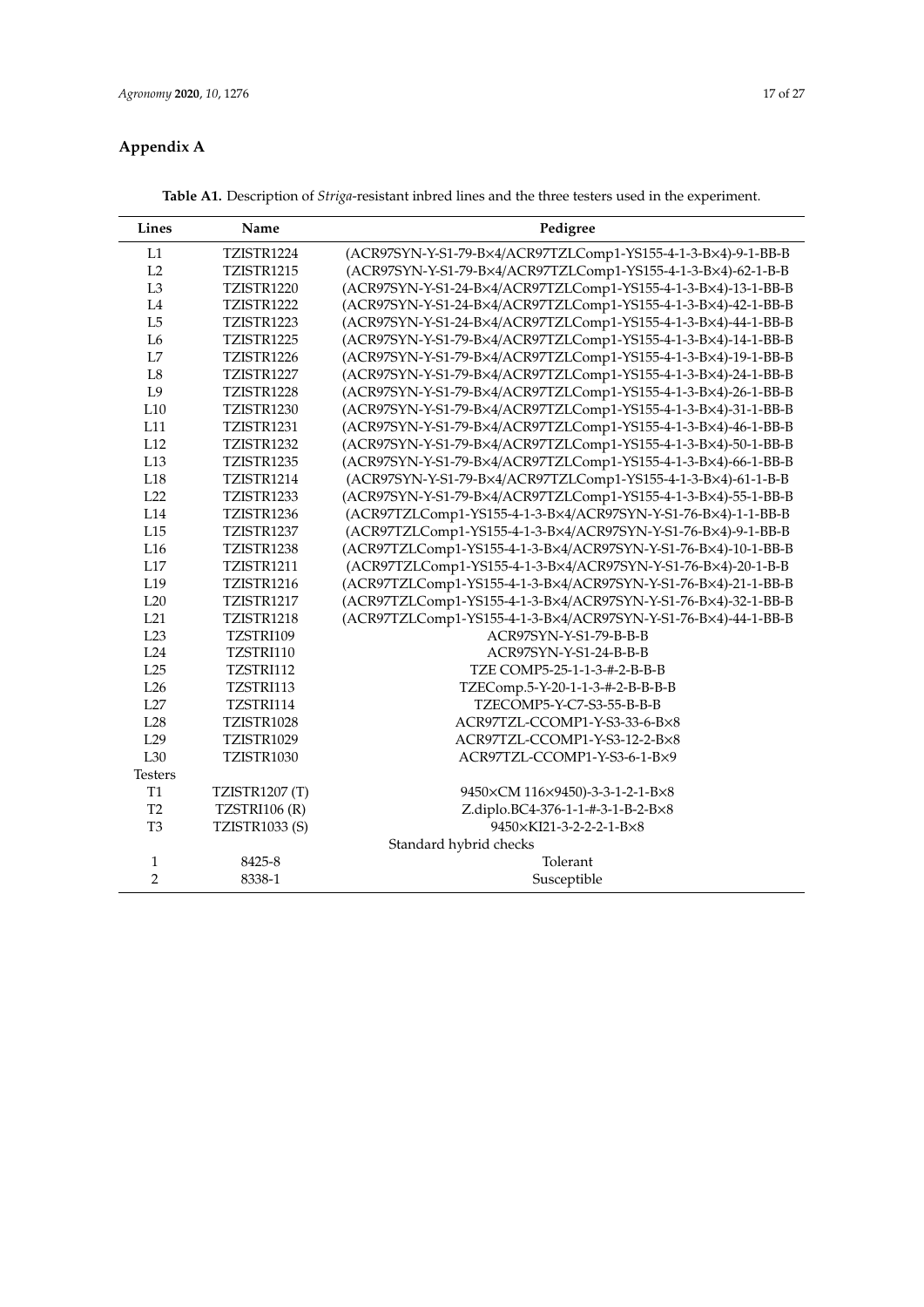|                             |                |                                | Striga-Infested Condition |        |      | Striga-non-Infested Condition |                |                              |                  |        |      |  |
|-----------------------------|----------------|--------------------------------|---------------------------|--------|------|-------------------------------|----------------|------------------------------|------------------|--------|------|--|
| <b>Traits</b>               | <b>Testers</b> | Environment                    | <b>Testcross</b>          | Mean   | CV   | <b>Traits</b>                 | <b>Testers</b> | Environment                  | <b>Testcross</b> | Mean   | CV   |  |
| <b>DYSK</b>                 | T <sub>1</sub> | 841.4 +                        | $7.2 +$                   | 58.5   | 2.4  | <b>DYSK</b>                   | T <sub>1</sub> | $903.5 +$                    | $6.0+$           | 57.8   | 2.4  |  |
|                             | T <sub>2</sub> | 824.9 +                        | $9.2 +$                   | 59.6   | 2.2  |                               | T <sub>2</sub> | 898.5 +                      | $8.4+$           | 59.0   | 2.3  |  |
|                             | T <sub>3</sub> | $1079.4 +$                     | $7.7 +$                   | 57.0   | 2.6  |                               | T <sub>3</sub> | $1174.7 +$                   | $7.7 +$          | 56.4   | 2.8  |  |
| <b>DYSP</b>                 | $\rm T1$       | 875.9 +                        | $5.8+$                    | 56.5   | 2.4  | <b>DYSP</b>                   | T1             | $962.5 +$                    | $5.0+$           | 55.9   | 2.2  |  |
|                             | T <sub>2</sub> | $805.3 +$                      | $8.76 +$                  | 57.6   | 2.1  |                               | T <sub>2</sub> | $913.3 +$                    | $7.6 +$          | 57.0   | 2.1  |  |
|                             | T <sub>3</sub> | $1120.9 +$                     | $6.3 +$                   | 55.0   | 2.6  |                               | T <sub>3</sub> | $1241.4 +$                   | $6.7 +$          | 54.5   | 2.7  |  |
| $\boldsymbol{\mathsf{ASI}}$ | T1             | $1.0**$                        | 0.21                      | 1.93   | 23.2 | ASI                           | T1             | $1.99 +$                     | 0.3              | 1.87   | 25.7 |  |
|                             | T <sub>2</sub> | 0.3                            | 0.22                      | 2.08   | 23.9 |                               | T <sub>2</sub> | $2.1***$                     | 0.4              | 1.93   | 27.6 |  |
|                             | T <sub>3</sub> | $2.0 +$                        | 0.23                      | 1.94   | 25.6 |                               | T <sub>3</sub> | $4.5 +$                      | 0.2              | 1.89   | 26.0 |  |
| PL HT                       | <b>T1</b>      | $13,309.2 \text{ }^{\text{+}}$ | $302.9**$                 | 158.9  | 7.8  | PL HT                         | T1             | $11,702.9$ +                 | 394.9 +          | 170.6  | 5.9  |  |
|                             | T <sub>2</sub> | $20,825.3 +$                   | 264.9 ***                 | 165.8  | 6.1  |                               | T <sub>2</sub> | $18,456.6 \text{ +}$         | 390.0 +          | 175.4  | 6.6  |  |
|                             | T <sub>3</sub> | 13,835.6 +                     | $166.6*$                  | 155.7  | 6.3  |                               | T <sub>3</sub> | $11,183.3 +$                 | 194.6 *          | 167.2  | 6.2  |  |
| STRRAT1                     | $\mathbf{T}1$  | $3.8***$                       | 0.8                       | 3.1    | 23.7 | <b>EHT</b>                    | T1             | $13,011.9$ +                 | 242.8 +          | 87.2   | 8.8  |  |
|                             | T <sub>2</sub> | $11.1 +$                       | $0.9*$                    | 3.3    | 21.7 |                               | T <sub>2</sub> | $17,085.1 \text{ } \text{+}$ | 208.0***         | 89.1   | 10.4 |  |
|                             | T <sub>3</sub> | $32.0 +$                       | $0.82*$                   | 4.0    | 16.8 |                               | T <sub>3</sub> | $10,648.8 +$                 | $123.6*$         | 86.0   | 9.7  |  |
| STRRAT2                     | T1             | $14.6 +$                       | 1.3                       | 4.6    | 20.9 | <b>HUSK</b>                   | T1             | $7.3 +$                      | $0.2*$           | 2.5    | 12.8 |  |
|                             | T <sub>2</sub> | $46.8 +$                       | $1.7*$                    | 5.1    | 20.0 |                               | T <sub>2</sub> | $4.7 +$                      | $0.4***$         | 2.8    | 13.8 |  |
|                             | T <sub>3</sub> | $56.8 +$                       | 1.1                       | 5.8    | 16.5 |                               | T <sub>3</sub> | $7.8 +$                      | 0.15             | 2.7    | 11.8 |  |
| STRCO1                      | $\mathbf{T}1$  | $19,346.1 \text{ } \text{+}$   | 561.7**                   | 31.9   | 52.5 | PASP                          | T1             | $9.0 +$                      | 0.06             | 2.8    | 11.0 |  |
|                             | T <sub>2</sub> | $18,533.6 +$                   | 372.7                     | 27.6   | 56.4 |                               | T <sub>2</sub> | $5.2 +$                      | $0.23**$         | 2.9    | 11.5 |  |
|                             | T <sub>3</sub> | 26,704.6 +                     | 777.5**                   | 37.5   | 51.1 |                               | T <sub>3</sub> | $8.3 +$                      | 0.11             | 2.8    | 9.9  |  |
| STRCO <sub>2</sub>          | T1             | $67,040.7$ +                   | 926.9                     | 49.3   | 49.4 | EASP                          | T1             | $2.9 +$                      | 0.16             | 2.6    | 13.5 |  |
|                             | T <sub>2</sub> | 72,326.6 +                     | 791.2                     | 46.5   | 55.9 |                               | T <sub>2</sub> | $5.5 +$                      | $0.18*$          | 2.9    | 11.6 |  |
|                             | T <sub>3</sub> | $93,144.5$ +                   | 1078.5                    | 55.4   | 51.6 |                               | T <sub>3</sub> | $7.1 +$                      | 0.16             | 2.9    | 11.7 |  |
| <b>EASP</b>                 | T1             | $3.4 +$                        | $0.15*$                   | 2.8    | 10.7 | EPP                           | T1             | $0.02*$                      | 0.002            | 1.00   | 7.9  |  |
|                             | T <sub>2</sub> | $4.8+$                         | $0.3***$                  | 3.0    | 11.3 |                               | T <sub>2</sub> | $0.17 +$                     | $0.02**$         | 0.98   | 11.3 |  |
|                             | T <sub>3</sub> | $8.3 +$                        | $0.16*$                   | 3.1    | 10.1 |                               | T <sub>3</sub> | $0.05***$                    | 0.01             | 0.99   | 8.3  |  |
| EPP                         | T1             | $0.19 +$                       | 0.01                      | 0.94   | 8.4  | <b>YLD</b>                    | T1             | 33,821,388.6 +               | 898,294.7*       | 4641.9 | 15.3 |  |
|                             | T <sub>2</sub> | 0.21                           | 0.08                      | 0.95   | 39.3 |                               | T <sub>2</sub> | 82,146,365.9 +               | 1,608,539.2 *    | 4803.4 | 20.5 |  |
|                             | T <sub>3</sub> | $0.9 +$                        | $0.03***$                 | 0.85   | 13.1 |                               | T <sub>3</sub> | $51,251,103.6$ +             | 524,149.6        | 4032.8 | 19.0 |  |
| <b>YLD</b>                  | <b>T1</b>      | 54,630,065.1 +                 | 945,426.1**               | 3704.9 | 18.0 |                               |                |                              |                  |        |      |  |
|                             | T <sub>2</sub> | 95,250,316.6 +                 | 1,313,011 *               | 3814.8 | 23.2 |                               |                |                              |                  |        |      |  |
|                             | T <sub>3</sub> | 88, 841, 722. 3 +              | 752,937.4**               | 2930.8 | 21.1 |                               |                |                              |                  |        |      |  |

**Table A2.** Mean squares of testcrosses for each tester across four environments under *Striga*-infested non-infested conditions.

<span id="page-17-0"></span>\*, \*\*, \*\*\*, † significant at  $p < 0.05$ , 0.01, 0.001 and 0.0001 levels, respectively. ASI = anthesis-silking interval, DYSK = days to 50% silking, DYPOL = days to 50% anthesis, PLHT = plant height (cm), STRRAT1 and STRRAT2 = *Striga* damage rating (rating at a scale of 1–9) at 8 and 10 WAP, respectively, STRCO1 and STRCO2 = *Striga* emergence count at 8 and 10 WAP, respectively, EASP = ear aspect (rating at a scale of 1–5), PASP = qualitative observation of plant ideotype rated using a scale of 1 to 5, HUSK = the degree of the husk covering the tip of the ear using a scale of 1 to 5, EPP = ears per plant and YLD = grain yield (kg/ha).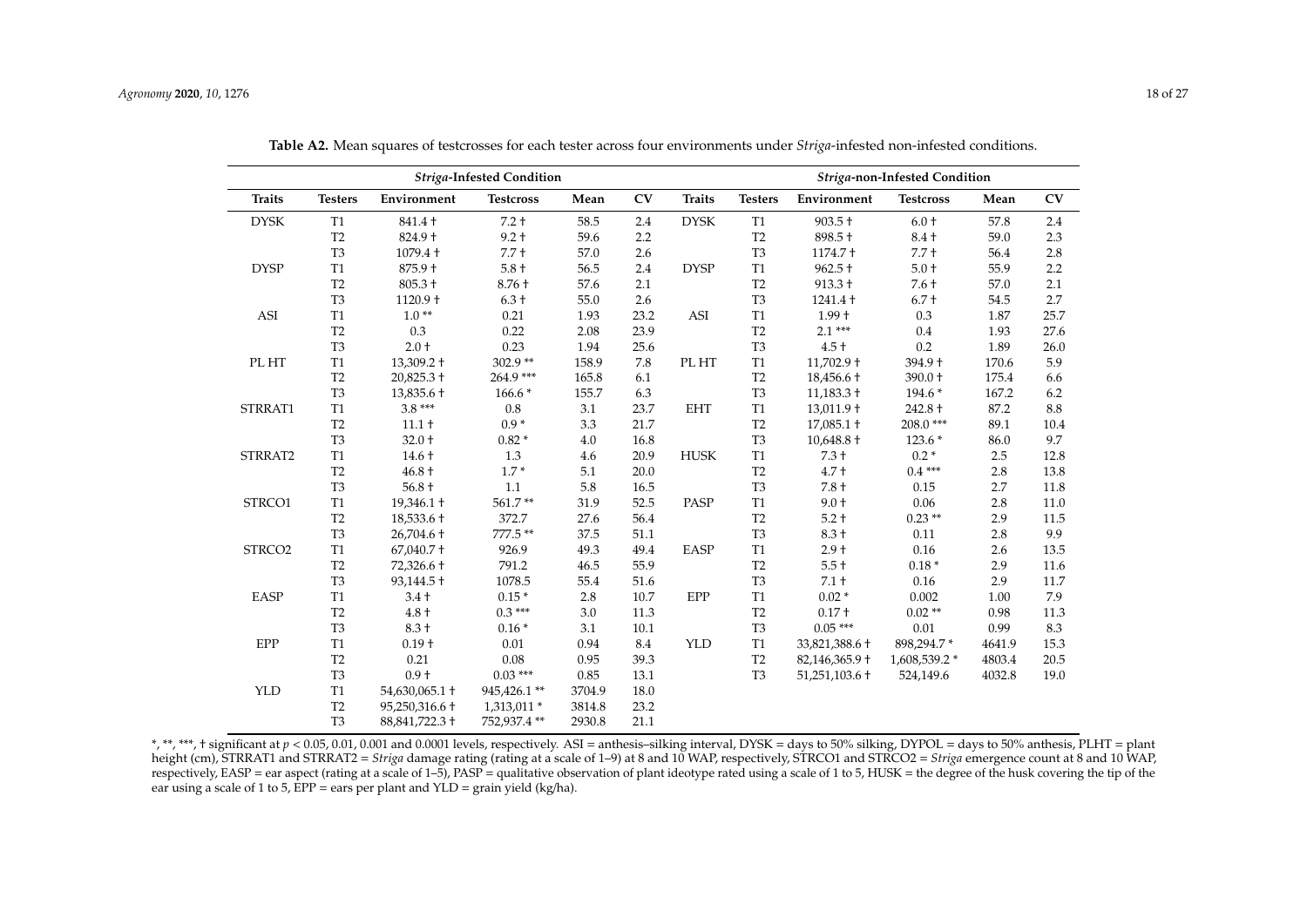**Table A3.** Agronomic performance of testcrosses for some selected traits under artificial *Striga* infestation.

| <b>Testcrosses</b>                 | <b>YLDIN</b>     | <b>YLDUN</b>     | $RED$ (%)    | <b>DYSK</b>  | <b>DYSP</b>  | <b>EASP</b>    | <b>EPP</b>     | CO <sub>1</sub> | CO <sub>2</sub> | RAT1           | RRAT2              |
|------------------------------------|------------------|------------------|--------------|--------------|--------------|----------------|----------------|-----------------|-----------------|----------------|--------------------|
| $L1 \times T1$                     | 4015.7           | 4535.8           | $11.5\,$     | 59.1         | 57.1         | 2.6            | 1.0            | 15.1            | $31.1\,$        | $2.5\,$        | 3.9                |
| $L2 \times T1$                     | 3228.2           | 4453.8           | 27.5         | 60.0         | 58.1         | 2.8            | 0.9            | 27.0            | 37.5            | 3.6            | $4.0\,$            |
| $L3 \times T1$                     | 4610.3           | 5033.8           | 8.4          | 58.6         | 56.9         | 2.6            | 0.9            | 17.9            | 26.3            | 2.8            | $4.5\,$            |
| $L4 \times T1$                     | 3280.5           | 3891.1           | 15.7         | 59.5         | 57.4         | 2.9            | 0.9            | 44.8            | 62.4            | 3.3            | $4.6\,$            |
| $L5 \times T1$                     | 3355.8           | 4798.6           | 30.1         | 60.5         | 58.4         | 3.1            | 0.9            | 34.5            | 52.8            | $3.8\,$        | 5.6                |
| $L6 \times T1$                     | 3714.4           | 4387.1           | 15.3         | 59.3         | 57.5         | 2.7            | 1.0            | 39.6            | 54.9            | 2.5            | 3.9                |
| $L7 \times T1$<br>$L8 \times T1$   | 3706.4<br>3878.8 | 4409.6<br>4866.4 | 15.9<br>20.3 | 58.8<br>56.3 | 56.5<br>54.6 | 2.7<br>$2.5\,$ | 0.9<br>$1.0\,$ | 25.9<br>48.1    | 35.9<br>73.9    | 2.6<br>3.4     | $4.5\,$<br>$4.8\,$ |
| $L9 \times T1$                     | 3821.3           | 4819.6           | 20.7         | 59.6         | 57.6         | 2.7            | 0.9            | 31.8            | 52.4            | 2.5            | $3.5\,$            |
| $L10 \times T1$                    | 4066.4           | 5020.9           | 19.0         | 57.5         | 55.8         | 2.8            | 0.9            | 15.5            | 33.9            | 2.9            | 4.3                |
| $L11 \times T1$                    | 3515.4           | 4317.6           | 18.6         | 57.5         | 55.8         | 2.6            | 1.0            | 28.0            | 41.8            | 2.6            | $4.0\,$            |
| $L12 \times T1$                    | 4204.2           | 4522.9           | 7.0          | 61.1         | 58.8         | 2.7            | 1.0            | 11.3            | 24.1            | 2.8            | 3.3                |
| $L13 \times T1$                    | 2912.5           | 3964.7           | 26.5         | 59.9         | 57.5         | 3.3            | 0.9            | 39.6            | 66.4            | 3.1            | $5.1\,$            |
| $L14 \times T1$                    | 4286.3           | 5213.0           | 17.8         | 57.3         | 55.4         | 2.6            | 0.9            | 36.1            | 71.3            | 2.6            | $4.4\,$            |
| $L15 \times T1$                    | 3064.4           | 4465.4           | 31.4         | 57.4         | 55.5         | 3.2            | 1.0            | 34.5            | 45.8            | 3.3            | $4.8\,$            |
| $L16 \times T1$                    | 3124.0           | 4238.5           | 26.3         | 59.5         | 57.5         | 3.1            | 0.9            | 29.8            | 51.8            | 3.3            | $5.0\,$            |
| $L17 \times T1$                    | 3923.2           | 4314.4           | 9.1          | 58.0         | 56.1         | 2.6            | 1.0            | 18.4            | 37.1            | 3.1            | $4.8\,$            |
| $L18 \times T1$                    | 4068.0           | 5090.8           | 20.1         | 59.0         | 56.8         | 2.9            | 1.0            | 25.3            | 30.9            | 3.3            | $4.6\,$            |
| $L19 \times T1$<br>$L20 \times T1$ | 3921.9<br>2822.8 | 4649.2<br>4828.7 | 15.6<br>41.5 | 56.9<br>58.1 | 55.5<br>56.3 | 2.7<br>2.9     | 1.0<br>0.9     | 41.3<br>52.9    | 65.5<br>69.6    | 2.9<br>4.1     | 4.9<br>$5.8\,$     |
| $L21 \times T1$                    | 3794.6           | 4072.8           | 6.8          | 57.1         | 55.3         | 2.7            | 1.0            | 37.5            | 54.6            | 2.9            | $4.3\,$            |
| $L22 \times T1$                    | 3026.7           | 3744.6           | 19.2         | 56.5         | 54.6         | 2.8            | 0.9            | 38.3            | 47.9            | 3.3            | $5.0\,$            |
| $L23 \times T1$                    | 3761.7           | 4662.7           | 19.3         | 58.0         | 56.0         | 2.8            | 0.9            | 33.9            | 45.4            | 3.0            | 4.4                |
| $L24 \times T1$                    | 3084.7           | 3793.3           | 18.7         | 58.6         | 56.6         | 3.1            | 0.9            | 25.1            | 46.6            | $3.0\,$        | $4.5\,$            |
| $L25 \times T1$                    | 3478.3           | 5288.0           | 34.2         | 56.1         | 54.3         | 2.9            | 0.9            | 56.1            | 70.3            | 4.3            | 5.6                |
| $L26 \times T1$                    | 3918.3           | 4884.8           | 19.8         | 57.1         | 55.1         | 2.8            | 0.9            | 22.5            | 39.1            | 2.9            | 4.3                |
| $L27 \times T1$                    | 3680.6           | 5340.4           | 31.1         | 58.1         | 56.4         | 2.8            | 0.9            | 51.8            | 75.6            | 3.3            | $4.8\,$            |
| $L28 \times T1$                    | 4161.9           | 5514.3           | 24.5         | 58.5         | 56.9         | 2.8            | 1.0            | 33.9            | 61.9            | $3.0\,$        | $4.5\,$            |
| $L29 \times T1$                    | 4684.6           | 5095.5           | 8.1          | 60.9         | 58.6         | 2.9            | 1.0            | 18.5            | 39.1            | 2.8            | $4.5\,$            |
| $L30 \times T1$                    | 4034.5           | 5038.4           | 19.9         | 58.8         | 57.0         | 2.9            | 0.8            | 21.4            | 32.6            | 3.3            | $5.0\,$            |
| $L1 \times T2$                     | 4314.9           | 5160.9           | 16.4         | 59.3         | 57.1         | 2.9            | 1.0            | 23.5            | 42.5            | 2.9            | 4.1                |
| $L2 \times T2$<br>$L3 \times T2$   | 3625.2<br>3595.0 | 5298.3<br>5309.6 | 31.6<br>32.3 | 60.6<br>61.3 | 58.5<br>59.3 | 3.2<br>3.4     | 0.9<br>0.8     | 32.4<br>19.9    | 50.3<br>46.4    | 3.4<br>$3.1\,$ | 4.9<br>$5.0\,$     |
| $L4 \times T2$                     | 3973.6           | 4634.3           | 14.3         | 59.6         | 57.6         | 2.9            | 0.9            | 17.0            | 31.5            | 4.3            | 6.3                |
| $L5 \times T2$                     | 3718.5           | 5365.1           | 30.7         | 61.3         | 59.3         | 3.3            | 0.9            | 18.8            | 28.9            | 3.3            | 5.5                |
| $L6 \times T2$                     | 4959.7           | 5785.8           | 14.3         | 58.9         | 56.9         | 2.6            | $1.0\,$        | 21.5            | 38.0            | 2.4            | 3.9                |
| $L7 \times T2$                     | 3861.3           | 4434.4           | 12.9         | 60.5         | 58.0         | 3.1            | 0.9            | 38.5            | 57.4            | 3.1            | 5.5                |
| $\text{L8}\times\text{T2}$         | 3745.1           | 4743.9           | 21.1         | 58.8         | 56.5         | 2.7            | 0.8            | 42.9            | 54.5            | 3.3            | $5.1\,$            |
| $L9 \times T2$                     | 2833.6           | 4007.8           | 29.3         | 61.3         | 59.1         | 3.2            | 0.9            | 38.6            | 62.9            | 2.8            | $5.1\,$            |
| $L10 \times T2$                    | 3545.4           | 4588.6           | 22.7         | 57.9         | 55.6         | 3.1            | 1.0            | 27.0            | 44.1            | 2.6            | 4.6                |
| $L11\times T2$                     | 3947.3           | 4016.0           | 1.7          | 58.9         | 56.8         | 2.7            | 1.0            | 44.4            | 55.3            | 3.6            | $4.9\,$            |
| $L12 \times T2$                    | 4894.5           | 5380.7           | 9.0          | 60.0         | 58.0         | 2.6            | 0.9            | 11.9            | 23.3            | 3.1            | $4.5\,$            |
| $L13 \times T2$                    | 3135.6           | 4773.0           | 34.3         | 60.4         | 58.1         | 3.3            | $\rm 0.8$      | 28.4            | 43.1            | 3.6            | 5.5                |
| $L14 \times T2$<br>$L15 \times T2$ | 4271.7<br>4040.7 | 5026.5<br>4616.9 | 15.0<br>12.5 | 58.9<br>58.0 | 56.5<br>56.1 | 2.9<br>2.9     | 0.9<br>1.0     | 11.4<br>24.3    | 27.5<br>34.4    | 3.3<br>$3.0\,$ | 4.8<br>$5.0\,$     |
| $L16 \times T2$                    | 3840.9           | 5173.6           | 25.8         | 60.1         | 57.6         | 2.9            | 0.9            | 30.5            | 74.3            | 3.0            | 5.0                |
| $L17 \times T2$                    | 3696.2           | 4641.1           | 20.4         | 58.1         | 56.0         | 3.0            | 0.9            | 25.0            | 43.6            | 4.6            | 5.8                |
| $L18 \times T2$                    | 3946.3           | 5717.2           | 31.0         | 60.0         | 57.9         | 2.8            | 0.9            | 31.8            | 54.9            | $3.5\,$        | $5.5\,$            |
| $L19 \times T2$                    | 3744.6           | 4785.2           | 21.7         | 59.4         | 57.1         | 3.0            | 0.9            | 29.3            | 76.8            | 3.5            | 6.4                |
| $L20 \times T2$                    | 4255.3           | 4470.3           | $4.8\,$      | 60.3         | 58.4         | 3.0            | 0.9            | 16.1            | 41.6            | 3.1            | $4.4\,$            |
| $L21 \times T2$                    | 3688.1           | 4295.6           | 14.1         | 60.4         | 58.4         | 2.9            | 0.9            | 26.4            | 35.9            | 3.6            | 5.5                |
| $L22 \times T2$                    | 3753.9           | 4988.7           | 24.8         | 57.3         | 55.1         | $3.0\,$        | 0.9            | 40.5            | 63.0            | 3.3            | 5.3                |
| $L23 \times T2$                    | 4675.2           | 5298.2           | 11.8         | 58.8         | 56.8         | 2.8            | 0.9            | 38.9            | 66.1            | 3.3            | 5.4                |
| $L24 \times T2$                    | 4115.3           | 5218.5           | 21.1         | 60.3         | 58.3         | 3.2            | 0.9            | 14.5            | 24.6            | 3.8            | 4.5                |
| $L25\times T2$                     | 4728.0           | 5651.6           | 16.3         | 56.4         | 54.8         | 2.8            | 0.9            | 38.8            | 47.8            | 3.8            | 4.6                |
| $L26 \times T2$<br>$L27 \times T2$ | 3319.7<br>3466.0 | 4813.7           | 31.0         | 57.8         | 55.9         | 3.3            | 0.9            | 27.4            | 43.3            | $3.0\,$        | 4.1                |
| $L28 \times T2$                    | 3277.3           | 5161.8<br>4102.5 | 32.9<br>20.1 | 58.3<br>62.6 | 56.8<br>60.4 | 3.2<br>3.4     | 0.9<br>0.8     | 37.5<br>23.9    | 60.1<br>50.9    | 3.4<br>2.6     | 5.4<br>4.5         |
| $L29 \times T2$                    | 2740.8           | 2926.2           | 6.3          | 62.4         | 60.8         | 3.7            | 0.7            | 13.6            | 31.1            | 3.5            | $4.8\,$            |
| $L30 \times T2$                    | 2733.9           | 3715.3           | 26.4         | 61.9         | 59.5         | 3.4            | 0.8            | 33.3            | 42.5            | 4.0            | 6.6                |
| $L1 \times T3$                     | 3488.2           | 4323.4           | 19.3         | 56.8         | 54.5         | 2.9            | 0.9            | 34.3            | 46.3            | 3.9            | 5.6                |
| $L2 \times T3$                     | 3198.5           | 4493.6           | 28.8         | 58.5         | 56.5         | 2.9            | 0.9            | 33.1            | 49.9            | 4.5            | 6.1                |
| $L3 \times T3$                     | 4074.4           | 4738.4           | 14.0         | 57.5         | 55.5         | 2.9            | 0.9            | 17.5            | 36.8            | 3.1            | 4.9                |
| $L4 \times T3$                     | 2832.5           | 3806.8           | 25.6         | 57.3         | 55.4         | 3.3            | 0.8            | 41.4            | 52.4            | 4.4            | 6.3                |
| $L5 \times T3$                     | 2755.8           | 4152.8           | 33.6         | 59.0         | 56.5         | 3.4            | 0.8            | 35.8            | 57.4            | 4.0            | 5.9                |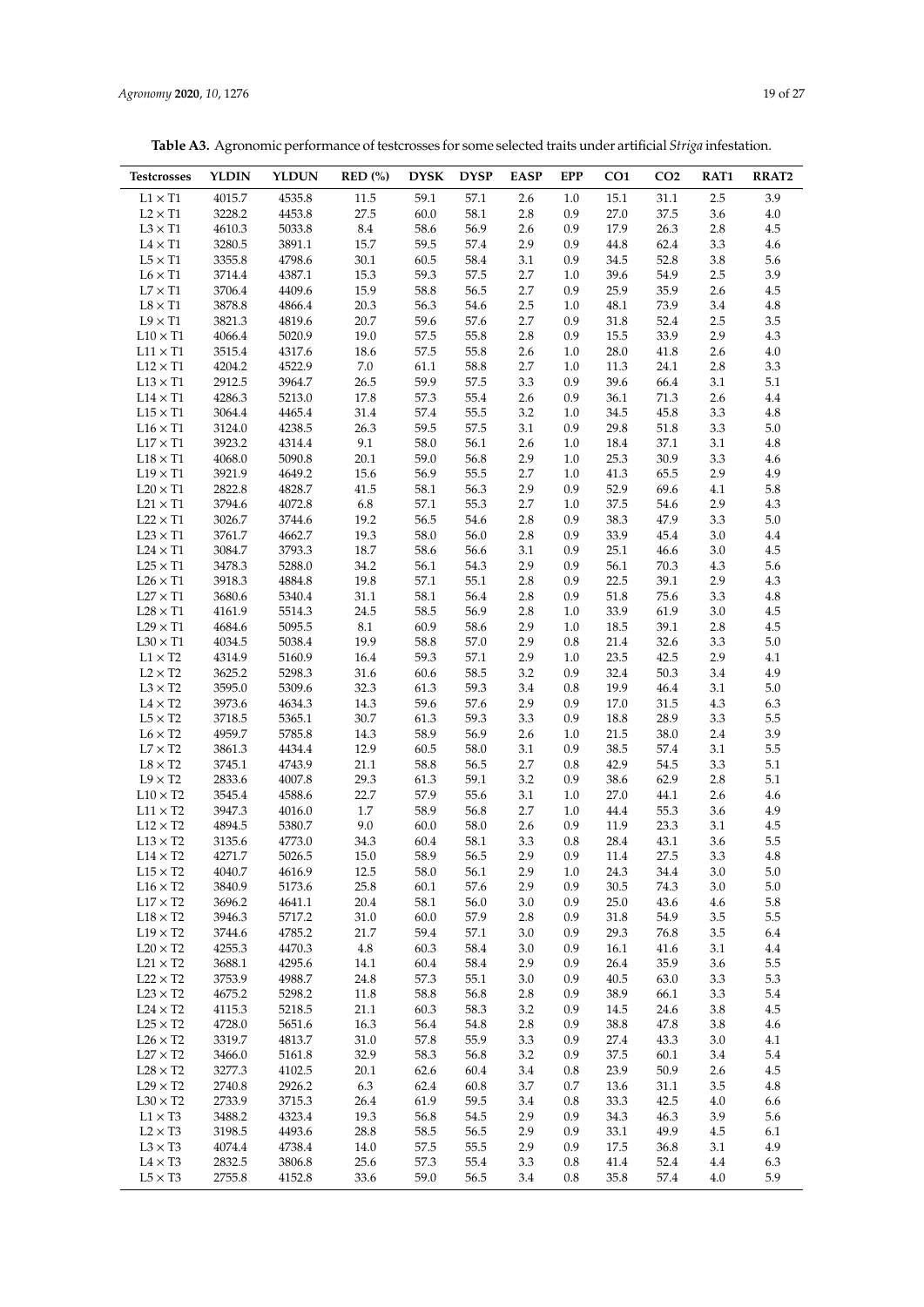| <b>Table A3.</b> Cont. |  |
|------------------------|--|
|------------------------|--|

<span id="page-19-0"></span>

| <b>Testcrosses</b> | <b>YLDIN</b> | <b>YLDUN</b> | $RED$ (%) | <b>DYSK</b> | <b>DYSP</b> | <b>EASP</b> | <b>EPP</b> | CO <sub>1</sub> | CO <sub>2</sub> | RAT1 | <b>RRAT2</b> |
|--------------------|--------------|--------------|-----------|-------------|-------------|-------------|------------|-----------------|-----------------|------|--------------|
| $L6 \times T3$     | 2721.0       | 3969.8       | 31.5      | 57.3        | 55.4        | 2.9         | 0.9        | 33.8            | 56.4            | 3.4  | 5.6          |
| $L7 \times T3$     | 2512.2       | 4076.1       | 38.4      | 56.9        | 54.9        | 3.2         | 0.7        | 42.6            | 74.8            | 4.5  | 6.4          |
| $L8 \times T3$     | 2031.9       | 3936.4       | 48.4      | 56.3        | 55.3        | 3.4         | 0.6        | 79.1            | 88.4            | 4.6  | 6.5          |
| $L9 \times T3$     | 2709.3       | 3029.1       | 10.6      | 58.3        | 56.1        | 3.2         | 0.9        | 31.9            | 51.1            | 3.4  | 5.3          |
| $L10 \times T3$    | 2876.5       | 3798.8       | 24.3      | 56.3        | 54.4        | 3.4         | 0.9        | 33.6            | 43.4            | 3.8  | 5.3          |
| $L11 \times T3$    | 2610.6       | 4074.7       | 35.9      | 55.8        | 53.8        | 3.2         | 0.8        | 36.1            | 53.0            | 4.1  | 6.3          |
| $L12 \times T3$    | 3515.0       | 3991.9       | 11.9      | 59.1        | 57.0        | 2.9         | 0.9        | 22.3            | 43.9            | 3.6  | 5.3          |
| $L13 \times T3$    | 2595.3       | 3836.9       | 32.4      | 57.0        | 54.6        | 3.3         | 0.8        | 39.1            | 55.9            | 4.1  | 5.9          |
| $L14 \times T3$    | 3576.3       | 4027.0       | 11.2      | 55.8        | 54.1        | 2.8         | 0.9        | 24.4            | 39.8            | 3.6  | 4.9          |
| $L15 \times T3$    | 2350.8       | 3587.4       | 34.5      | 55.9        | 53.8        | 3.3         | 0.8        | 37.8            | 65.0            | 4.5  | 6.8          |
| $L16 \times T3$    | 3255.8       | 3793.4       | 14.2      | 56.8        | 54.6        | 3.0         | 0.9        | 27.4            | 42.9            | 3.5  | 5.4          |
| $L17 \times T3$    | 2990.0       | 4176.8       | 28.4      | 55.8        | 53.9        | 3.3         | 0.8        | 25.8            | 38.9            | 4.1  | 5.5          |
| $L18 \times T3$    | 3387.8       | 4265.6       | 20.6      | 57.1        | 55.1        | 2.9         | 0.9        | 27.5            | 59.1            | 4.3  | 5.9          |
| $L19 \times T3$    | 3073.5       | 3514.2       | 12.5      | 56.5        | 54.8        | 3.1         | 1.0        | 23.0            | 30.1            | 3.4  | 5.5          |
| $L20 \times T3$    | 2891.3       | 4028.7       | 28.2      | 56.4        | 54.6        | 3.2         | 0.8        | 28.4            | 39.9            | 3.9  | 5.6          |
| $L21 \times T3$    | 2779.2       | 3285.9       | 15.4      | 56.6        | 54.6        | 3.2         | 0.9        | 36.0            | 57.6            | 3.8  | 5.3          |
| $L22 \times T3$    | 3147.1       | 4263.5       | 26.2      | 54.1        | 52.8        | 3.1         | 0.9        | 53.4            | 78.5            | 4.4  | 6.8          |
| $L23 \times T3$    | 3337.0       | 4374.1       | 23.7      | 55.4        | 53.5        | 2.8         | 0.8        | 71.3            | 85.4            | 4.1  | 5.8          |
| $L24 \times T3$    | 2618.9       | 4069.8       | 35.7      | 59.1        | 57.1        | 3.3         | 0.7        | 33.9            | 52.3            | 4.0  | 6.1          |
| $L25 \times T3$    | 3257.7       | 4391.2       | 25.8      | 55.0        | 53.3        | 3.0         | 1.0        | 55.9            | 72.8            | 4.3  | 6.0          |
| $L26 \times T3$    | 2763.4       | 4180.0       | 33.9      | 55.0        | 53.6        | 3.2         | 0.9        | 45.9            | 50.8            | 3.8  | 5.1          |
| $L27 \times T3$    | 2654.8       | 4481.6       | 40.8      | 56.9        | 55.0        | 3.1         | 0.7        | 50.1            | 74.3            | 4.6  | 6.6          |
| $L28 \times T3$    | 2918.0       | 4393.9       | 33.6      | 57.6        | 55.6        | 2.9         | 0.7        | 49.6            | 87.9            | 3.6  | 5.8          |
| $L29 \times T3$    | 2707.4       | 3964.8       | 31.7      | 59.8        | 57.8        | 3.6         | 0.8        | 26.3            | 29.0            | 4.5  | 6.0          |
| $L30 \times T3$    | 2293.3       | 3957.4       | 42.1      | 59.0        | 57.0        | 3.3         | 0.7        | 28.6            | 48.9            | 4.9  | 6.4          |
| 8425-8             | 2280.7       | 4174.1       | 45.4      | 59.1        | 56.8        | 3.5         | 0.8        | 37.3            | 59.3            | 4.4  | 6.4          |
| 8338-3             | 1050.3       | 3303.9       | 68.2      | 60.9        | 59.0        | 4.2         | 0.3        | 92.1            | 132.6           | 6.6  | 8.6          |
| Mean               | 3444.0       | 4476.3       | 23.2      | 58.4        | 56.4        | 3.0         | 0.9        | 33.0            | 51.4            | 3.5  | 5.2          |
| LSD(0.05)          | 911.9        | 946.7        |           | 1.75        | 1.71        | 0.43        | 0.14       | 19.02           | 28.63           | 0.97 | 1.42         |

DYSK = days to 50% silking, DYSP = days to 50% anthesis, PLHT = plant height (cm), RAT1 and RAT2= *Striga* damage rating (scale of 1–9) at 8 and 10 WAP, respectively, CO1 and CO2 = *Striga* emergence count at 8 and 10 WAP, respectively, EASP = ear aspect (rating at a scale of 1–5), EHT = plant height from base to the node of the ear (cm), PASP = qualitative observation of plant ideotype rated using a scale of 1 to 5, HUSK = the degree of the husk covering the tip of the ear using a scale of 1 to 5, ASI = anthesis–silking interval, EPP = ears per plant, YLDIN and YLDUN = grain yield (kg/ha) under *Striga*-infested and non-infested conditions and RED% = per cent grain yield reduction due to *Striga* infestation.

<span id="page-19-1"></span>**Table A4.** Consistency of line and tester rankings using Kendall's coefficient of concordance (W) across environment under (a) *Striga*-infested and (b) non-infested conditions.

| (a) Striga-Infested Condition    |           |                      | (b) Striga-non-Infested Condition |           |                      |  |  |  |  |
|----------------------------------|-----------|----------------------|-----------------------------------|-----------|----------------------|--|--|--|--|
| <b>Tester Rankings</b>           |           | <b>Line Rankings</b> | <b>Tester Rankings</b>            |           | <b>Line Rankings</b> |  |  |  |  |
| <b>Traits</b>                    | W         | W                    | <b>Traits</b>                     | W         | W                    |  |  |  |  |
| Grain yield (kg/ha)              | $0.44*$   | $0.57 +$             | Grain yield (kg/ha)               | $0.50**$  | $0.45 +$             |  |  |  |  |
| Silking (days)                   | $0.84 +$  | $0.86 +$             | Silking (days)                    | $0.80 +$  | $0.84 +$             |  |  |  |  |
| Anthesis (days)                  | $0.83 +$  | $0.80 +$             | Anthesis (days)                   | $0.81 +$  | $0.75 +$             |  |  |  |  |
| Anthesis-silking interval (days) | 0.42      | 0.07                 | Anthesis-silking interval (days)  | 0.42      | 0.02                 |  |  |  |  |
| Striga rating at 8 WAP (1-9)     | $0.64 +$  | $0.61 +$             | Husk cover (1–5)                  | $0.57***$ | 0.05                 |  |  |  |  |
| Striga rating at 10 WAP (1-9)    | $0.58***$ | $0.63 +$             | Plant aspect $(1-5)$              | $0.47*$   | 0.02                 |  |  |  |  |
| Striga count at 8 WAP (no.)      | $0.61***$ | $0.12*$              | Ear aspect $(1-5)$                | 0.43      | $0.58 +$             |  |  |  |  |
| Striga count at 10 WAP (no.)     | $0.48*$   | $0.10*$              | Ear height (cm)                   | $0.63 +$  | $0.14*$              |  |  |  |  |
| Ear aspect $(1-5)$               | $0.54**$  | $0.44 +$             | Plant height (cm)                 | $0.71 +$  | $0.42 +$             |  |  |  |  |
| Plant height (cm)                | $0.73 +$  | $0.40 +$             | Ear per plant (no.)               | 0.37      | 0.03                 |  |  |  |  |
| Ear per plant (no.)              | $0.47*$   | $0.38 +$             |                                   |           |                      |  |  |  |  |

\*, \*\*, \*\*\*, † significant at *p* < 0.05, 0.01, 0.001 and 0.0001 levels, respectively. WAP = weeks after planting.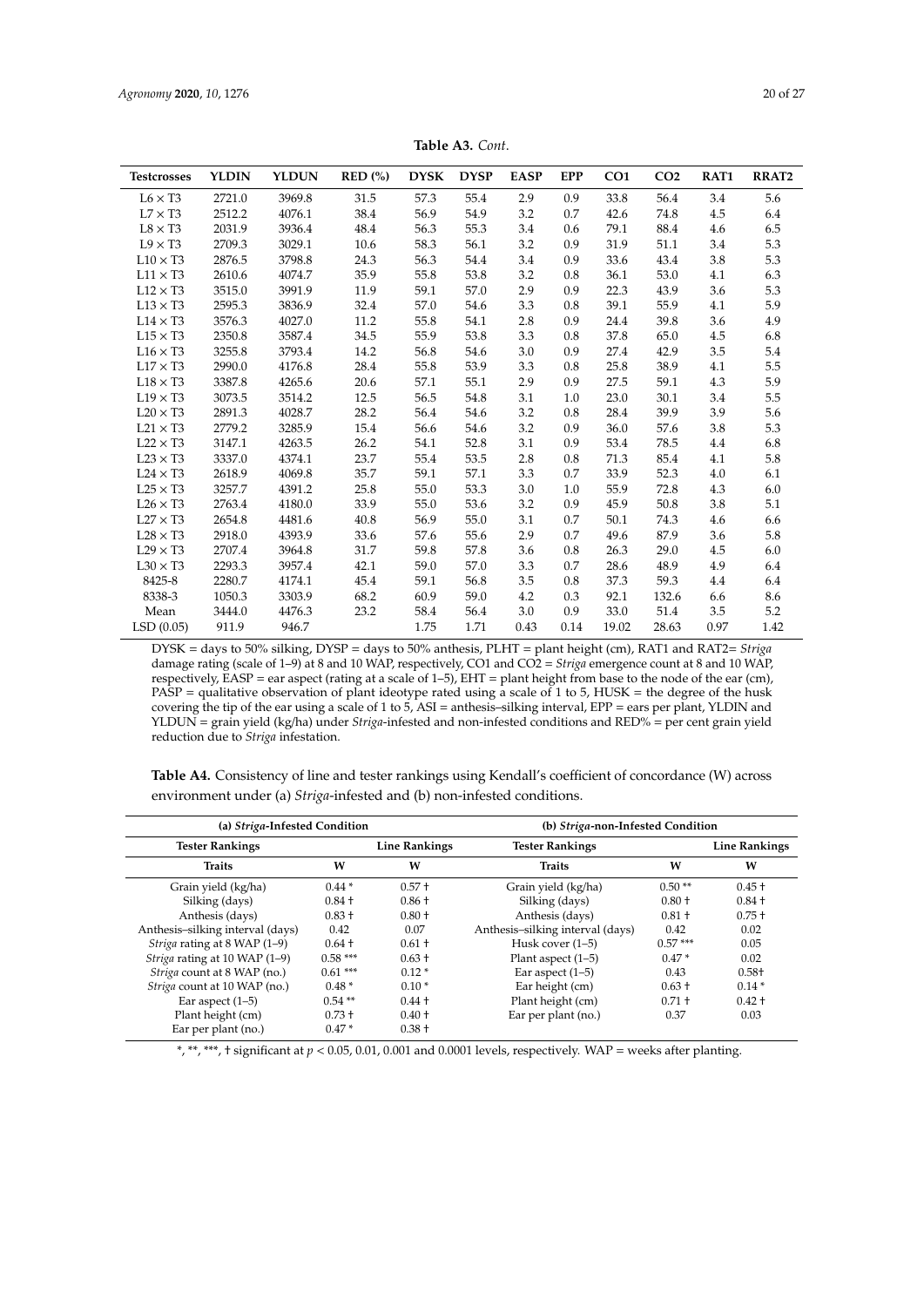| <b>Striga-Infested Condition</b> |          |                |           | Striga-non-Infested Condition    |           |                |                |  |  |  |  |
|----------------------------------|----------|----------------|-----------|----------------------------------|-----------|----------------|----------------|--|--|--|--|
| <b>Traits</b>                    | T1       | T <sub>2</sub> | T3        | <b>Traits</b>                    | <b>T1</b> | T <sub>2</sub> | T <sub>3</sub> |  |  |  |  |
| Grain yield (kg/ha)              | $0.38*$  | $0.38*$        | $0.42**$  | Grain yield (kg/ha)              | $0.39**$  | $0.41**$       | 0.31           |  |  |  |  |
| Silking (days)                   | $0.55 +$ | $0.74 +$       | $0.51 +$  | Silking (days)                   | $0.53 +$  | $0.69 +$       | $0.52 +$       |  |  |  |  |
| Anthesis (days)                  | $0.55 +$ | $0.75 +$       | $0.47***$ | Anthesis (days)                  | $0.53 +$  | $0.74 +$       | $0.52 +$       |  |  |  |  |
| Anthesis-silking interval (days) | 0.21     | 0.26           | 0.24      | Anthesis-silking interval (days) | 0.19      | 0.30           | 0.28           |  |  |  |  |
| Striga rating at 8 WAP (1–9)     | 0.32     | 0.33           | $035*$    | Husk cover (1–5)                 | 0.23      | 0.28           | 0.33           |  |  |  |  |
| Striga rating at 10 WAP (1-9)    | $0.39**$ | 0.33           | 0.33      | Plant aspect $(1-5)$             | 0.25      | 0.33           | 0.26           |  |  |  |  |
| Striga count at 8 WAP (no.)      | $0.43**$ | $0.48***$      | $0.45**$  | Ear height (cm)                  | $0.59 +$  | $0.56 +$       | $0.54 +$       |  |  |  |  |
| Striga count at 10 WAP (no.)     | 0.32     | $0.42**$       | $0.36*$   | Ear aspect $(1-5)$               | 0.28      | 0.34           | $0.35*$        |  |  |  |  |
| Ear aspect $(1-5)$               | 0.26     | $0.48***$      | $0.35*$   | Plant height (cm)                | $0.64 +$  | $0.62 +$       | $0.61 +$       |  |  |  |  |
| Plant height (cm)                | $0.51 +$ | $0.54 +$       | $0.61 +$  | Ear per plant (no.)              | 0.15      | $0.44***$      | 0.19           |  |  |  |  |
| Ear per plant (no.)              | $0.36*$  | $0.44***$      | $0.41**$  |                                  |           |                |                |  |  |  |  |

<span id="page-20-0"></span>Table A5. Kendall's coefficient of concordance (W) based on BLUP for ranks of yellow maize inbred lines by each tester across environments under *Striga*-infested and non-infested conditions.

\*, \*\*, \*\*\*, † significant at *p* < 0.05, 0.01, 0.001 and 0.0001 levels, respectively. WAP = weeks after planting. T1 =Tolerant tester, T2 = Resistant tester and T3 = Susceptible tester.

<span id="page-20-1"></span>**Table A6.** Ranking *Striga*-resistant inbred lines based on average yield (kg/ha) performance across each environment in the combined analysis at Abuja and Mokwa, Nigeria for each tester under *Striga* infestation.

|                |                 | <b>T1</b>      |                 |                |                           | T <sub>2</sub>  |                 |                 |                 |                           | T <sub>3</sub>  |                 |                 |                 |                           |
|----------------|-----------------|----------------|-----------------|----------------|---------------------------|-----------------|-----------------|-----------------|-----------------|---------------------------|-----------------|-----------------|-----------------|-----------------|---------------------------|
| Rank           | <b>AB18</b>     | AB19           | <b>MK18</b>     | <b>MK19</b>    | $\mathbf{X}^{\mathbf{i}}$ | <b>AB18</b>     | AB19            | <b>MK18</b>     | <b>MK19</b>     | $\mathbf{X}^{\mathbf{i}}$ | <b>AB18</b>     | AB19            | <b>MK18</b>     | <b>MK19</b>     | $\mathbf{X}^{\mathbf{i}}$ |
| $\mathbf{1}$   | L9              | L12            | L <sub>3</sub>  | L30            | L29                       | L12             | L <sub>6</sub>  | L <sub>4</sub>  | L23             | L <sub>6</sub>            | L20             | L14             | L12             | L <sub>3</sub>  | L <sub>3</sub>            |
| $\overline{2}$ | L <sub>6</sub>  | L26            | L <sub>5</sub>  | L28            | L <sub>3</sub>            | L25             | L11             | L23             | L <sub>6</sub>  | L12                       | L12             | L <sub>16</sub> | L14             | L1              | L14                       |
| 3              | L <sub>3</sub>  | L14            | L <sub>29</sub> | L29            | L14                       | L <sub>6</sub>  | L12             | L24             | L7              | L25                       | L25             | L25             | L23             | L22             | L12                       |
| $\overline{4}$ | L21             | L8             | L18             | L23            | L12                       | L19             | L17             | L20             | L25             | L23                       | L19             | L <sub>3</sub>  | L18             | L23             | L1                        |
| 5              | L22             | L29            | L <sub>30</sub> | L14            | L28                       | L18             | L1              | L16             | L14             | L1                        | L <sub>3</sub>  | L17             | L1              | L18             | L18                       |
| 6              | L28             | L10            | L19             | L <sub>3</sub> | L18                       | L1              | L14             | L14             | L12             | L14                       | L11             | L10             | L10             | L <sub>16</sub> | L23                       |
| 7              | L29             | L1             | L12             | L19            | L10                       | L15             | L8              | L7              | L <sub>16</sub> | L20                       | L23             | L2              | L22             | L <sub>5</sub>  | L25                       |
| 8              | L19             | L18            | L14             | L1             | L30                       | L <sub>5</sub>  | L18             | L15             | L22             | L24                       | L <sub>16</sub> | L19             | L29             | L27             | L16                       |
| 9              | L12             | L28            | L <sub>4</sub>  | L26            | L1                        | L28             | L27             | L1              | L17             | L15                       | L <sub>28</sub> | L18             | L19             | L2              | L2                        |
| 10             | $^{\rm L8}$     | L9             | L7              | L10            | L17                       | L24             | L26             | L22             | L18             | L <sub>4</sub>            | L <sub>6</sub>  | $\rm L1$        | L <sub>3</sub>  | L28             | L22                       |
| 11             | L10             | L25            | L23             | L17            | L19                       | L13             | L20             | L2              | L29             | L11                       | L17             | L26             | L9              | L29             | L19                       |
| 12             | L14             | L <sub>3</sub> | L1              | L27            | L26                       | L27             | L10             | L <sub>3</sub>  | L21             | L18                       | L18             | L28             | L2              | L12             | L17                       |
| 13             | L17             | L24            | L10             | L11            | L8                        | $_{\rm L8}$     | L25             | L25             | L11             | L7                        | L26             | L27             | L4              | L14             | L28                       |
| 14             | L27             | L17            | L17             | L25            | L <sub>9</sub>            | L <sub>9</sub>  | L29             | L12             | L20             | L16                       | L14             | L <sub>4</sub>  | L21             | L21             | L20                       |
| 15             | L <sub>16</sub> | L7             | L26             | L18            | L21                       | L20             | L3              | L21             | L10             | L22                       | L2              | L7              | L <sub>30</sub> | L24             | L10                       |
| 16             | L30             | L27            | L25             | L7             | L23                       | L4              | L <sub>5</sub>  | L19             | L15             | L <sub>8</sub>            | L4              | L22             | L17             | L13             | L4                        |
| 17             | L1              | L <sub>6</sub> | L9              | L8             | L <sub>6</sub>            | L22             | L23             | L <sub>6</sub>  | L1              | L19                       | L27             | L12             | L7              | L25             | L21                       |
| 18             | L24             | L <sub>5</sub> | L21             | L15            | L7                        | L <sub>3</sub>  | L15             | L11             | L <sub>5</sub>  | L <sub>5</sub>            | L1              | L <sub>6</sub>  | L <sub>6</sub>  | L15             | L26                       |
| 19             | L11             | L23            | L <sub>16</sub> | L21            | L27                       | L21             | L24             | L <sub>8</sub>  | L8              | L17                       | L9              | L9              | L <sub>5</sub>  | L26             | L <sub>5</sub>            |
| 20             | L18             | L21            | L27             | L12            | L11                       | L11             | L19             | L <sub>5</sub>  | L24             | L21                       | L24             | L21             | L24             | $^{\rm L8}$     | ${\rm L6}$                |
| 21             | L26             | L11            | L11             | L20            | L25                       | L23             | L2              | L <sub>28</sub> | L2              | L2                        | L10             | L13             | L20             | L9              | L9                        |
| 22             | L23             | L2             | L13             | L <sub>6</sub> | L <sub>5</sub>            | L2              | L7              | L27             | L13             | L <sub>3</sub>            | L21             | L <sub>5</sub>  | L13             | L4              | L29                       |
| 23             | L2              | L15            | L8              | L13            | L <sub>4</sub>            | L10             | L <sub>4</sub>  | L10             | L28             | L10                       | L22             | L11             | L25             | L11             | L27                       |
| 24             | L7              | L22            | L2              | L4             | L2                        | L17             | L30             | L26             | L26             | L27                       | L13             | L15             | L26             | L17             | L24                       |
| 25             | L4              | L4             | L <sub>6</sub>  | L2             | L16                       | L14             | L21             | L17             | L19             | L26                       | L <sub>5</sub>  | L20             | L28             | L20             | L11                       |
| 26             | L15             | L19            | L15             | L22            | L24                       | L26             | L9              | L18             | L <sub>3</sub>  | L28                       | L8              | L29             | L16             | L <sub>6</sub>  | L13                       |
| 27             | L13             | L13            | L <sub>28</sub> | L16            | L15                       | L16             | L <sub>16</sub> | L13             | L30             | L13                       | L7              | L24             | L11             | L10             | L7                        |
| 28             | L <sub>5</sub>  | L20            | L20             | L <sub>5</sub> | L22                       | L7              | L22             | L30             | L27             | L9                        | L15             | L30             | L15             | L7              | L15                       |
| 29             | L20             | L16            | L24             | L9             | L13                       | L30             | L13             | L9              | L <sub>4</sub>  | L29                       | L <sub>29</sub> | L23             | $^{\rm L8}$     | L30             | L30                       |
| 30             | L25             | L30            | L22             | L24            | L20                       | L <sub>29</sub> | L <sub>28</sub> | L29             | L9              | L30                       | L30             | L8              | L27             | L19             | $^{\rm L8}$               |
| W              |                 |                | $0.44**$        |                |                           |                 |                 | $0.35*$         |                 |                           |                 |                 | $0.40**$        |                 |                           |
| # lines        | 10              | 12             | 11              | 10             |                           | 8               | 8               | 11              | 10              |                           | 11              | 9               | 9               | 10              |                           |

 $X^i$  = ranking based on the mean of each tester across the environment; W = Kendall's coefficient of concordance where \* and \*\* are significant levels of probability at 0.05 and 0.01, respectively. AB18, AB19, MK18 and MK19 are Abuja and Mokwa environments in the 2018 and 2019 cropping seasons, respectively; note: number of lines (# lines) are based on top 15 lines ranks indicated in yellow color in descending order, i.e., inbred lines performed best ranked first and poor performing inbred lines ranked last.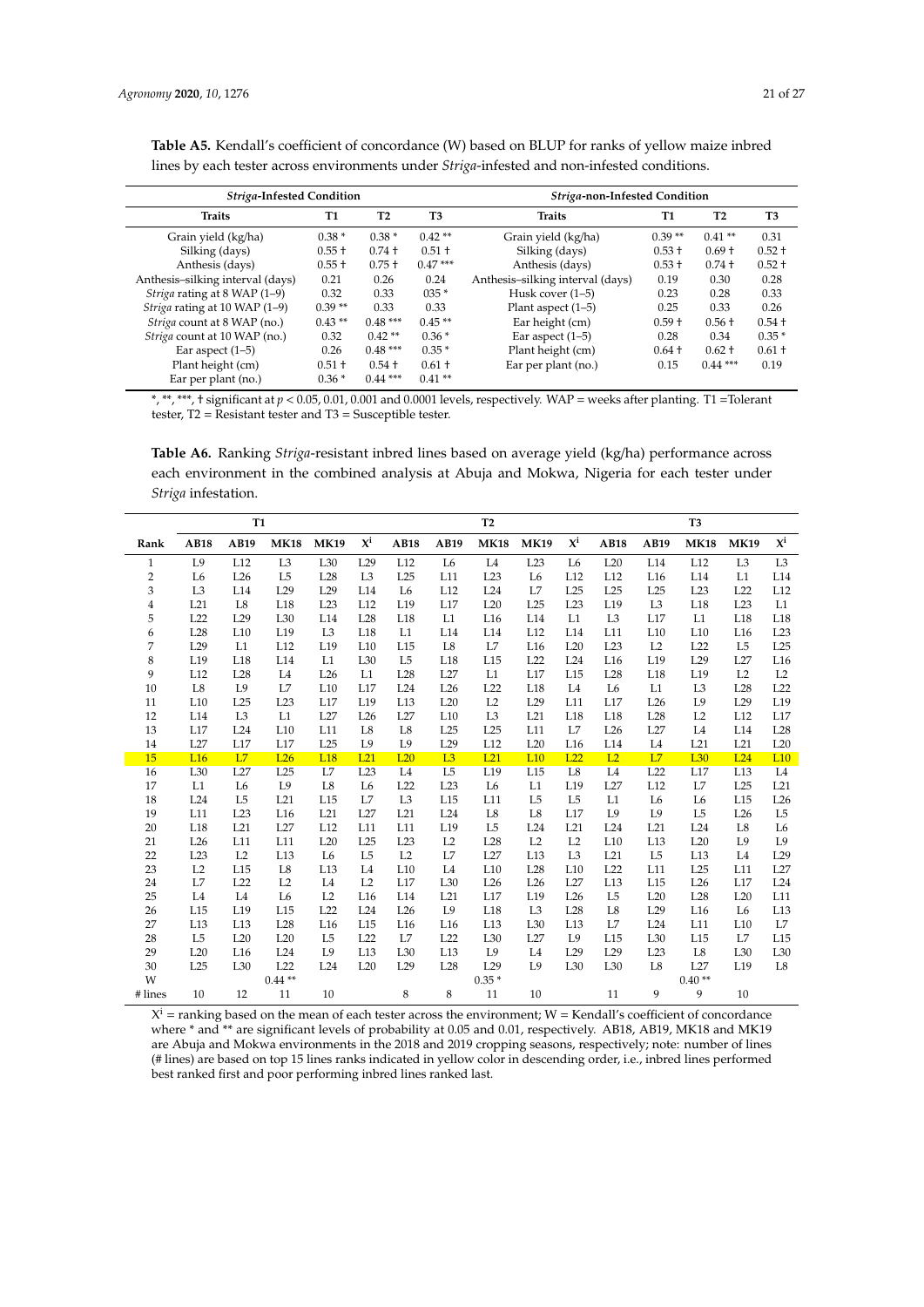|                | $\cdots$ of $\cdots$ |                 |                 |                 |                 |                 |                 |                 |                 |                 |                 |                 |                 |                 |                 |
|----------------|----------------------|-----------------|-----------------|-----------------|-----------------|-----------------|-----------------|-----------------|-----------------|-----------------|-----------------|-----------------|-----------------|-----------------|-----------------|
|                |                      |                 | <b>T1</b>       |                 |                 |                 |                 | <b>T2</b>       |                 |                 |                 |                 | T <sub>3</sub>  |                 |                 |
| Rank           | <b>AB18</b>          | AB19            | <b>MK18</b>     | <b>MK19</b>     | Xi              | <b>AB18</b>     | AB19            | <b>MK18</b>     | <b>MK19</b>     | Xi              | <b>AB18</b>     | AB19            | <b>MK18</b>     | <b>MK19</b>     | Xi              |
| $\mathbf{1}$   | L <sub>30</sub>      | L9              | L29             | L10             | L28             | L25             | L27             | L <sub>5</sub>  | L <sub>5</sub>  | L <sub>6</sub>  | L <sub>28</sub> | L <sub>3</sub>  | L11             | L <sub>3</sub>  | L <sub>3</sub>  |
| $\overline{2}$ | L27                  | L12             | L <sub>28</sub> | L <sub>28</sub> | L27             | L <sub>6</sub>  | L18             | L24             | L14             | L18             | L20             | L11             | L <sub>16</sub> | L27             | L2              |
| 3              | L14                  | L1              | L <sub>3</sub>  | L <sub>3</sub>  | L25             | L <sub>3</sub>  | L6              | L18             | L16             | L25             | L11             | L <sub>5</sub>  | L21             | L25             | L27             |
| $\overline{4}$ | L10                  | L25             | L27             | L26             | L14             | L22             | L <sub>5</sub>  | L <sub>3</sub>  | L25             | L12             | L27             | L29             | L9              | L <sub>16</sub> | L28             |
| 5              | L15                  | L <sub>28</sub> | L19             | L14             | L29             | L18             | L12             | L16             | L23             | L <sub>5</sub>  | L <sub>6</sub>  | L1              | L <sub>3</sub>  | L1              | L25             |
| 6              | L2                   | L27             | L8              | L18             | L18             | L23             | L10             | L2              | L8              | L <sub>3</sub>  | L <sub>3</sub>  | L7              | L15             | L2              | L23             |
| 7              | L18                  | L10             | L25             | L25             | L30             | L27             | L1              | L13             | L12             | L2              | L2              | L18             | L29             | L24             | L1              |
| 8              | L16                  | L26             | L18             | L21             | L <sub>3</sub>  | $^{\rm L8}$     | L2              | L21             | L2              | L23             | L24             | L22             | L24             | L <sub>28</sub> | L18             |
| 9              | L29                  | L <sub>5</sub>  | L20             | L <sub>5</sub>  | L10             | L26             | L25             | L7              | L13             | L24             | L22             | L2              | L20             | L13             | L22             |
| 10             | $^{\rm L8}$          | L <sub>3</sub>  | L26             | L20             | L26             | L1              | L14             | L10             | L <sub>6</sub>  | L <sub>16</sub> | L23             | L23             | L19             | L18             | L26             |
| 11             | L25                  | L <sub>13</sub> | L14             | L30             | L8              | L17             | L <sub>30</sub> | L23             | L20             | L27             | L <sub>4</sub>  | L25             | L10             | L17             | L17             |
| 12             | L9                   | L17             | L21             | L23             | L20             | L12             | L11             | L15             | L24             | L1              | L26             | L15             | L27             | L19             | L <sub>5</sub>  |
| 13             | L <sub>6</sub>       | L29             | L23             | L12             | L9              | L13             | L26             | L <sub>6</sub>  | L7              | L14             | L17             | L12             | L <sub>28</sub> | L8              | L7              |
| 14             | L <sub>28</sub>      | L14             | L7              | L29             | L <sub>5</sub>  | L19             | L16             | L1              | L26             | L22             | L16             | L13             | L <sub>4</sub>  | L <sub>5</sub>  | L11             |
| 15             | L <sub>19</sub>      | L24             | L <sub>30</sub> | L <sub>8</sub>  | L23             | L4              | L <sub>28</sub> | L12             | L <sub>15</sub> | L26             | L29             | L17             | L <sub>13</sub> | L <sub>10</sub> | L24             |
| 16             | L20                  | L18             | L <sub>5</sub>  | L11             | L19             | L24             | L4              | L22             | L <sub>3</sub>  | L19             | L14             | L21             | L2              | L21             | L20             |
| 17             | L22                  | L7              | L <sub>13</sub> | L19             | L1              | L14             | L17             | L9              | L29             | L13             | L8              | L14             | L22             | L14             | L14             |
| 18             | L23                  | $^{\rm L8}$     | L9              | L15             | L12             | L <sub>28</sub> | L19             | L4              | L19             | L <sub>8</sub>  | L25             | L26             | L17             | L11             | L12             |
| 19             | L11                  | L2              | L <sub>6</sub>  | L1              | L15             | L2              | L15             | L25             | L18             | L17             | L10             | L16             | L <sub>5</sub>  | L26             | L <sub>6</sub>  |
| 20             | L12                  | L20             | L2              | L27             | L2              | L11             | L22             | L19             | L22             | L4              | L18             | L <sub>30</sub> | L8              | L22             | L29             |
| 21             | L <sub>5</sub>       | L <sub>6</sub>  | L11             | L7              | L7              | L20             | L21             | L20             | L28             | L15             | L15             | L10             | L <sub>6</sub>  | L23             | L <sub>30</sub> |
| 22             | L7                   | L <sub>16</sub> | L17             | L17             | L <sub>6</sub>  | L9              | L <sub>23</sub> | L17             | L1              | L10             | L <sub>5</sub>  | L24             | L14             | L4              | $^{\rm L8}$     |
| 23             | L1                   | L <sub>4</sub>  | L1              | L22             | L11             | L15             | L <sub>3</sub>  | L27             | L21             | L20             | L7              | L27             | L1              | L7              | L13             |
| 24             | L17                  | L23             | L15             | L <sub>6</sub>  | L17             | L29             | L24             | L11             | L10             | L7              | L <sub>30</sub> | L19             | L25             | L20             | L4              |
| 25             | L <sub>3</sub>       | L15             | L <sub>16</sub> | L9              | L <sub>16</sub> | L <sub>16</sub> | $_{\rm L8}$     | L14             | L27             | L21             | L1              | L8              | L7              | L <sub>29</sub> | L10             |
| 26             | L <sub>4</sub>       | L30             | L24             | L2              | L21             | L7              | L9              | L8              | L17             | L28             | L9              | L20             | L18             | L12             | L <sub>16</sub> |
| 27             | L26                  | L22             | L4              | L4              | L13             | L10             | L20             | L26             | L4              | L11             | L21             | L <sub>6</sub>  | L26             | L <sub>30</sub> | L15             |
| 28             | L24                  | L11             | L10             | L13             | L4              | L21             | L7              | L <sub>30</sub> | L30             | L9              | L12             | L9              | L23             | L15             | L19             |
| 29             | L21                  | L19             | L12             | L <sub>16</sub> | L24             | L <sub>30</sub> | L13             | L <sub>28</sub> | L9              | L30             | L19             | L4              | L12             | L9              | L21             |
| 30             | L13                  | L21             | L22             | L24             | L22             | L <sub>5</sub>  | L <sub>29</sub> | L29             | L11             | L29             | L13             | L28             | L <sub>30</sub> | L <sub>6</sub>  | L9              |
| W              |                      |                 | $0.39**$        |                 |                 |                 |                 | 0.33            |                 |                 |                 |                 | 0.25            |                 |                 |
| # line         | 10                   | 10              | 12              | 13              |                 | 9               | 12              | 11              | 10              |                 | 9               | 10              | 5               | 9               |                 |

**Table A7.** Ranking of *Striga*-resistant inbred lines based on average yield (kg/ha performance across each environment in the combined analysis at Abuja and Mokwa, Nigeria for each tester in the *Striga*-non-infested condition.

 $X^i$  = Ranking based on the mean of each tester across the environment;  $W$  = Kendall's coefficient of concordance where \*\* = significant levels of probability at 0.01. AB18, AB19, MK18 and MK19 are Abuja and Mokwa environments in the 2018 and 2019 cropping seasons, respectively; note: number of lines (# lines) is based on the top 15 lines ranks indicated in yellow color in descending order, i.e., inbred lines performed best ranked first and poor performing inbred lines ranked last.

| Table A8. Ranking <i>Striga-resistant inbred lines for Striga rating</i> (1–9 scale) at 10 WAP across each |  |  |  |
|------------------------------------------------------------------------------------------------------------|--|--|--|
| environment in the combined analysis at Abuja and Mokwa, Nigeria for each tester.                          |  |  |  |

|                |                 |                | <b>T1</b><br>T <sub>2</sub> |                 |                 |                 |                 |                 | T <sub>3</sub>  |                 |                |                |                 |                 |                           |
|----------------|-----------------|----------------|-----------------------------|-----------------|-----------------|-----------------|-----------------|-----------------|-----------------|-----------------|----------------|----------------|-----------------|-----------------|---------------------------|
| Rank           | AB18            | AB19           | <b>MK18</b>                 | <b>MK19</b>     | $X^{i}$         | <b>AB18</b>     | AB19            | <b>MK18</b>     | <b>MK19</b>     | $X^{i}$         | AB18           | AB19           | <b>MK18</b>     | <b>MK19</b>     | $\mathbf{X}^{\mathbf{i}}$ |
| 1              | L9              | L <sub>2</sub> | L12                         | L11             | L12             | L26             | L6              | L24             | L16             | L6              | L12            | L16            | L3              | L23             | L14                       |
| $\overline{2}$ | L12             | L14            | L6                          | L12             | L9              | L <sub>28</sub> | L20             | L1              | L25             | L <sub>26</sub> | L9             | L14            | L17             | L <sub>21</sub> | L <sub>3</sub>            |
| 3              | L <sub>28</sub> | L9             | L11                         | L2              | L1              | L1              | L29             | L14             | L2              | L20             | L19            | L <sub>3</sub> | L9              | L1              | L21                       |
| 4              | L3              | L12            | L2                          | L1              | L <sub>6</sub>  | L6              | L24             | L6              | L11             | L1              | L20            | L10            | L <sub>6</sub>  | L8              | L26                       |
| 5              | L6              | L <sub>3</sub> | L1                          | L23             | L2              | L10             | L17             | L <sub>28</sub> | L14             | L24             | L <sub>3</sub> | L26            | L29             | L17             | L10                       |
| 6              | L10             | L <sub>6</sub> | L23                         | L30             | L11             | L12             | L26             | L9              | L22             | L <sub>28</sub> | L6             | L17            | L14             | L26             | L12                       |
| 7              | L23             | L10            | L9                          | L15             | L10             | L15             | L12             | L22             | L23             | L10             | L10            | L1             | L26             | L13             | L19                       |
| 8              | L24             | L8             | L18                         | L27             | L21             | L13             | L8              | L29             | L <sub>3</sub>  | L25             | L16            | L25            | L <sub>19</sub> | L20             | L16                       |
| 9              | L26             | L26            | L7                          | L9              | L26             | L20             | L1              | L26             | L1              | L12             | L21            | L18            | L23             | L18             | L9                        |
| 10             | L29             | L29            | L19                         | L21             | L14             | L3              | L11             | L10             | L6              | L14             | L7             | L21            | L4              | L <sub>3</sub>  | L20                       |
| 11             | L1              | L1             | L10                         | L18             | L23             | L9              | L25             | L15             | L28             | L <sub>29</sub> | L24            | L <sub>5</sub> | L16             | L14             | L17                       |
| 12             | L7              | L21            | L29                         | L7              | L <sub>3</sub>  | L11             | L2              | L16             | L26             | L <sub>3</sub>  | L26            | L2             | L10             | L12             | L18                       |
| 13             | L13             | L <sub>4</sub> | L <sub>3</sub>              | L19             | L7              | L16             | L10             | L23             | L10             | L15             | L28            | L15            | L21             | L28             | L23                       |
| 14             | L14             | L24            | L30                         | L22             | L24             | L19             | L <sub>3</sub>  | L4              | L21             | L <sub>16</sub> | L1             | L12            | L2              | L11             | L <sub>28</sub>           |
| 15             | L16             | L11            | L21                         | L20             | L28             | L2              | L27             | L20             | L <sub>13</sub> | L2              | L5             | L9             | L12             | L5              | L1                        |
| 16             | L17             | L16            | L26                         | L6              | L <sub>29</sub> | L <sub>5</sub>  | L14             | L12             | L24             | L11             | L13            | L19            | L <sub>28</sub> | L25             | L6                        |
| 17             | L11             | L17            | L4                          | L26             | L <sub>4</sub>  | L8              | L <sub>28</sub> | L8              | L <sub>29</sub> | L8              | L14            | L <sub>6</sub> | L <sub>13</sub> | L9              | L <sub>5</sub>            |
| 18             | L21             | L18            | L28                         | L4              | L18             | L18             | L15             | L25             | L20             | L9              | L23            | L28            | L11             | L4              | L13                       |
| 19             | L <sub>22</sub> | L25            | L24                         | L <sub>28</sub> | L8              | L21             | L9              | L27             | L12             | L21             | L25            | L30            | L <sub>5</sub>  | L10             | L2                        |
| 20             | L30             | L28            | L17                         | L8              | L15             | L23             | L5              | L7              | L7              | L23             | L27            | L29            | L20             | L <sub>2</sub>  | L24                       |
| 21             | L4              | L7             | L14                         | L24             | L17             | L25             | L7              | L18             | L18             | L27             | L30            | L20            | L7              | L24             | L25                       |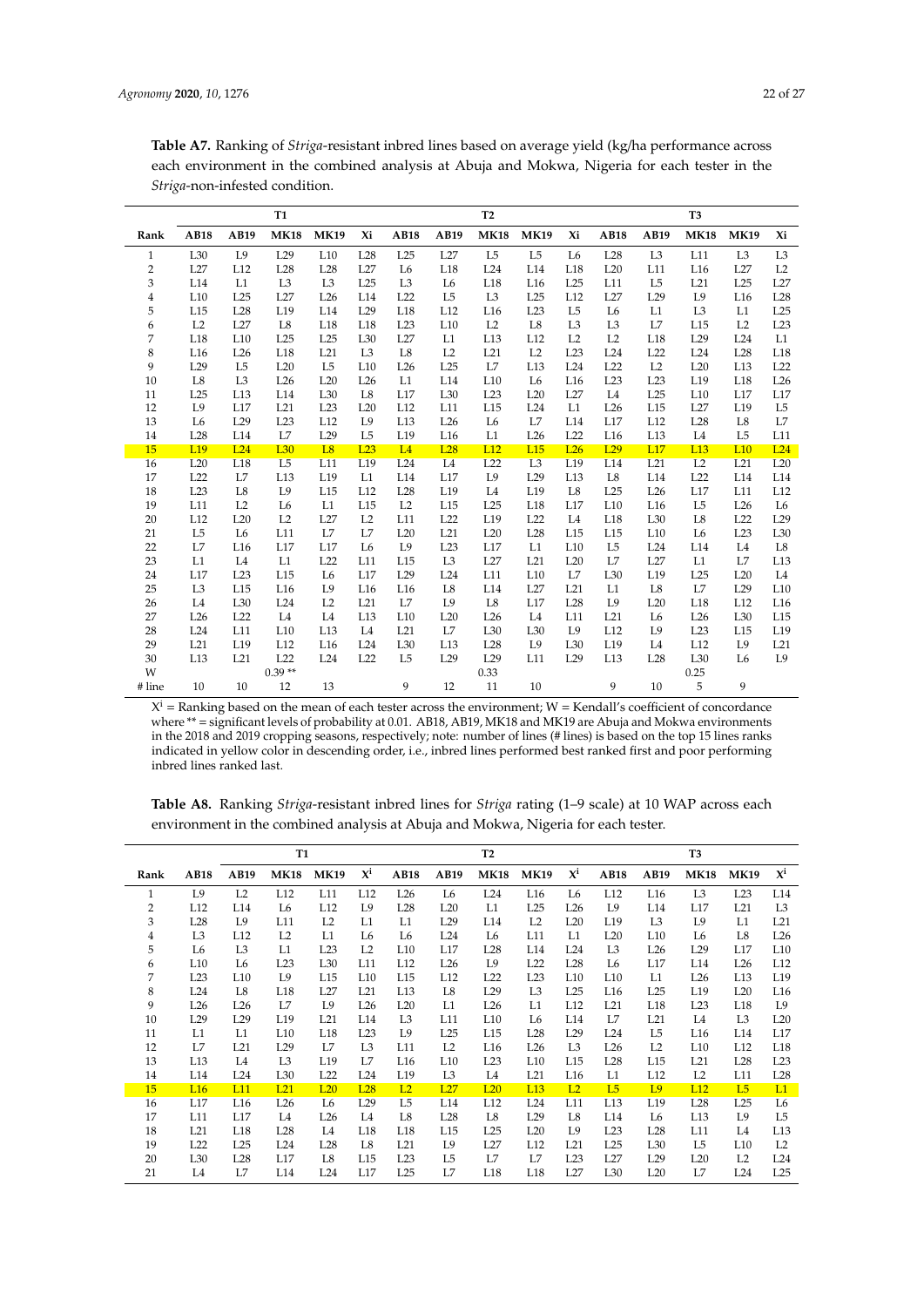<span id="page-22-0"></span>

|         |             |      | T1              |                 |                 |                 |                 | T <sub>2</sub> |             |                |                |                | T3              |                 |                |
|---------|-------------|------|-----------------|-----------------|-----------------|-----------------|-----------------|----------------|-------------|----------------|----------------|----------------|-----------------|-----------------|----------------|
| Rank    | <b>AB18</b> | AB19 | <b>MK18</b>     | <b>MK19</b>     | $\mathbf{X}^i$  | <b>AB18</b>     | AB19            | <b>MK18</b>    | <b>MK19</b> | $X^i$          | <b>AB18</b>    | AB19           | <b>MK18</b>     | <b>MK19</b>     | $\mathbf{X}^i$ |
| 22      | L8          | L13  | L13             | L17             | L27             | L27             | L18             | L21            | L5          | L22            | L <sub>4</sub> | L.7            | L24             | L <sub>30</sub> | L29            |
| 23      | L15         | L15  | L15             | L16             | L <sub>19</sub> | L4              | L <sub>16</sub> | L2             | I.9         | L18            | L11            | L24            | L22             | L6              | L11            |
| 24      | L18         | L27  | L27             | L25             | L16             | L7              | L21             | L <sub>3</sub> | L15         | L <sub>5</sub> | L18            | L13            | L1              | L <sub>29</sub> | L7             |
| 25      | L19         | L5   | L22             | L10             | <b>I.22</b>     | L14             | L22             | L5             | L27         | L.7            | L22            | I.27           | L18             | L19             | L30            |
| 26      | L27         | L22  | L20             | L14             | L30             | L22             | L30             | L13            | L4          | L13            | L29            | L23            | L15             | L <sub>27</sub> | L4             |
| 27      | L2          | L19  | L5              | L5              | L13             | L24             | L13             | L19            | L8          | L17            | L2             | L <sub>4</sub> | L8              | L7              | <b>L8</b>      |
| 28      | L5          | L23  | L8              | L <sub>29</sub> | L5              | L29             | L19             | L17            | L17         | L19            | L8             | L11            | L25             | L <sub>22</sub> | L22            |
| 29      | L25         | L20  | L <sub>16</sub> | L13             | I.25            | L <sub>30</sub> | L23             | L11            | L30         | L <sub>4</sub> | L15            | I.22           | L <sub>30</sub> | L15             | I.27           |
| 30      | L20         | L30  | L25             | L <sub>3</sub>  | L20             | L17             | L4              | L30            | L19         | L30            | L17            | L8             | L27             | L16             | L15            |
| W       | $0.38*$     |      |                 |                 |                 | $0.35*$         |                 |                |             |                | 0.32           |                |                 |                 |                |
| # lines | 13          | 12   | 11              | 8               |                 | 11              | 11              | 11             | 10          |                | 11             | 10             | 12              | 11              |                |

**Table A8.** *Cont*.

 $X^i$  = ranking based on the mean of each tester across the environment; W = Kendall's coefficient of concordance where \* = significant levels of probability at 0.05. AB18, AB19, MK18 and MK19 are Abuja and Mokwa environments in the 2018 and 2019 cropping seasons, respectively; note: number of lines (# lines) is based on the top 15 lines highlighted in yellow color in ascending order, i.e., inbred lines with lower value ranked 1 = resistant, and highly scored inbred lines ranked 30, which is susceptible. WAP = weeks after planting.

Table A9. (a) Estimates of specific combining ability (SCA) effects of selected line  $\times$  tester crosses evaluated for grain yield and other related traits across environments under *Striga* infestation. (**b**) Estimates of specific combining ability (SCA) effects of selected line × tester crosses evaluated for *Striga* resistance and agro-morphological traits at Mokwa and Abuja in the combined analysis under the *Striga* non-infested condition.

|                                |             |             |           |                  | (a)             |                 |             |            |            |              |
|--------------------------------|-------------|-------------|-----------|------------------|-----------------|-----------------|-------------|------------|------------|--------------|
| Crosses                        | <b>DYSK</b> | <b>DYSP</b> | RAT1      | RAT <sub>2</sub> | CO <sub>1</sub> | CO <sub>2</sub> | <b>EASP</b> | <b>EPP</b> | <b>YLD</b> | <b>YLDUN</b> |
| $L1 \times T1$                 | 0.64        | 0.73        | $-0.19$   | $-0.08$          | $-8.71$         | $-7.7$          | $-0.05$     | 0.017      | $-145.3$   | $-286.7$     |
| $L2 \times T1$                 | 0.18        | 0.27        | 0.19      | $-0.41$          | $-3.38$         | $-7.24$         | 0.03        | $-0.044$   | $-343.9$   | $-443.9$     |
| $L3 \times T1$                 | $-0.61$     | $-0.48$     | 0.14      | 0.3              | $-0.09$         | $-9.07$         | $-0.22$     | 0.018      | 295.7      | $-142.6$     |
| $\textrm{L4}\times\textrm{T1}$ | 0.60        | 0.43        | $-0.31$   | $-0.49$          | 10.83           | 14.76           | 0.07        | 0.049      | $-303.1$   | $-368.9$     |
| $L5 \times T1$                 | 0.14        | 0.18        | $0.48*$   | 0.55             | 5.29            | 7.55            | 0.03        | $-0.023$   | $-142.3$   | $-122.8$     |
| $L6 \times T1$                 | 0.68        | 0.77        | 0.14      | 0.01             | 8.46            | 6.26            | 0.15        | 0.017      | $-305.4$   | $-476.3$     |
| $L7 \times T1$                 | $-0.07$     | $-0.11$     | $-0.4$    | $-0.37$          | $-9.34$         | $-18.99$        | $-0.14$     | 0.004      | 125.1      | $-46.3$      |
| $L8 \times T1$                 | $-0.63$     | $-0.98$     | 0.02      | $-0.12$          | $-8.13$         | 2.76            | $-0.18$     | 0.116      | 438.8      | 201.6        |
| $L9 \times T1$                 | $-0.19$     | $-0.15$     | 0.02      | $-0.53$          | $-1.88$         | $-1.95$         | $-0.16$     | 0.016      | 478.5      | 718.3*       |
| $L10 \times T1$                | 0.18        | 0.35        | 0.19      | 0.13             | $-9.42$         | $-5.45$         | $-0.14$     | $-0.052$   | 348.9      | 402.3        |
| $L11 \times T1$                | 0.01        | 0.18        | $-0.44$   | $-0.45$          | $-7.71$         | $-7.11$         | $-0.03$     | $-0.004$   | $-63.8$    | 32.3         |
| $L12 \times T1$                | 0.93        | 0.68        | $-0.02$   | $-0.49$          | $-3.42$         | $-5.16$         | 0.11        | 0.005      | $-221.8$   | $-258.1$     |
| $L13 \times T1$                | 0.68        | 0.60        | $-0.11$   | 0.22             | 4.37            | 12.39           | 0.16        | $-0.004$   | $-190$     | $-376.1$     |
| $L14 \times T1$                | $-0.15$     | $-0.11$     | $-0.15$   | 0.3              | $12.62*$        | $26.22*$        | 0.03        | $-0.019$   | 20.1       | 308.3        |
| $L15 \times T1$                | 0.18        | 0.23        | 0.06      | $-0.16$          | 2.79            | $-1.49$         | $0.26*$     | 0.044      | $-309$     | 92.9         |
| $L16 \times T1$                | 0.60        | 0.77        | 0.39      | 0.47             | 1.00            | $-3.41$         | $0.30**$    | 0.02       | $-504.3$   | $-312.5$     |
| $L17 \times T1$                | 0.60        | 0.64        | $-0.44$   | $0.01\,$         | $-4.21$         | $-1.61$         | $-0.18$     | 0.016      | 165.3      | $-212.3$     |
| $L18 \times T1$                | 0.18        | 0.02        | $-0.02$   | $-0.12$          | $-2.46$         | $-16.28$        | 0.18        | 0.026      | 45.9       | $-82.9$      |
| $L19 \times T1$                | $-0.82$     | $-0.44$     | 0.02      | $-0.12$          | 10.54           | 9.18            | $-0.05$     | $-0.051$   | 120.5      | 183.8        |
| $L20 \times T1$                | $-0.24$     | $-0.32$     | $0.81***$ | $1.09**$         | 20.87**         | 20.39           | 0.07        | $-0.031$   | $-721.8**$ | 236.9        |
| $L21 \times T1$                | $-1.03*$    | $-0.98*$    | $-0.15$   | $-0.16$          | 4.66            | 6.39            | $-0.05$     | 0.007      | 152.6      | 38.9         |
| $L22 \times T1$                | 0.43        | 0.31        | 0.02      | $-0.08$          | $-5.34$         | $-14.11$        | 0.01        | $-0.036$   | $-503.9$   | $-736.8$     |
| $L23 \times T1$                | 0.51        | 0.43        | $-0.06$   | $-0.2$           | $-13.7*$        | $-19.11$        | 0.2         | 0.027      | $-384.4$   | $-264.9$     |
| $L24 \times T1$                | $-0.82$     | $-0.86$     | $-0.19$   | 0.05             | 1.08            | 6.59            | 0.09        | 0.048      | $-409.6$   | $-716.5*$    |
| $L25 \times T1$                | 0.18        | 0.02        | $0.56*$   | $0.80*$          | 6.33            | 7.8             | 0.18        | $-0.084$   | $-564.4*$  | 28.5         |
| $L26 \times T1$                | 0.39        | 0.10        | 0.06      | 0.34             | $-8.96$         | $-4.11$         | $-0.14$     | 0.006      | 363.1      | 109.4        |
| $L27 \times T1$                | 0.26        | 0.18        | $-0.11$   | $-0.24$          | 5.75            | 6.76            | $-0.05$     | 0.03       | 192.1      | 196.6        |
| $L28 \times T1$                | $-1.19*$    | $-0.9**$    | 0.31      | 0.17             | $-1.46$         | $-3.86$         | $-0.07$     | 0.059      | 488.1      | $694.9*$     |
| $L29 \times T1$                | $-0.24$     | $-0.57$     | $-0.44$   | 0.01             | $-0.5$          | 7.18            | $-0.3**$    | $-0.18*$   | 1085.6***  | 950.8 **     |
| $L30 \times T1$                | $-1.24*$    | $-0.98*$    | $-0.4$    | $-0.41$          | $-5.92$         | $-7.57$         | $-0.14$     | 0.003      | 792.6**    | 652.2        |
| $L1 \times T2$                 | $-0.42$     | $-0.32$     | $-0.06$   | $-0.34$          | 3.95            | 6.41            | 0.05        | $-0.044$   | 44         | 176.8        |
| $L2 \times T2$                 | $-0.38$     | $-0.40$     | $-0.31$   | $-0.05$          | 6.28            | 8.24            | 0.2         | 0.007      | $-56.7$    | 239.0        |
| $L3 \times T2$                 | 0.83        | 0.85        | 0.28      | 0.28             | 6.2             | 13.78           | $0.45***$   | $-0.047$   | $-829.6**$ | $-28.4$      |
| $L4 \times T2$                 | $-0.47$     | $-0.36$     | 0.44      | 0.62             | $-12.6*$        | $-13.38$        | $-0.14$     | $-0.047$   | 280.1      | 212.9        |
| $L5 \times T2$                 | $-0.30$     | 0.02        | $-0.26$   | $-0.09$          | $-6.18$         | $-13.59$        | $-0.05$     | 0.02       | 110.5      | 282.3        |
| $L6 \times T2$                 | $-0.88$     | $-0.9***$   | $-0.22$   | $-0.51$          | $-5.39$         | $-7.88$         | $-0.18$     | 0.001      | 830.1**    | 760.9*       |
| $L7 \times T2$                 | 0.49        | 0.35        | $-0.14$   | 0.12             | 7.57            | 5.24            | 0.09        | $-0.012$   | 170        | $-183.0$     |
| $L8 \times T2$                 | 0.68        | $-0.15$     | $-0.35$   | $-0.26$          | $-9.09$         | $-13.88$        | $-0.2$      | 0.028      | 195.2      | $-82.4$      |
| $L9 \times T2$                 | 0.24        | 0.31        | 0.03      | 0.57             | 9.28            | 11.28           | 0.13        | $-0.033$   | $-619.1*$  | $-255.0$     |
| $L10\times T2$                 | $-0.63$     | $-0.82$     | $-0.31$   | $-0.01$          | 6.36            | 7.53            | $-0.03$     | 0.014      | $-282$     | $-191.5$     |
| $L11 \times T2$                | 0.20        | 0.14        | 0.32      | $-0.09$          | 12.95 *         | 9.12            | $-0.18$     | 0.032      | 258.3      | $-430.8$     |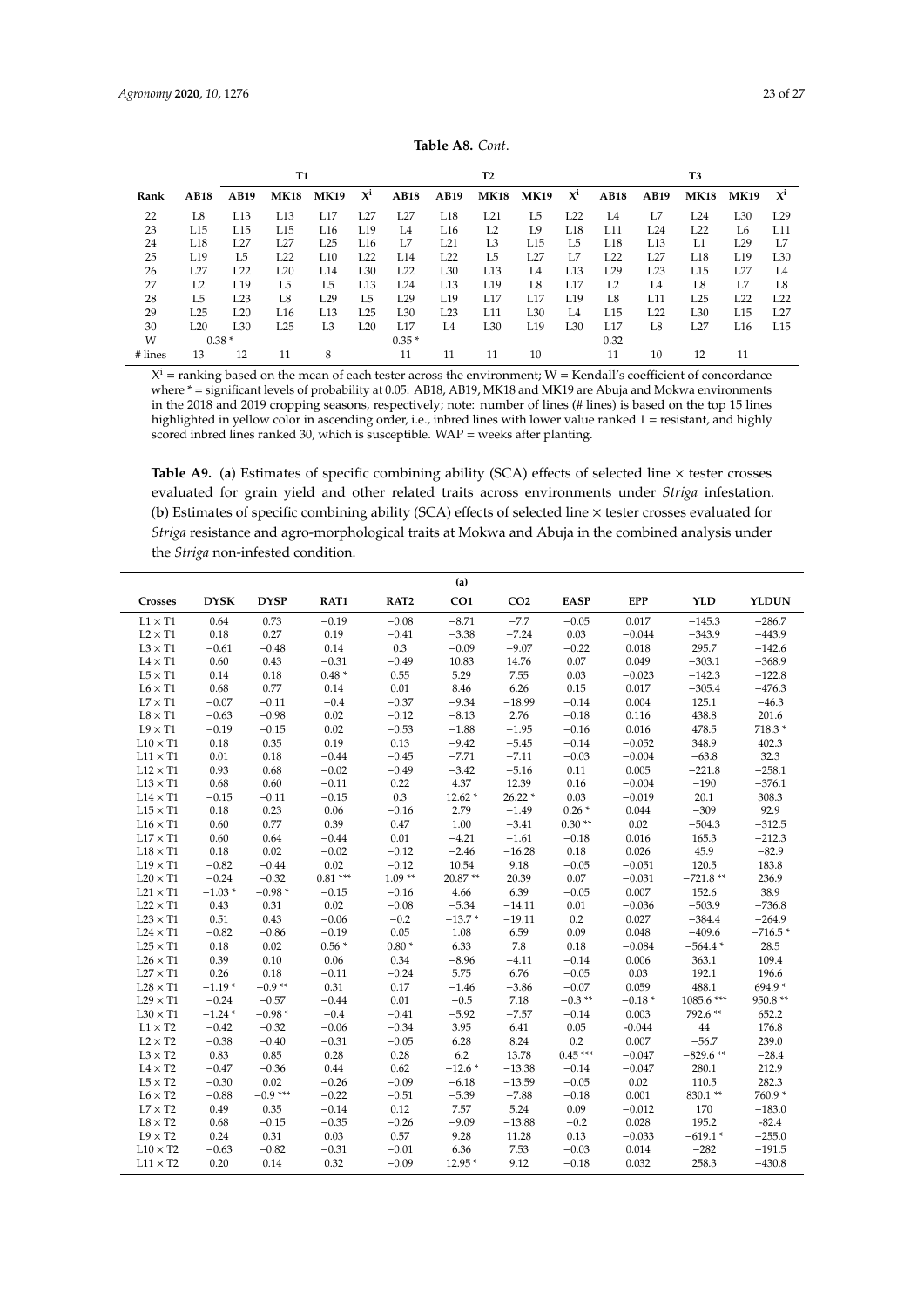| Table A9. Cont. |  |  |
|-----------------|--|--|
|-----------------|--|--|

|                                    |                     |                     |                     |                     | (a)                 |                      |                    |                       |                      |                   |
|------------------------------------|---------------------|---------------------|---------------------|---------------------|---------------------|----------------------|--------------------|-----------------------|----------------------|-------------------|
| Crosses                            | <b>DYSK</b>         | <b>DYSP</b>         | RAT1                | RAT <sub>2</sub>    | CO <sub>1</sub>     | CO <sub>2</sub>      | <b>EASP</b>        | <b>EPP</b>            | <b>YLD</b>           | <b>YLDUN</b>      |
| $L12 \times T2$                    | $-1.38*$            | $-1.11*$            | 0.11                | 0.24                | 1.49                | $-3.3$               | $-0.16$            | $-0.041$              | 358.6                | 438.2             |
| $L13 \times T2$                    | $-0.01$             | 0.18                | 0.15                | 0.07                | $-2.59$             | $-8.13$              | $-0.05$            | $-0.013$              | $-76.8$              | 270.8             |
| $L14 \times T2$                    | 0.28                | $-0.03$             | 0.24                | 0.16                | $-7.84$             | $-14.8$              | 0.07               | $-0.041$              | $-104.4$             | $-39.7$           |
| $L15 \times T2$                    | $-0.38$             | $-0.19$             | $-0.43$             | $-0.43$             | $-3.18$             | $-10.13$             | $-0.26*$           | 0.019                 | 557.4 *              | 83.0              |
| $L16 \times T2$                    | 0.03                | $-0.15$             | $-0.1$<br>$0.82***$ | $-0.05$             | 6.03                | 21.82 *<br>7.62      | $-0.16$            | $-0.034$              | 102.7<br>$-171.6$    | 461.0             |
| $L17 \times T2$<br>$L18 \times T2$ | $-0.47$<br>$-0.01$  | $-0.53$<br>0.10     | $-0.01$             | 0.49<br>0.24        | 6.7<br>8.32         | 10.45                | $-0.01$<br>$-0.1$  | $-0.068$<br>$-0.051$  | $-185.7$             | $-47.0$<br>382.0  |
| $L19 \times T2$                    | 0.49                | 0.14                | 0.4                 | $0.87*$             | 2.82                | $23.16*$             | 0.05               | $-0.045$              | $-166.7$             | 158.3             |
| $L20 \times T2$                    | 0.70                | 0.77                | $-0.43$             | $-0.80*$            | $-11.59$            | $-4.88$              | $-0.08$            | 0.036                 | $600.9*$             | $-282.9$          |
| $L21 \times T2$                    | $1.03*$             | $1.10*$             | 0.36                | 0.57                | $-2.18$             | $-9.63$              | $-0.08$            | $-0.059$              | $-63.8$              | 100.2             |
| $L22 \times T2$                    | $-0.01$             | $-0.23$             | $-0.22$             | $-0.34$             | 1.2                 | 3.74                 | $-0.01$            | $-0.024$              | 113.4                | 345.8             |
| $L23 \times T2$                    | 0.08                | 0.14                | $-0.06$             | 0.28                | $-4.39$             | 4.37                 | $-0.08$            | $-0.04$               | 419.3                | 209.2             |
| $L24 \times T2$<br>$L25 \times T2$ | $-0.38$<br>$-0.76$  | $-0.28$<br>$-0.53$  | 0.32<br>$-0.18$     | $-0.47$<br>$-0.72*$ | $-5.26$<br>$-6.76$  | $-12.68$<br>$-11.97$ | $-0.05$<br>$-0.16$ | 0.051<br>$-0.057$     | 511<br>575.4 *       | 547.3<br>230.6    |
| $L26 \times T2$                    | $-0.17$             | $-0.19$             | $-0.06$             | $-0.3$              | 0.2                 | 2.74                 | 0.15               | $-0.056$              | $-345.4$             | $-123.2$          |
| $L27 \times T2$                    | $-0.80$             | $-0.48$             | $-0.22$             | $-0.13$             | $-4.22$             | $-6.01$              | 0.11               | 0.043                 | $-132.4$             | $-143.5$          |
| $L28 \times T2$                    | $1.74***$           | $1.56**$            | $-0.31$             | $-0.34$             | $-7.18$             | $-12.13$             | $0.34**$           | $-0.025$              | $-506.4$             | $-878.4**$        |
| $L29 \times T2$                    | 0.08                | 0.52                | 0.07                | $-0.26$             | $-1.09$             | 1.91                 | $0.26*$            | $0.485 +$             | $-968.1$ ***         | $-1380.0$ ***     |
| $L30 \times T2$                    | 0.70                | 0.48                | 0.11                | 0.7                 | 10.24               | 5.03                 | 0.15               | 0.002                 | $-618.0*$            | $-832.5*$         |
| $L1 \times T3$                     | $-0.20$             | $-0.41$             | 0.24                | 0.42                | 4.76                | 1.29                 | $\boldsymbol{0}$   | 0.027                 | 101.3                | 109.9             |
| $L2 \times T3$                     | 0.21                | 0.13                | 0.12                | 0.46                | $-2.9$              | $-1.0$               | $-0.23$            | 0.037                 | 400.6                | 204.9             |
| Crosses                            | ${\bf DYSK}$        | <b>DYSP</b>         | RAT1                | RAT <sub>2</sub>    | CO <sub>1</sub>     | CO <sub>2</sub>      | <b>EASP</b>        | <b>EPP</b>            | <b>YLD</b>           | <b>YLDUN</b>      |
| $L3 \times T3$                     | $-0.20$             | $-0.37$             | $-0.42$             | $-0.58$             | $-6.11$             | $-4.71$              | $-0.23$            | 0.03                  | 533.8                | 171.0             |
| $L4 \times T3$<br>$L5 \times T3$   | $-0.12$<br>0.17     | $-0.08$<br>$-0.20$  | $-0.13$<br>$-0.21$  | $-0.12$<br>$-0.46$  | 1.81<br>0.89        | $-1.38$<br>6.04      | 0.07<br>0.02       | $-0.002$<br>0.003     | 23<br>31.8           | 155.9<br>$-159.5$ |
| $L6 \times T3$                     | 0.21                | 0.13                | 0.08                | 0.5                 | $-3.07$             | 1.62                 | 0.03               | $-0.018$              | $-524.7$             | $-284.5$          |
| $L7 \times T3$                     | $-0.41$             | $-0.24$             | $0.54*$             | 0.25                | 1.76                | 13.75                | 0.04               | 0.007                 | $-295.1$             | 229.3             |
| $L8 \times T3$                     | $-0.52$             | 1.13                | 0.33                | 0.38                | $17.22**$           | 11.12                | $0.38**$           | $-0.144$              | $-634.0*$            | $-119.3$          |
| $L9 \times T3$                     | $-0.04$             | $-0.16$             | $-0.05$             | $-0.04$             | $-7.4$              | $-9.33$              | 0.02               | 0.017                 | 140.6                | $-463.2$          |
| $L10 \times T3$                    | 0.46                | 0.47                | 0.12                | $-0.12$             | 3.06                | $-2.08$              | 0.17               | 0.038                 | $-66.9$              | $-210.8$          |
| $L11 \times T3$                    | $-0.20$             | $-0.33$             | 0.12                | 0.54                | $-5.24$             | $-2.0$               | 0.21               | $-0.028$              | $-194.5$             | 398.5             |
| $L12 \times T3$                    | 0.46                | 0.43                | $-0.09$             | 0.25<br>$-0.29$     | 1.93<br>$-1.78$     | 8.46                 | 0.04               | 0.036                 | $-136.8$             | $-180.0$          |
| $L13 \times T3$<br>$L14 \times T3$ | $-0.66$<br>$-0.12$  | $-0.78$<br>0.13     | $-0.05$<br>$-0.09$  | $-0.46$             | $-4.78$             | $-4.25$<br>$-11.4$   | $-0.1$<br>$-0.1$   | 0.017<br>0.061        | 266.8<br>84.2        | 105.3<br>$-268.6$ |
| $L15 \times T3$                    | 0.21                | $-0.03$             | 0.37                | 0.59                | 0.39                | 11.62                | 0.00               | $-0.064$              | $-248.5$             | $-175.9$          |
| $L16 \times T3$                    | $-0.62$             | $-0.62$             | $-0.3$              | $-0.41$             | $-7.03$             | $-18.4$              | $-0.14$            | 0.014                 | 401.6                | $-148.5$          |
| $L17 \times T3$                    | $-0.12$             | $-0.12$             | $-0.38$             | $-0.5$              | $-2.49$             | $-6.0$               | 0.19               | 0.052                 | 6.3                  | 259.3             |
| $L18 \times T3$                    | $-0.16$             | $-0.12$             | 0.04                | $-0.12$             | $-5.86$             | 5.83                 | $-0.08$            | 0.024                 | 139.8                | $-299.1$          |
| $L19 \times T3$                    | 0.34                | 0.30                | $-0.42$             | $-0.75*$            | $-13.4*$            | $-32.3$ **           | 0.00               | 0.097                 | 46.2                 | $-342.1$          |
| $L20 \times T3$                    | $-0.45$             | $-0.45$             | $-0.38$             | $-0.29$             | $-9.28$             | $-15.5$              | 0.00               | $-0.005$              | 120.9                | 46.0              |
| $L21 \times T3$<br>$L22 \times T3$ | 0.01<br>$-0.41$     | $-0.12$<br>$-0.08$  | $-0.21$<br>0.2      | $-0.41$<br>0.42     | $-2.49$<br>4.14     | 3.3<br>10.4          | 0.13<br>0.00       | 0.052<br>0.06         | $-88.8$<br>390.6     | $-139.0$<br>391.1 |
| $L23 \times T3$                    | $-0.58$             | $-0.58$             | 0.12                | $-0.08$             | 18.06**             | 14.8                 | $-0.12$            | 0.013                 | $-34.9$              | 55.7              |
| $L24 \times T3$                    | $1.21*$             | $1.13*$             | $-0.13$             | 0.42                | 4.18                | 6.1                  | $-0.04$            | $-0.099$              | $-101.4$             | 169.2             |
| $L25 \times T3$                    | 0.59                | 0.51                | $-0.38$             | $-0.08$             | 0.43                | 4.2                  | $-0.02$            | 0.141                 | $-11$                | $-259.1$          |
| $L26 \times T3$                    | $-0.20$             | 0.09                | $-0.01$             | $-0.04$             | 8.76                | 1.4                  | $-0.02$            | 0.05                  | $-17.7$              | 13.7              |
| $L27 \times T3$                    | 0.55                | 0.30                | 0.33                | $0.38\,$            | $-1.53$             | $-0.8$               | $-0.06$            | $-0.072$              | $-59.7$              | $-53.1$           |
| $L28 \times T3$<br>$L29 \times T3$ | $-0.54$             | $-0.66$             | $-0.01$<br>0.37     | 0.17<br>0.25        | 8.64                | 16.0<br>$-9.1$       | $-0.27$<br>0.07    | $-0.034$<br>$-0.3***$ | $18.3\,$<br>$-117.5$ | 183.6<br>429.2    |
| $L30 \times T3$                    | 0.17<br>0.55        | 0.05<br>0.51        | 0.29                | $-0.29$             | 1.6<br>$-4.32$      | 2.5                  | $-0.02$            | $-0.006$              | $-174.6$             | 180.3             |
| <b>SCASE</b>                       | $0.50\,$            | 0.47                | 0.24                | 0.37                | 6.54                | 10.8                 | 0.12               | 0.091                 | 286.4                | 346.2             |
| SE $(S_{ij} - S_{ki})$             | 1.83                | 1.67                | 0.9                 | $1.1\,$             | 23.1                | 35.2                 | 0.5                | 0.3                   | 1053.0               | 1251.1            |
|                                    |                     |                     |                     |                     | (b)                 |                      |                    |                       |                      |                   |
| Crosses                            | <b>DYSK</b>         | <b>DYSP</b>         | PL HT               | <b>EHT</b>          | <b>HUSK</b>         | <b>PASP</b>          | <b>EASP</b>        | EPP                   | YLD                  |                   |
| $L29 \times T1$                    | $-0.44$             | $-0.85$             | 6.74                | 1.95                | $-0.24$             | $-0.20$              | $-0.17$            | $0.086*$              | 950.8**              |                   |
| $L6 \times T2$                     | $-0.74$             | $-0.66$             | $11.15**$           | 5.46                | $-0.11$             | $-0.05$              | 0.07               | 0.005                 | 760.9 *              |                   |
| $L9 \times T1$                     | $-0.57$             | $-0.39$             | 3.35                | 5.45                | $-0.29$             | $-0.17$              | $-0.33$            | $-0.022$              | 718.3 *              |                   |
| $L28 \times T1$                    | $-0.73$             | $-0.72$             | 1.52                | 0.49                | $-0.06$             | $-0.03$              | $-0.08$            | 0.031                 | 694.9*               |                   |
| $L30 \times T1$                    | $-0.94$             | $-0.68$             | $8.93*$             | $7.57*$             | 0.13                | 0.18                 | 0.01               | $-0.072$              | 652.2                |                   |
| $L24 \times T2$<br>$L12 \times T2$ | $-0.87$<br>$-1.03*$ | $-0.70$<br>$-1.04*$ | 2.48<br>6.86        | 6.54<br>1.50        | $-0.13$<br>$0.33**$ | $-0.15$<br>0.16      | $-0.10$<br>$-0.12$ | 0.035<br>0.043        | 547.3<br>438.2       |                   |
| $L29 \times T3$                    | 0.18                | 0.18                | $9.78*$             | $9.59**$            | $-0.08$             | $-0.07$              | $0.01\,$           | 0.080                 | 429.2                |                   |
| $L10 \times T1$                    | 0.48                | 0.70                | $10.10*$            | $7.49*$             | $-0.18$             | $-0.15$              | $-0.17$            | $-0.027$              | 402.3                |                   |
| $L16 \times T2$                    | 0.05                | $-0.20$             | 6.28                | 2.92                | $-0.11$             | $-0.17$              | $-0.35**$          | $-0.004$              | 461.0                |                   |
| $L22 \times T3$                    | $-0.40$             | $-0.28$             | 5.02                | 5.46                | 0.00                | 0.05                 | $-0.01$            | 0.008                 | 391.1                |                   |
| $L18 \times T2$                    | 0.05                | 0.00                | 1.82                | 1.54                | 0.04                | 0.14                 | $-0.39$ ***        | 0.061                 | 382.0                |                   |
| $L25 \times T2$                    | $-0.58$             | $-0.62$             | 6.82                | 2.21                | 0.16                | 0.06                 | $-0.16$            | 0.013                 | 230.6                |                   |
| $\text{L7}\times\text{T3}$         | $-0.48$             | $-0.45$             | 0.94                | $-2.00$             | $-0.27*$            | $-0.03$              | $-0.19$            | 0.028                 | 229.3                |                   |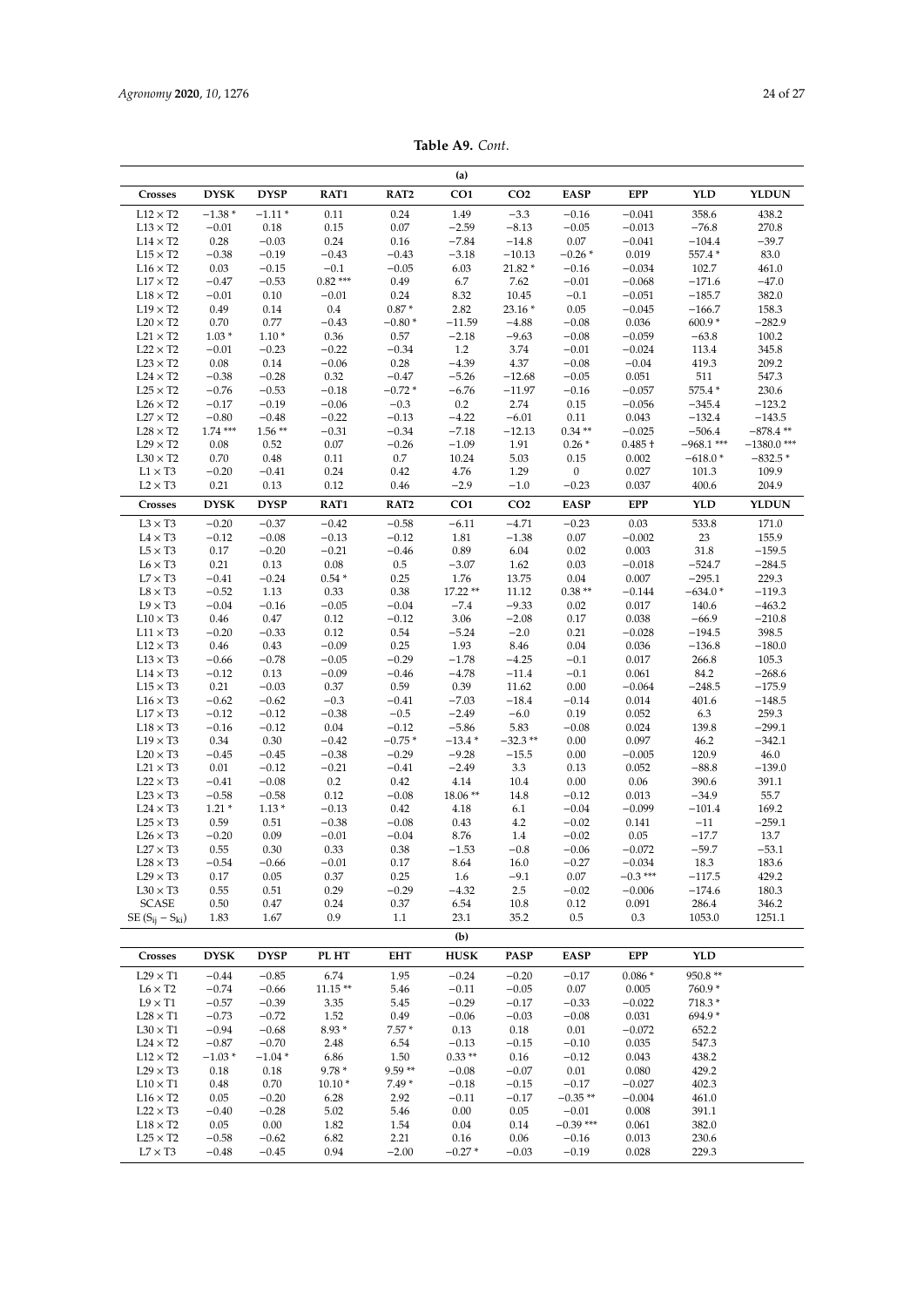<span id="page-24-12"></span>

|                      |             |             |              |              | (b)         |             |             |              |               |
|----------------------|-------------|-------------|--------------|--------------|-------------|-------------|-------------|--------------|---------------|
| <b>Crosses</b>       | <b>DYSK</b> | <b>DYSP</b> | PL HT        | <b>EHT</b>   | <b>HUSK</b> | <b>PASP</b> | <b>EASP</b> | EPP          | <b>YLD</b>    |
| $L30 \times T3$      | 0.31        | 0.34        | 2.35         | $-1.79$      | $-0.15$     | $-0.26*$    | 0.02        | $0.079*$     | 180.3         |
| $L8 \times T1$       | $-1.32$     | $-0.93*$    | 5.64         | 6.24         | $-0.14$     | $-0.09$     | $-0.13$     | $-0.025$     | 201.6         |
| $L3 \times T3$       | $-0.19$     | 0.01        | $-1.15$      | $-1.04$      | 0.12        | $-0.03$     | $-0.11$     | 0.012        | 171.0         |
| $L29 \times T2$      | 0.26        | 0.67        | $-18.25$ *** | $-12.95$ *** | $0.33**$    | $0.27*$     | 0.15        | $-0.166$ *** | $-1379.9$ *** |
| $L28 \times T2$      | $0.97*$     | $1.05*$     | $-3.60$      | $-1.25$      | 0.08        | $0.25*$     | $0.30**$    | $-0.013$     | $-878.4$ **   |
| <b>SCASE</b>         | 0.49        | 0.44        | 4.38         | 3.45         | 0.13        | 0.12        | 0.12        | 0.039        | 346.2         |
| SE $(S_{ij} - Sk_i)$ | 1.93        | 1.70        | 15.35        | 12.22        | 0.42        | 0.31        | 0.45        | 0.12         | 1251.1        |

**Table A9.** *Cont*.

(a) \*, \*\*, \*\*\*, † significant at  $p < 0.05$ , 0.01, 0.001 and 0.0001 levels, respectively. DYSK = days to 50% silking, DYSP = days to 50% anthesis, RAT1 and RAT2 = *Striga* damage rating (scale of 1–9) at 8 and 10 WAP, respectively, CO1 and CO2 = *Striga* emergence count at 8 and 10 WAP, respectively, EASP = ear aspect (score at a scale of 1–5), EPP = ears per plant, YLD and YLDUN = grain yield (kg/ha) under *Striga*-infested and non-infested conditions, respectively. (**b**) \*, \*\*, \*\*\*, † significant at  $p < 0.05$ , 0.01, 0.001 and 0.0001 levels, respectively. DYSK = days to 50% silking, DYSP = days to 50% anthesis, PLHT = plant height (cm), EHT = plant height from base to the node of the ear (cm),  $HUSK =$  the degree of the husk covering the tip of the ear using a scale of 1 to 5, PASP = qualitative observation of plant ideotype rated using a scale of 1 to 5, EASP = ear aspect (rating at a scale of 1–5),  $EPP = e$  ear per plant and YLD = grain yield (kg/ha).

# **References**

- <span id="page-24-0"></span>1. McCann, J.C. *Maize and Grace: Africa's Encounter with a New World Crop, 1500–2000*; Harvard University Press: Cambridge, MA, USA, 2005.
- <span id="page-24-1"></span>2. Ranum, P.; Peña-Rosas, J.P.; Garcia-Casal, M.N. Global maize production, utilization, and consumption. *Ann. N. Y. Acad. Sci.* **2014**, *1312*, 105–112. [\[CrossRef\]](http://dx.doi.org/10.1111/nyas.12396)
- <span id="page-24-2"></span>3. Anthony, A.O. Physical features of some selected Nigerian maize cultivars. *Am. J. Plant Sci.* **2014**, *5*, 1352–1358. [\[CrossRef\]](http://dx.doi.org/10.4236/ajps.2014.59149)
- <span id="page-24-3"></span>4. Ekpa, O.; Palacios-Rojas, N.; Kruseman, G.; Fogliano, V.; Linnemann, A.R. Sub-Saharan African maize-based foods: Technological perspectives to increase the food and nutrition security impacts of maize breeding programmes. *Glob. Food Secur.* **2018**, *17*, 48–56. [\[CrossRef\]](http://dx.doi.org/10.1016/j.gfs.2018.03.007)
- <span id="page-24-4"></span>5. Setimela, P.S.; Kosina, P. *Strategies for Strengthening and Scaling up Community-Based Seed Production*; CIMMYT: Texcoco, Mexico, 2006.
- <span id="page-24-5"></span>6. Kutka, F. Open-Pollinated vs. Hybrid Maize Cultivars. *Sustainability* **2011**, *3*, 1531–1554. [\[CrossRef\]](http://dx.doi.org/10.3390/su3091531)
- <span id="page-24-6"></span>7. Zingore, S.; Murwira, H.K.; Delve, R.J.; Giller, K.E. Soil type, management history and current resource allocation: Three dimensions regulating variability in crop productivity on African smallholder farms. *Field Crop. Res.* **2007**, *101*, 296–305. [\[CrossRef\]](http://dx.doi.org/10.1016/j.fcr.2006.12.006)
- 8. Cairns, J.E.; Sonder, K.Z.; Zaidi, P.H.; Verhulst, N.; Mahuku, G.; Babu, R.; Nair, S.K.; Das, B.; Govaerts, B.; Vinayan, M.T.; et al. Maize Production in a Changing Climate: Impacts, Adaptation, and Mitigation Strategies. *Adv. Agron.* **2012**, *114*, 1–58. [\[CrossRef\]](http://dx.doi.org/10.1016/B978-0-12-394275-3.00006-7)
- 9. Gichuru, L.N. Breeding Investigations on Utility of Maize Streak Virus Resistant Germplasm for Hybrid Development in the Tropics (PhD) in Plant Breeding African Centre for Crop Improvement (ACCI). Ph.D. Thesis, University of Nairobi, Nairobi, Kenya, 2013.
- 10. Vanlauwe, B.; Tittonell, P.; Mukalama, J. Within-farm soil fertility gradients affect the response of maize to fertiliser application in western Kenya. *Nutr. Cycl. Agroecosyst.* **2007**, *76*, 171–182. [\[CrossRef\]](http://dx.doi.org/10.1007/s10705-005-8314-1)
- <span id="page-24-7"></span>11. Meseka, S.; Menkir, A.; Bossey, B.; Mengesha, W. Performance Assessment of Drought Tolerant Maize Hybrids under Combined Drought and Heat Stress. *Agronomy* **2018**, *8*, 274. [\[CrossRef\]](http://dx.doi.org/10.3390/agronomy8120274)
- <span id="page-24-8"></span>12. Kim, S.K. Breeding maize for *Striga* tolerance and the development of a field technique. In Proceedings of the International Workshop Organized by IITA, ICRISAT, and IDRC, Ibadan, Nigeria, 22–24 August 1988; IITA: Ibadan, Nigeria, 1991.
- <span id="page-24-9"></span>13. Spallek, T.; Mutuku, M.; Shirasu, K. The genus *Striga*: A witch profile. *Mol Plant Pathol.* **2013**, *14*, 861–869. [\[CrossRef\]](http://dx.doi.org/10.1111/mpp.12058)
- <span id="page-24-10"></span>14. Kim, S.K.; Adetimirin, V.O.; Thé, C.; Dossou, R. Yield losses in maize due to *Striga hermonthica* in West and Central Africa. *Int. J. Pest Manag.* **2002**, *48*, 211–217. [\[CrossRef\]](http://dx.doi.org/10.1080/09670870110117408)
- <span id="page-24-11"></span>15. Emechebe, A.M.; Ellis-Jones, J.; Schulz, S.; Chikoye, D.; Douthwaite, B.; Kureh, I.; Tarawali, G.; Hussaini, M.A.; Kormawa, P.; Sanni, A. Farmers Perception of the *Striga* Problem And Its Control in Northern Nigeria. *Exp. Agric.* **2004**, *40*, 215–232. [\[CrossRef\]](http://dx.doi.org/10.1017/S0014479703001601)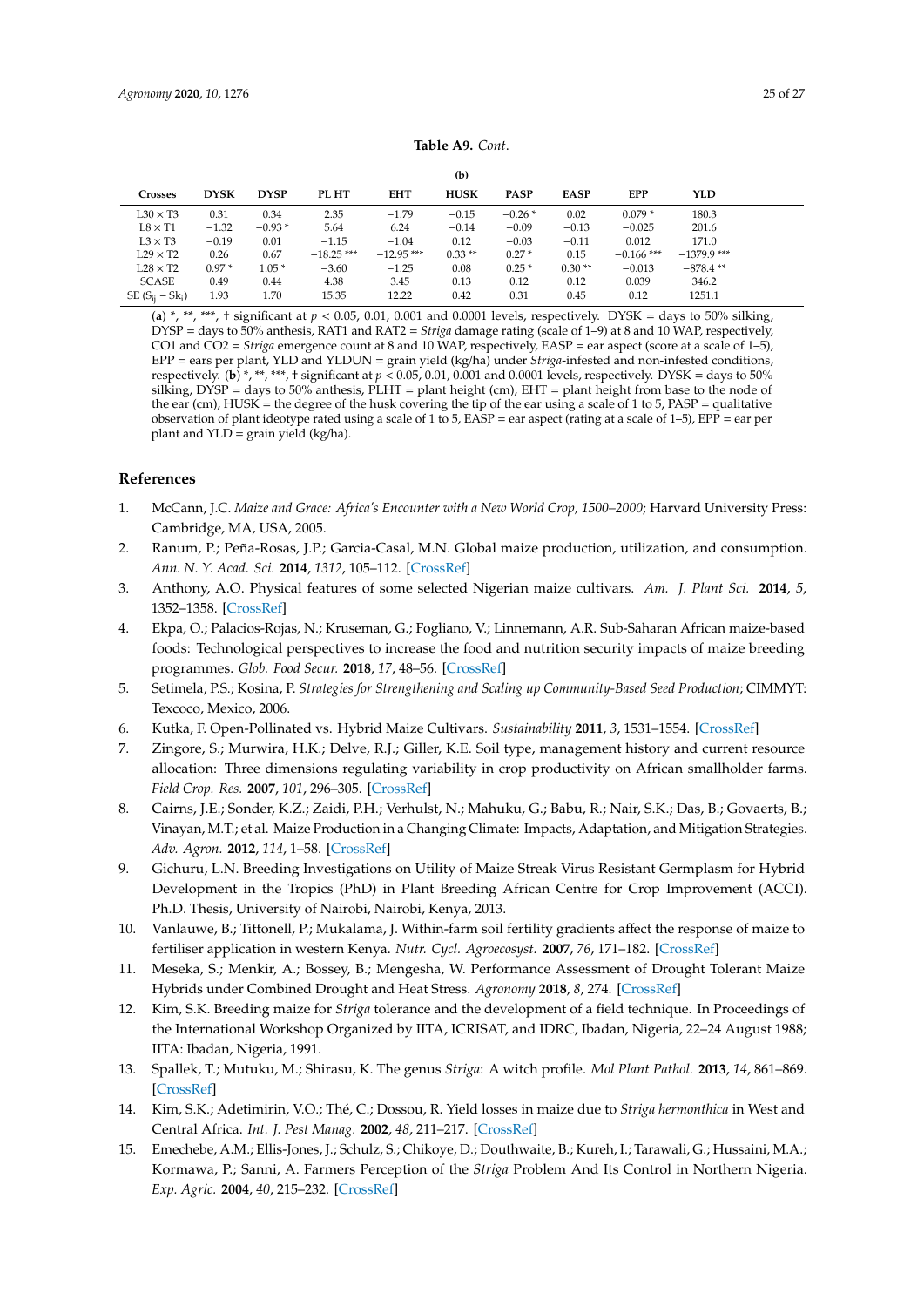- <span id="page-25-0"></span>16. Menkir, A.; Crossa, J.; Meseka, S.; Bossey, B.; Ado, S.G.; Obengantiwi, K.; Yallou, C.G.; Coulibaly, N.; Olaoye, G.; Alidu, H. Comparative performance of top-cross maize hybrids under managed drought stress and variable rainfed environments. *Euphytica* **2016**, *212*, 455–472. [\[CrossRef\]](http://dx.doi.org/10.1007/s10681-016-1777-0)
- <span id="page-25-1"></span>17. Menkir, A.; Meseka, S. Genetic improvement in resistance to *Striga* in tropical maize hybrids. *Crop Sci.* **2019**, *59*, 2484–2497. [\[CrossRef\]](http://dx.doi.org/10.2135/cropsci2018.12.0749)
- <span id="page-25-5"></span>18. Kim, S.K.; Akintunde, A.Y.; Walker, P. Responses of maize, sorghum and millet host plants to infestation by *Striga hermonthica*. *Crop Prot.* **1994**, *13*, 582–590. [\[CrossRef\]](http://dx.doi.org/10.1016/0261-2194(94)90003-5)
- <span id="page-25-2"></span>19. Menkir, A.; Franco, J.; Adpoju, A.; Bossey, B. Evaluating Consistency of Resistance Reactions of Open-Pollinated Maize Cultivars to *Striga hermonthica* (Del.) Benth under Artificial Infestation. *Crop Sci.* **2012**, *52*, 1051–1060. [\[CrossRef\]](http://dx.doi.org/10.2135/cropsci2012.05.0307)
- <span id="page-25-3"></span>20. Kim, S.K. Genetics of Maize Tolerance of *Striga* hermonthica. *Crop Sci.* **1994**, *34*, 900. [\[CrossRef\]](http://dx.doi.org/10.2135/cropsci1994.0011183X003400040012x)
- <span id="page-25-6"></span>21. Adetimirin, V.O.; Kim, S.K.; Aken'Ova, M.E. Expression of mature plant resistance to *Striga hermonthica* in maize. *Euphytica* **2000**, *115*, 149–158. [\[CrossRef\]](http://dx.doi.org/10.1023/A:1004006115082)
- <span id="page-25-4"></span>22. Kling, J.G.; Fajemisin, J.M.; Badu-Apraku, B.; Diallo, A.O.; Menkir, A.; Melake-Berhan, A. *Striga* resistance breeding in maize. Breeding for *Striga* Resistance in Cereals. In Proceedings of the Breed Striga Resist Cereal Proc a Work, Ibadan, Nigeria, 18–20 August 1999.
- <span id="page-25-7"></span>23. Menkir, A. Assessment of reactions of diverse maize inbred lines to *Striga* hermonthica (Del.) Benth. *Plant Breed.* **2006**, *125*, 131–139. [\[CrossRef\]](http://dx.doi.org/10.1111/j.1439-0523.2006.01175.x)
- <span id="page-25-8"></span>24. Hallauer, A.R.; Carena, M.J.; Filho, J.B.M. Testers and Combining Ability. In *Quantitative Genetics in Maize Breeding*; Springer: New York, NY, USA, 2010; pp. 383–423. [\[CrossRef\]](http://dx.doi.org/10.1007/978-1-4419-0766-0_8)
- <span id="page-25-9"></span>25. Gutierrez-Gaitan, M.A.; Cortez-Mendoza, H.; Wathika, E.N.; Gardner, C.O.; Oyervides-Garcia, M.; Hallauer, A.R. Testcross Evaluation of Mexican Maize Populations1. *Crop Sci.* **1986**, *26*, 99. [\[CrossRef\]](http://dx.doi.org/10.2135/cropsci1986.0011183X002600010024x)
- 26. Vasal, S.K.; Srinivasan, G.; Han, G.C.; Gonzales, C.F. Heterotic patterns of eighty-eight white subtropical CIMMYT maize lines. *Maydica* **1992**, *37*, 319–327. [\[CrossRef\]](http://dx.doi.org/10.1071/CP11016)
- <span id="page-25-10"></span>27. Li, M.S.; Li, X.H.; Deng, L.W.; Zhang, D.G.; Bai, L.; Zhang, S.H. Comparisons of four testers in evaluating 27 CIMMYT and Chinese maize populations. *Maydica* **2007**, *52*, 173–179.
- <span id="page-25-11"></span>28. Matzinger, D.F. Comparison of Three Types of Testers for the Evaluation of Inbred Lines of Corn1. *Agron. J.* **1953**, *45*, 493. [\[CrossRef\]](http://dx.doi.org/10.2134/agronj1953.00021962004500100010x)
- <span id="page-25-15"></span>29. Rawlings, J.O.; Thompson, D.L. Performance Level as Criterion for the Choice of Maize Testers1. *Crop Sci.* **1962**, *2*, 217. [\[CrossRef\]](http://dx.doi.org/10.2135/cropsci1962.0011183X000200030012x)
- 30. Allison, J.C.S.; Curnow, R.N. On the Choice of Tester Parent for the Breeding of Synthetic Varieties of Maize (*Zea mays* L.)1. *Crop Sci.* **1966**, *6*, 541. [\[CrossRef\]](http://dx.doi.org/10.2135/cropsci1966.0011183X000600060012x)
- <span id="page-25-12"></span>31. Hallauer, A.R.; Miranda Filho, J.B. *Quantitative Genetics in Maize Breeding*; Iowa State University Press: Iowa City, IA, USA, 1988.
- <span id="page-25-13"></span>32. Russell, W.A. A Comparison of Five Types of Testers in Evaluating the Relationship of Stalk Rot Resistance in Corn Inbred Lines and Stalk Strength of the Lines in Hybrid Combinations. *Crop Sci.* **1961**, *1*, 393. [\[CrossRef\]](http://dx.doi.org/10.2135/cropsci1961.0011183X000100060004x)
- <span id="page-25-14"></span>33. Sprague, G.F.; Tatum, L.A. General vs. Specific Combining Ability in Single Crosses of Corn1. *Agron. J.* **1942**, *34*, 923. [\[CrossRef\]](http://dx.doi.org/10.2134/agronj1942.00021962003400100008x)
- <span id="page-25-16"></span>34. Guimarães, L.J.; Miranda, G.V.; DeLima, R.O.; Maia, C.; Oliveira, L.R.; Souza, L.V. Performance of testers with different genetic structure for evaluation of maize inbred lines. *Ciênc. Rural* **2012**, *42*, 770–776. [\[CrossRef\]](http://dx.doi.org/10.1590/S0103-84782012000500002)
- <span id="page-25-17"></span>Rather, A.G.; Sofi, P. Genetic analysis of yield traits in local and CIMMYT inbred line crosses using line  $\times$ tester analysis in maize (*Zea mays* L.). *Asian J. Plant Sci.* **2006**, *5*, 1039–1042.
- <span id="page-25-18"></span>36. Sharma, J.R. *Statistical and Biometrical Techniques in Plant Breeding*, 1st ed.; New Age International: New Delhi, India, 2006; pp. 138–152.
- 37. Rashid, M.; Cheema, A.A.; Ashraf, M. Line × tester analysis in Basmati rice. *Pak. J. Bot.* **2007**, *39*, 2035–2042.
- <span id="page-25-19"></span>38. Ceyhan, E.; Avci, M.; Karadas, S. Line × tester analysis in pea (*Pisum sativum* L.): Identification of superior parents for seed yield and its components. *Afr. J. Biotechnol.* **2008**, *7*, 2810–2817.
- <span id="page-25-20"></span>39. Hallauer, A.R.; Carena, M.J. Maize. In *Cereals*; Springer: New York, NY, USA, 2009; pp. 3–98. [\[CrossRef\]](http://dx.doi.org/10.1007/978-0-387-72297-9_1)
- <span id="page-25-21"></span>40. Fato, P.; Derera, J.; Tongoona, P.; Makanda, I.; Sibiya, J. Heterotic orientation of tropical maize inbred lines towards populations ZM523 and Suwan-1 under downy mildew infestation. *Euphytica* **2012**, *187*, 381–392. [\[CrossRef\]](http://dx.doi.org/10.1007/s10681-012-0716-y)
- <span id="page-25-22"></span>41. Pearce, C.S. Field experimentation with trees and other perennial crops. In *Technical Communication*, 2nd ed.; Commonwealth Agricultural Bureaux: Farnham Royal, UK, 1976.